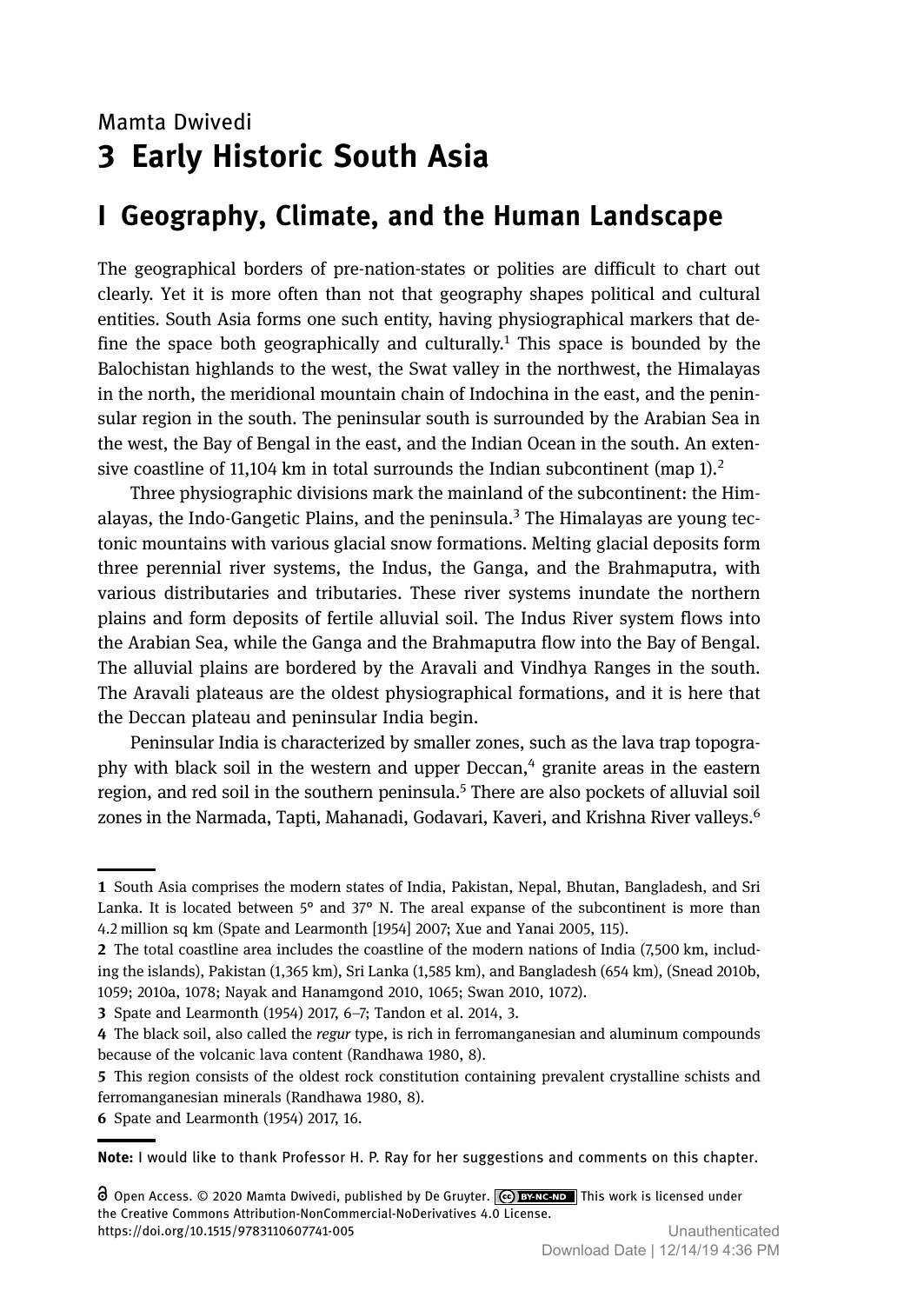

**Map 1:** Major cities and routes in early historic South Asia (after Chandra 1977; Neelis 2011). © Peter Palm.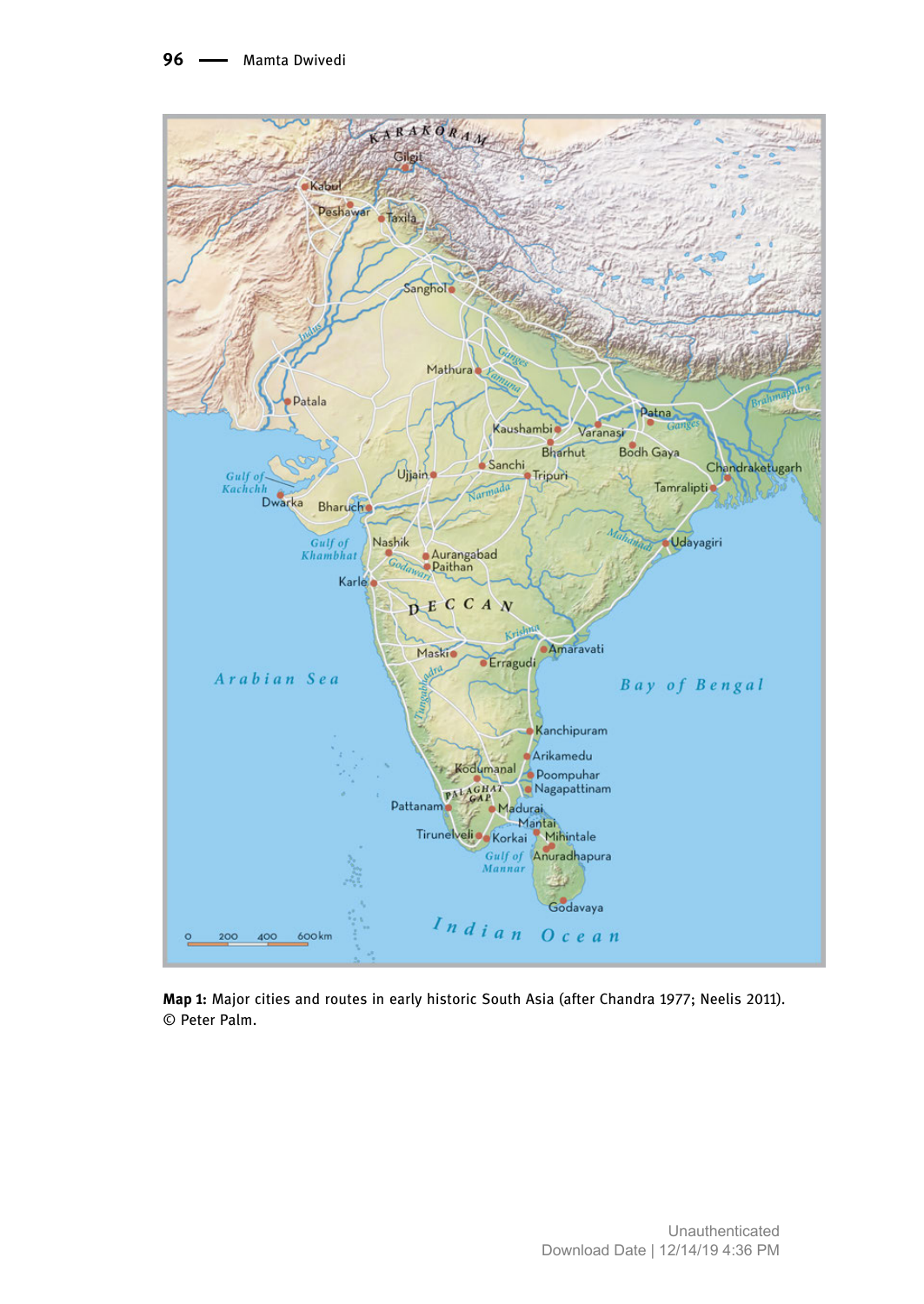Offshore, the South Asian region includes the following main islands: Lakshadweep off the west coast, Andaman-Nicobar Islands in the Bay of Bengal, $^7$  and Sri Lanka in the Indian Ocean. The Sri Lankan hinterland consists of alluvial tracts, lagoons, and coastal regions.<sup>8</sup>

The climate of the subcontinent varies considerably. The subcontinent has six major ecological zones: rainy tropical, humid subtropical, tropical savanna, mountain, arid desert, and steppe grassland.<sup>9</sup> The extreme north has a temperate climate, while the northeastern regions, the central part, and the south are influenced by the tropical monsoon. The southernmost part of the mainland and Sri Lanka have an equatorial climate. Seasonal changes in temperature and rainfall throughout the subcontinent depend on the monsoon.<sup>10</sup> In most regions, 80 percent of the rainfall is the result of the southwestern monsoon, lasting for four months from June to September. The northernmost regions, by contrast, experience precipitation during the winter, while parts of the southeastern coast, the islands in the Bay of Bengal, and northeastern Sri Lanka have rainfall during the retreating monsoon from September to January.<sup>11</sup>

The diversity of the topography, soil type, climate, and rainfall are one explanation for the diversity of vegetation in South Asia.<sup>12</sup> The other is the human impact on the landscape. Apart from archaeobotanical finds, early historical literary texts mention a great variety of agricultural crops and methods of cultivation.<sup>13</sup> Arguably, the particularly long tradition of local domestication combined with the dispersion and adoption of grains via land and sea routes since the third and second millennia account for the greater variety of grain crops in early historic South Asia than in any other world region.<sup>14</sup> Double-cropping in the form of winter and summer crops, and multicropping (growing more than one crop in a single season) were common practices in the subcontinent as early as  $3000$   $BCE$ .<sup>15</sup> Rice, millet, mustard, sesame, cotton, hemp, and some pulses formed the main crops of the summer cultivation cycle, irrigated by the monsoon rain from July to August.<sup>16</sup> Winter cropping included wheat, barley, pulses (horse gram, mung bean, pea, chickpea, grass pea), flax, and safflower. Winter crops were watered by the winter rainfall in the northwest and by residual soil moisture or river irrigation in other regions.

<sup>7</sup> Nayak and Hanamgond 2010, 1066.

<sup>8</sup> Swan 2010, 1073.

<sup>9</sup> McColl 2014, 453.

<sup>10</sup> Singhvi and Krishnan 2014.

Dash 2005, 509; Xue and Yanai 2005, 115; Randhawa 1980, 21.

<sup>12</sup> The types of vegetation include the temperate Himalayan type, the tropical thorn forest, the dry deciduous forest, the tropical evergreen rain forest, and the mangrove and beach forest. For a detailed account of the division of vegetation types, see Randhawa 1980, 25–43.

<sup>13</sup> Randhawa 1980; Raychaudhuri and Roy 1993; Srinivasan 2016.

Murphy and Fuller 2017, 6; Fuller et al. 2011.

Murphy and Fuller 2017, 8; Petrie and Bates 2017, 83–84, 89.

<sup>16</sup> Petrie and Bates 2017, 89; Murphy and Fuller 2017.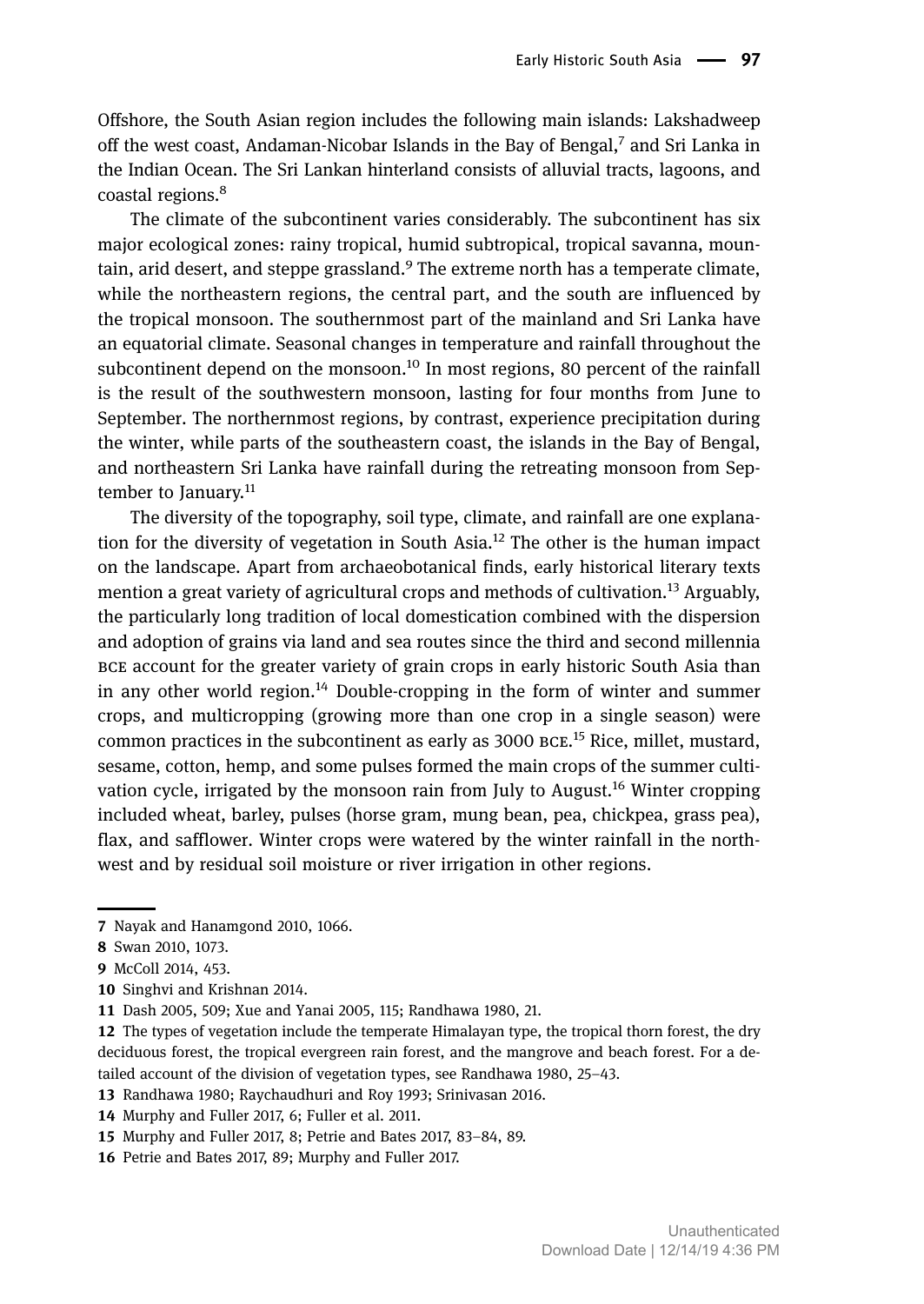## **II Political Formations in Early South Asia**

Henige suggests that the study of political chronology can be placed into a typological continuum. At one end are those incontrovertibly documented societies about which there is no dispute over timing and sequence. As we move back in time or to areas of restricted literacy and documentation, problems of chronology become more numerous and refractory. In these cases, the available evidence makes it virtually impossible to be certain about the timing and sequence of even the known events.<sup>17</sup>

The chronology of early India fits the latter end of this continuum. Since it was the British who first wrote histories of the subcontinent in the eighteenth and nineteenth centuries, all early political chronologies of Indian history are based on the Christian calendar and relate to Hellenistic events. For the colonial rulers, the only authentic sources of history were Greek historiographies. The *Purāṇas*, in contrast, were condemned as being mythological.<sup>18</sup> Thus, the date for the reign of Candragupta (Chandragupta) Maurya (ca. 320 BCE) is derived from references to him in the accounts of the immediate successors of Alexander of Macedonia in the Indian satrapies (ca. 325 BCE onward). This was followed by dates of five Hellenistic rulers mentioned in Rock Edicts (RE) II and XIII of Asoka (ca. 268–231 BCE).<sup>19</sup> Also, the dates commonly found on Indic inscriptions of the Samvat and Śaka eras are attributed to 56 BCE and 78 CE based on the chronology of the Indo-Scythian rulers.<sup>20</sup> Given that the dating of Buddhist and Hindu texts is also highly controversial, historical chronologies and sequences are often only relative in nature and must be treated with utmost caution.

The period between 300 BCE and 300 CE is marked by a variety of political formations: (1) so-called empires; (2) *satrapies* and independent monarchies; and (3) *janapadas* (coin-issuing communities in the Indo-Gangetic divide).<sup>21</sup> The period begins with the emergence of the Maurya dynasty (ca.  $320-185$  BCE), generally regarded as the first empire of South Asia, followed by a period of fragmentation and foreign domination. It ends with the rise of the Guptas  $(320-550 \text{ CE})$ , another indigenous dynasty with its center in the northern alluvial plains. Scholars variously consider the post-Mauryan period as a phase of invasions, confrontations, interactions, innovations, and urban development prompted by external influences from

<sup>17</sup> Henige 1986, 58.

<sup>18</sup> Ray and Potts 2007.

<sup>19</sup> Antiochos II Theos (261-246 BCE), Ptolemy II of Egypt (285-247 BCE), Antigonos II Gonatas of Macedonia (278–239 BCE), Magas of Cyrene (300–258 BCE), and Alexander II of Epiros (272–258 BCE). 20 Bhandare 2006, 69.

The *janapadas* here are used in the meaning Shrimali suggests. He finds *janapada* has connotations of both monarchical and non-monarchical forms of political organization, and implies both the communal and territorial aspect of a polity (Shrimali 1985, 3–4).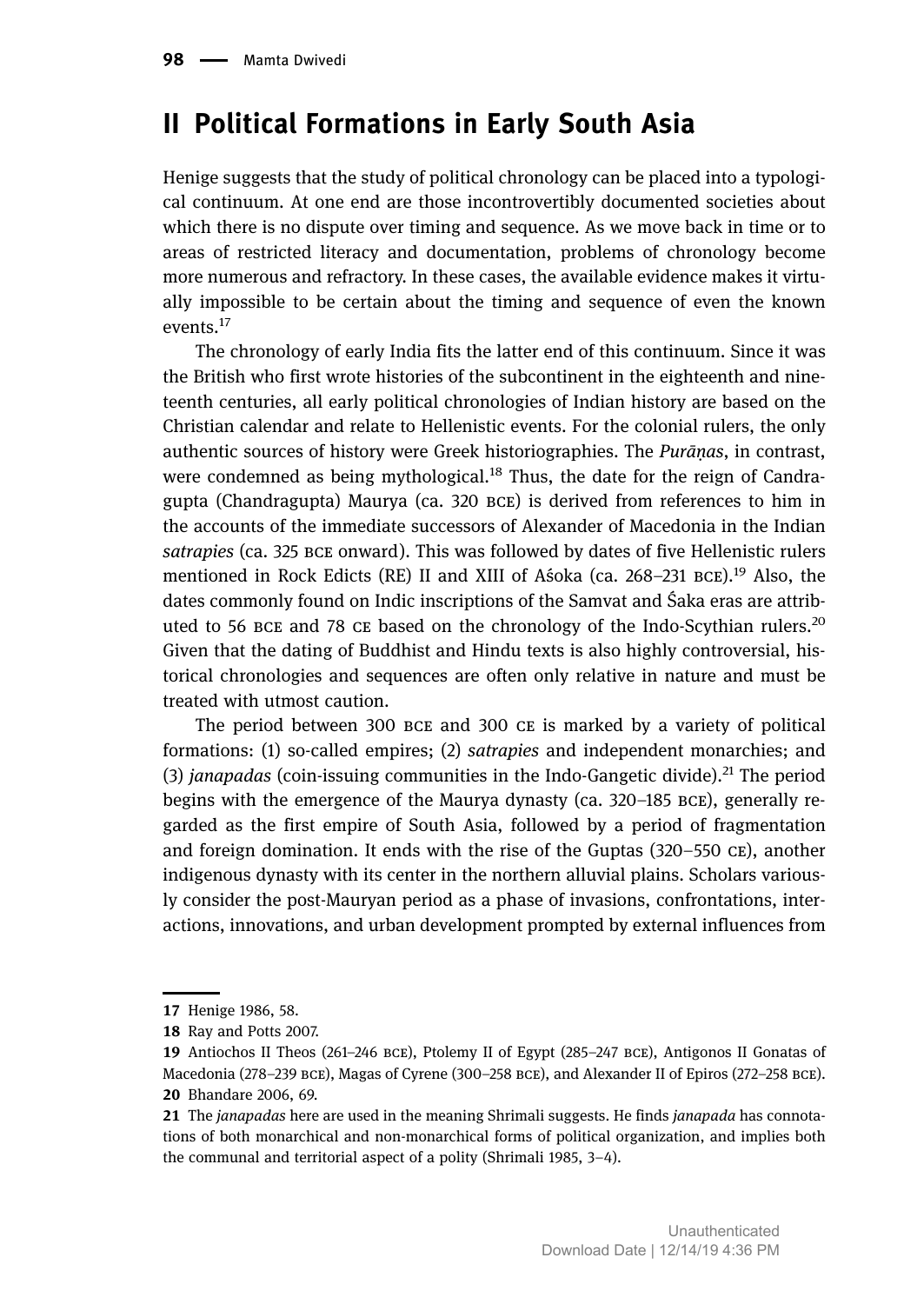the northwest into the northern part of the subcontinent.<sup>22</sup> Western influences resulted in the emergence of *satrapies* and monarchies usually referred to as Indo-Greek, Indo-Parthian, Indo-Scythian or Śaka, and Kusāna.<sup>23</sup> Among the local polities in the post-Mauryan phase, the most prominent were the local *gaṇa-samghas* in the Indo-Yamuna divide; the dynastic rule of Śungas in the north, Sātavāhanas and Kalinga in the Deccan and Odisha; and the kingdoms of Cola, Cera, and Pāṇḍyas in the peninsular south.

The historiography of the period under consideration is influenced by two traditions, one emphasizing imperial unity, the other local autonomy.<sup>24</sup> The first focuses on imperial state formation explained by surplus production and the concomitant emergence of social hierarchy and political organization. This approach explains history in terms of the rise and fall of empires, the emergence and fall of cities and cultures, and the dynamics of political vacuums created and filled. It originated in early nineteenth-century scholarship, which searched for empires as markers of early civilization.<sup>25</sup> By the middle of the twentieth century, the tradition transformed into concepts of state formation and urbanization and was strongly influenced by Marxist historiographic models introduced into Indian historiography by D. D. Kosambi.<sup>26</sup> Thus in the Indian context, the study of empire is strongly associated with concepts of state formation and unifying processes. An empire is understood as a well-developed, centralized state that is territorially expansive.

Within the imperial approach, the subcontinent is constructed as one historical unit in which different areas played their parts. The northwest is described as a region ever riddled by incessant invasions and imperial endeavors.<sup>27</sup> The northern alluvial plains are regarded as the nucleus of civilization and state formation, while the Deccan and the southern peninsula played catch-up.<sup>28</sup> The state of the Mauryan dynasty, with its center at Magadha (modern Bihar), came to be considered the first and archetypical Indian empire. This characterization of the Mauryan dynasty owes much to the idea of the Mauryan state as a unifier of South Asia under one ruler,

<sup>22</sup> Basham (1954) 1986; Thapar 2003; Chakravarti 2016; U. Singh 2008.

<sup>23</sup> See Morris, ch. 2, this volume.

<sup>24</sup> Chakravarti 2012, 14.

<sup>25</sup> The late eighteenth- and early nineteenth-century Indologists like William Jones and James Mill were familiar with the king named Candragupta of Mauryas from references in ancient Greek sources as a contemporary of the successors of Alexander of Macedonia. Also, Aśoka was known from the Sri Lankan Pali chronicles of the fourth and sixth centuries CE. With the successful decipherment of Kharoṣṭhī and Brāhmī scripts by James Prinsep in the 1830s, the discovery of Aśoka as an Indian emperor was made. The deciphering of the scripts also enabled the identification of the Kuṣāṇas as a ruling dynasty of early India (Prinsep 1838; 1858; Dwivedi 2015, 208–210).

<sup>26</sup> Kosambi 1956. Gurukkal (2008) describes the tradition as influenced by the "Kosambi effect." 27 Prakash 1964; 1971.

Seneviratne 1981; Champakalakshmi 1996; Thapar 2003; Basu Majumdar 2017.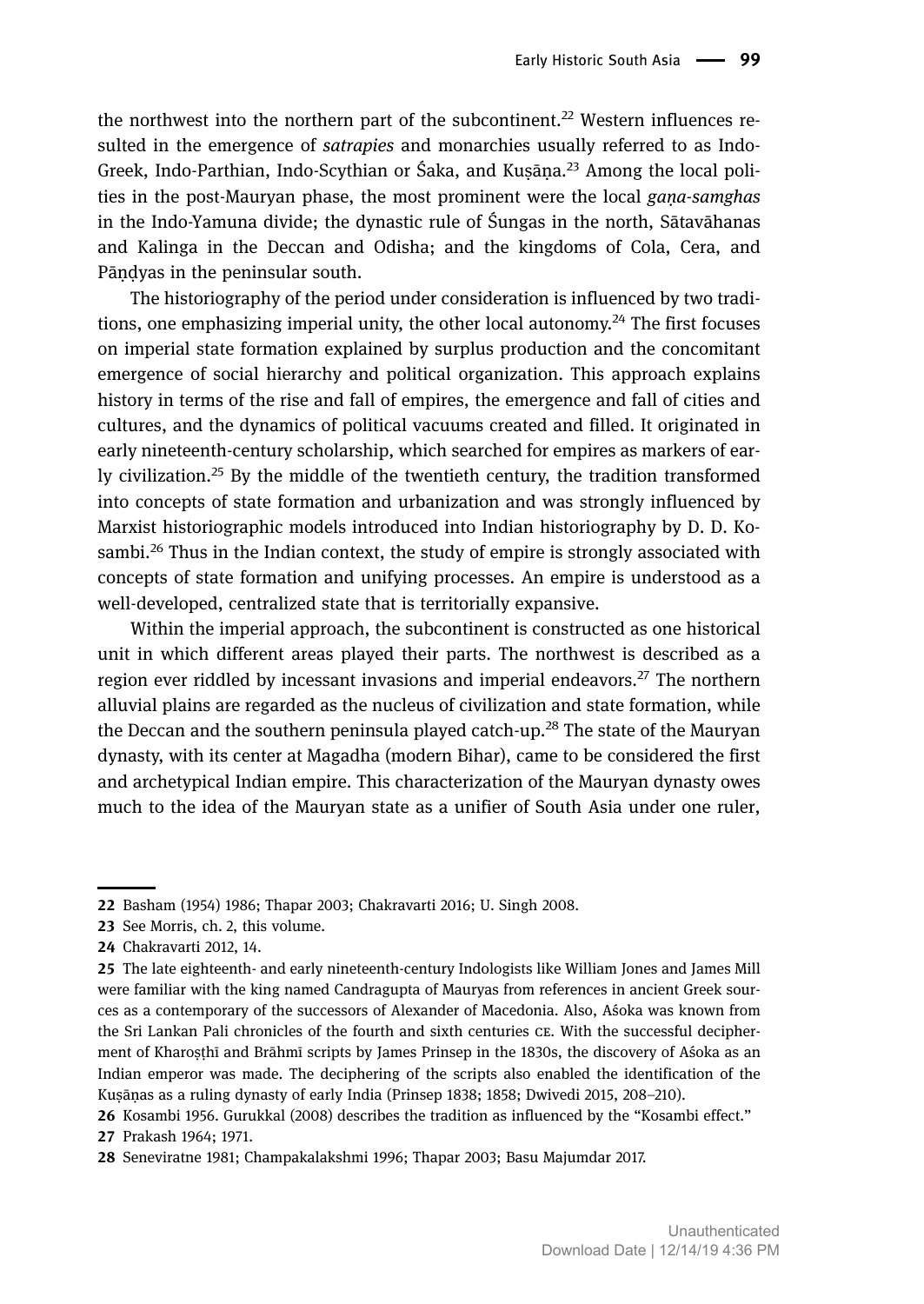no doubt inspired by the colonial idea of ruling and governing India as a single imperial unit.<sup>29</sup>

Since the nineteenth century, the identification of the Mauryas as an empire, particularly under Aśoka, has been based on identifying the criteria for imperial status and arguing that the Mauryas fulfilled them. An empire is defined as a uniform territory divided into centers and peripheries; it is marked by the introduction of a uniform script and state-issued coinage; there is evidence for royal patronage of art leading to representative monuments; and it has a state ideology.<sup>30</sup> To demonstrate Mauryan imperial homogeneity, scholars have pointed to the ubiquity of northern black polished ware (NBPW) throughout the subcontinent, which in turn was labled Mauryan pottery. They saw the rock edicts as marking the territorial expanse of Aśoka's sphere of influence (see ch. 10.A, map 1), and his policy of *dhamma* (Buddhist ethical teachings) as the unifying ideology.<sup>31</sup> In this approach, Aśoka stands at the core of the Mauryan dynasty as the ideal emperor. The deciphering of Brāhmī and Kharosthī scripts by James Prinsep in the early 1830s enabled the attribution of the titles *devānampiya* and *piyadasi* to Aśoka.<sup>32</sup> Since then, Aśoka has remained an important historical figure, both to be studied and admired.<sup>33</sup>

Any other political formation was understood in terms of being part of the process of incipient state formation. Where the influence of the Mauryan imperial state formation process could not be identified, it was suggested that these polities remained uninfluenced by Magadha.<sup>34</sup> The imperial model also fostered ideas of urbanization and so-called secondary state formation in imperial vicinities, and the establishment of long-distance trade routes and religious contacts as part of the imperializing process. Secondary state formation and secondary urbanization were the explanatory models for the rise of complex state-like polities and cities in areas adjacent to the imperial centers in the middle Ganga valley as well as in Sri Lanka.<sup>35</sup> Finally, the spread of the imperial state was associated with the processes of what may be called Sanskritization and Brahmanization. Complex imperial state formation in this model was influenced by orthodox Brahmanical ideas vis-à-vis heterodox republican ideas that were prevalent in areas farther away from the Ganga val $lev<sup>36</sup>$ 

<sup>29</sup> Chattopadhyaya 2015,  $3-4$ .

Thapar 2003; 2006; (1961) 2013. For criticism, see Morrison 1995; 1997; M. Smith 2005; Ray 1986; 2008.

Thapar 2003; (1961) 2013; Allchin 1995; U. Singh 2008; Chakravarti 2016.

Prinsep 1838. In Sanskrit *devānāmpriya* means 'beloved of the gods' and *priyadarśin*, 'he who regards everyone with affection.'

<sup>33</sup> For an account of scholarly interest in Aśoka and the Mauryan dynasty, see Lahiri 2015.

<sup>34</sup> Thapar 2003, 158.

The suggested regions of impact are Bengal, Odisha, the Deccan, and the southern peninsula, as well as Sri Lanka, Thapar 2003, 211; Basu Majumdar 2017; Chakravarti 2017, 333–338.

<sup>36</sup> The influence of Brahmanical ideals on the emergence of complex state structures is ascribed to the complex and hierarchical 'Brahmanical' social institutions, which contrast with simpler egali-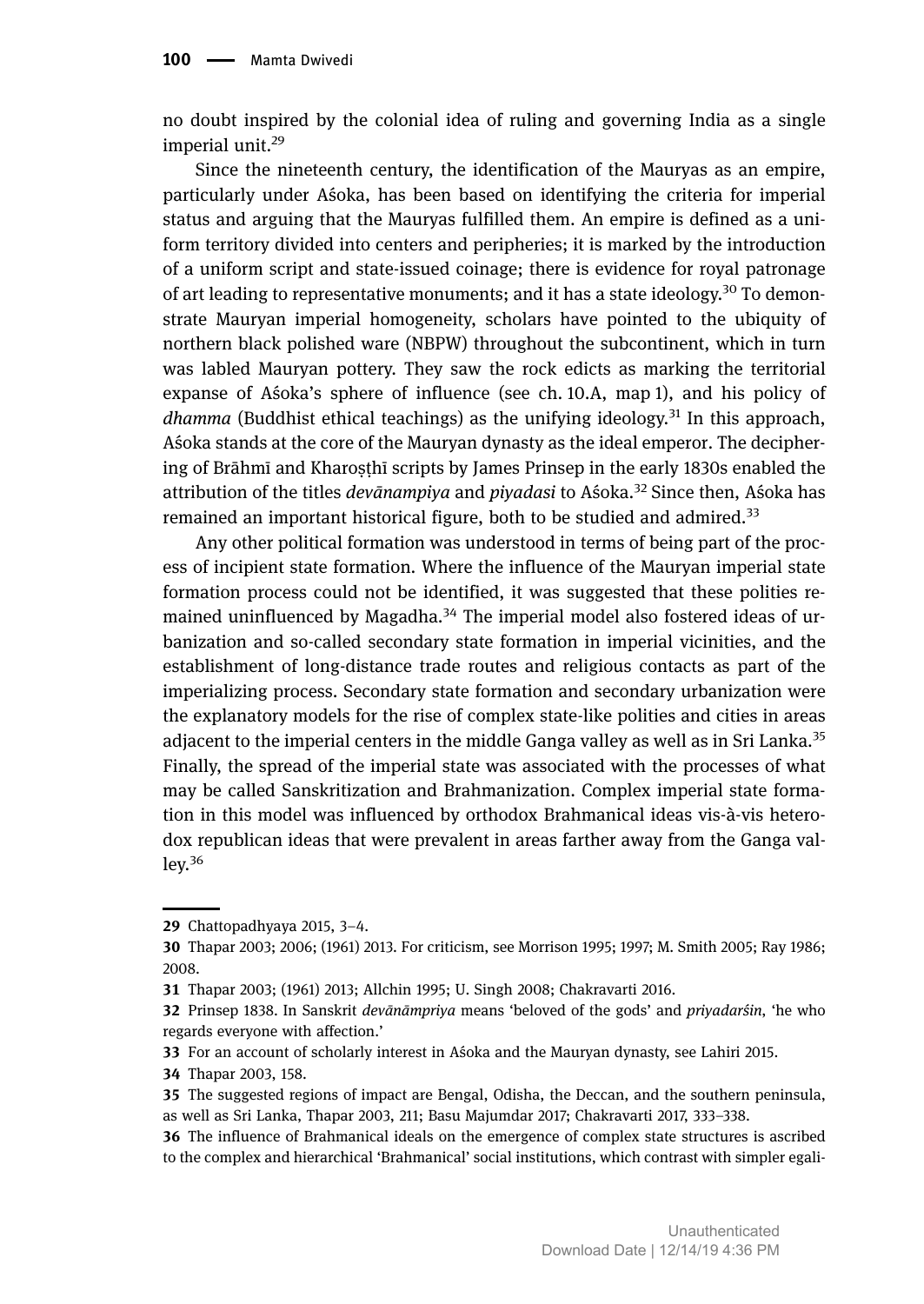The second method for studying this region calls for examining socio-cultural aspects of South Asia beyond the question of state formation and political expansion. These approaches explain early historical India in terms of autonomous spaces and consider regional social variations instead of uniform processes of state formation.<sup>37</sup> They use fluid concepts of historical orbits,  $38$  and describe the political space "as networks of resource acquisition in which territories and boundaries are porous, permeable, flexible, and selectively defended." <sup>39</sup> The identification of certain geographical areas as cradles of civilization and starting points of political development is rejected in favor of approaching regions as more than either perennial nuclear regions or backward and tribal parts of the subcontinent. The search for imperial structures and centralization is largely abandoned in favor of studying areas and political formations in relation to their specific social, economic, and political contexts.<sup>40</sup> The new perspective also focuses on power nodes and social functionaries that used to be overlooked, such as merchants, small landowners, and religious agents.<sup>41</sup> This method denounces the compartmentalized view of political geographies and advocates for the possibility of a more continuous ecological and cultural divide between the northern and southern polities of the subcontinent.

### **II. Political Scenarios in South Asia**

### **II.. The Mauryas and the North**

At the time of Alexander's invasion of the subcontinent, the Nandas ruling at Magadha were a formidable political power with a grand standing army. It was in 321/ 20 BCE that the Nandas were usurped by Candragupta Maurya (known as Sandrokottos to the Greek historians) who founded the Maurya dynasty.<sup>42</sup> Control over the northwestern region of the subcontinent under the Mauryas is credited to Candragupta and is based on the record of the gift of Arachosia, Gedrosia, and Paropami-

tarian political models found in regions west of the Yamuna and identified as more 'heterodox' (Thapar 1978). In the Deccan and southern regions, the polities are considered tribal until Brahmanical ideas were spread through the process of secondary state formation and the propagation of Vedic-Śastric-Purānic ideas (Sahu 2001). This idea does not find any support in the archaeological evidence. The archaeological sites of Mathura, Kaushambi, Varanasi, and others exhibit a mixed archaeological assemblage with common and shared iconographies.

<sup>37</sup> Chattopadhyaya 2003a.

<sup>38</sup> Chakrabarti 2010a.

<sup>39</sup> M. Smith 2005, 835.

Lahiri 2015, 172.

M. Smith 2005, 836; Ray 2008, 11.

The date for Mauryan accession depends on the two debated dates of the Buddha's *parinirvāṇa*  $(d$ eath), 486 and 483 BCE.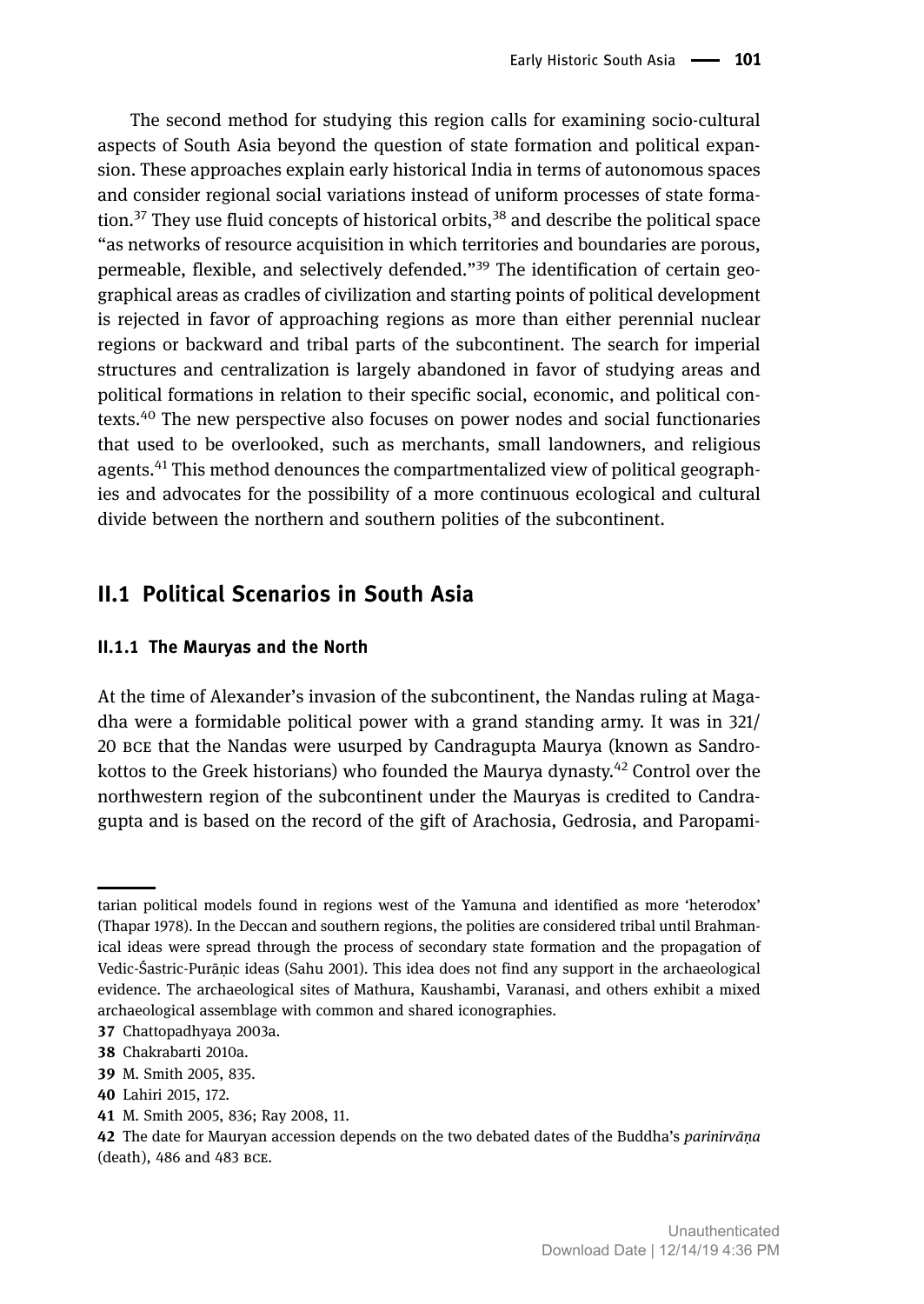sadai (Kandahar, south Balochistan, and Kabul) that Seleukos Nikator made in exchange for 500 elephants.<sup>43</sup> It is also possible that Candragupta Maurya had the chance of retaining some regions controlled by the Nanda rulers, possibly with the exception of Kalinga.<sup>44</sup> Candragupta Maurya's grandson, Aśoka (r. 268–232 BCE) is regarded as the first ruler to have united the subcontinent under one rule, after which he adopted a pacifist policy changing *bherighoṣa* to *dhammaghoṣa –* from announcements of war to propagation of *dhamma* (Buddhist teaching) – as declared in RE IV. Aśoka is also known to have added the Kalinga region to the Mauryan sphere of influence after a battle recorded in RE XIII, which expresses remorse for the losses suffered in war.<sup>45</sup>

The Maurya dynasty ended with the assassination of the last king Bṛhadratha by his minister Pusyamitra Śunga, who established a new dynasty centered in Magadha. The legend of his accession, however, is debatable as it is drawn from a romantic play of the fourth century CE.<sup>46</sup> The post-Mauryan period is identified in the imperial approach as a phase of political upheaval when kingdoms that sprang up were in constant conflict. The Śungas are said to have campaigned against their southern neighbors in the Deccan, against the Hellenistic Greeks in the northwest, and against the Kalinga in the southeast.<sup>47</sup> The political activities in the post-Mauryan period, moreover, are considered to be the result of polities emerging to fill in the vacuum created by the decline of the empire. The northwest and west experienced the presence of Indo-Greek kingdoms and Seleukid *satrapies*. <sup>48</sup> After the Mauryas, only the Kuṣāṇas in the first century CE were able to claim a large part of the north under their rule, as mentioned in the Rabatak inscription.<sup>49</sup>

The northwestern region was occupied by the *janapadas* and *gaṇa-samghas* (political conglomerates) who are known by their coin issues as Yaudheyas, Ārjun-

Chakravarti 1986, 49.

<sup>44</sup> In the west, at Junagarh (Gujarat), Candragupta Maurya is also noted to have commissioned the construction of Sudarśana Lake, which was then repaired at the time of Aśoka and then again in 150 by Rudradāman, a Śaka ruler. In the east, in modern Odisha, a post-Mauryan eulogistic rock inscription ascribed to Khāravela refers to a water tank constructed by one of the Nanda rulers. It is possible that Kalinga was controlled by the Nandas but was perhaps lost by early Mauryas and was conquered by Aśoka (Jayaswal and Banerji 1929). The extent of the Kalinga region in the early historic period is not clear. The region might have included areas of the present states of Odisha, Chhatisgarh, Telangana, and Andhra Pradesh.

<sup>45</sup> However, the war with Kalinga referred to in RE XIII is not mentioned in the major rock edicts found in Odisha (at the Dhauli and Jagauda sites), a part of the traditional Kalinga region itself. Guruge (1994, 54–55) questions the historical reliability of the content of RE XIII as it has as many as eight versions found in different regions, however none near Odisha.

The *Mālavikā-Agnimitram* is a Sanskrit play in the *kāvya* tradition authored by Kālīdāsa stationed at the court of the Guptas.

<sup>47</sup> Thapar 2003, 210.

<sup>48</sup> For discussion of Indo-Greek, Indo-Parthian, and Kuṣāṇa rule, see Morris, ch. 2, this volume.

For the Rabatak inscription see, Sims-Williams and Cribb 1995. See also, Morris, ch. 2, this volume.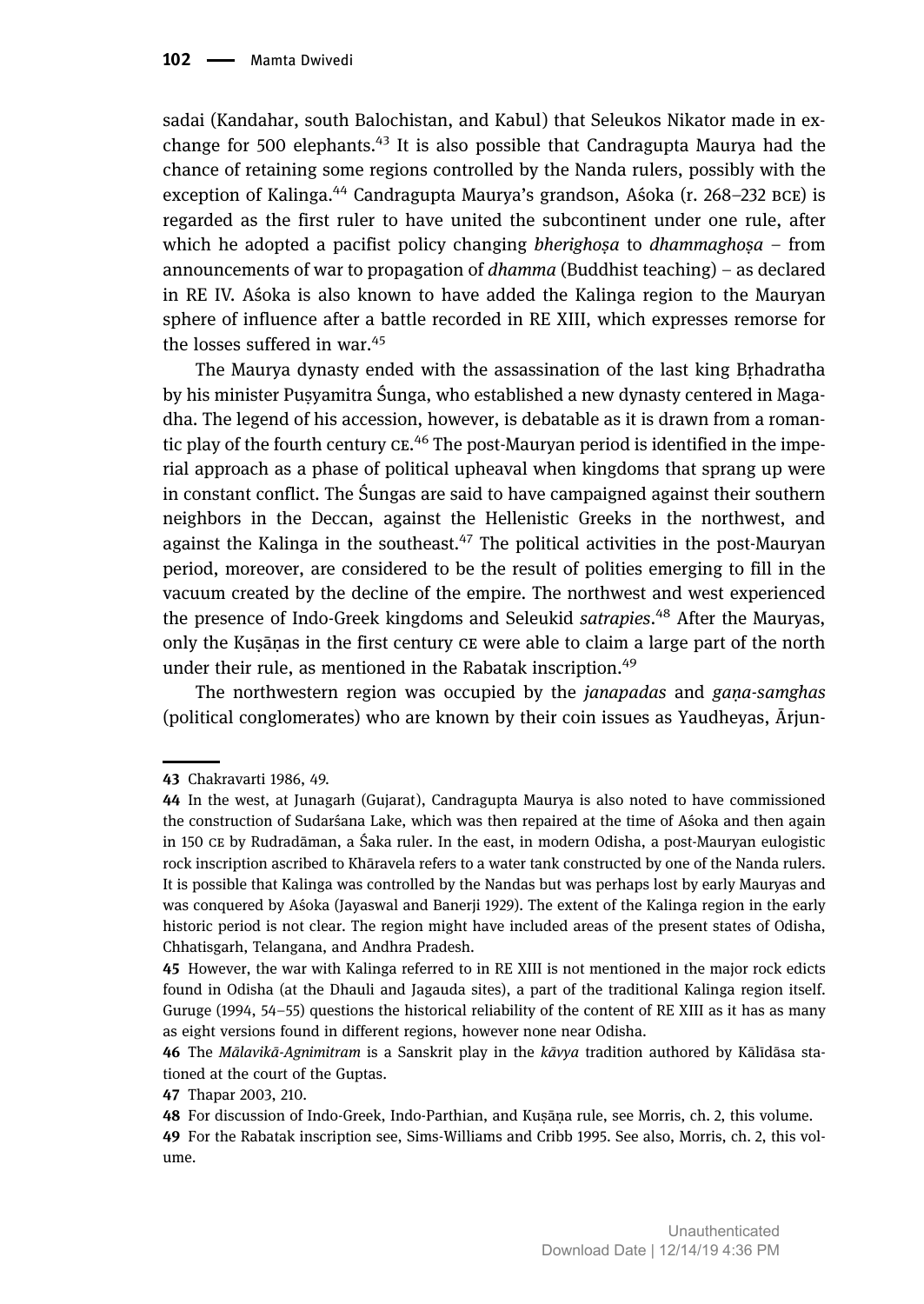āyanas, Trigartas, Kunindas, Śibis, and some other names.<sup>50</sup> They are often regarded as tribal kingdoms filling the vacuum created by the end of the Mauryan rule. Yet one finds references to these *gaṇa-samghas* in the pre-Mauryan grammatical work by Pānini, and they are also mentioned in the Alexander historiography.<sup>51</sup> In the Indian grammatical tradition, these groups are identified as *śastropajīvi-saṁgha* and *āyudhajīvī* (a group living by the profession of arms or warfare).<sup>52</sup> They are also mentioned in the *Mahābhārata* and the fourth-century CE inscriptions of Samudragupta. Coin issues suggest that the three communities of Yaudheyas, Ārjunāyanas, and Kuṇindas formed an alliance to eventually defeat the Kuṣāṇas in the northern region. They issued coins or seals commemorating their victory with the legend *yaudheya-gaṇasya-jaya* (victory of the Yaudheya alliance).<sup>53</sup> Similarly, an inscription ascribed to the dynasty of the Vākātaka (third to fourth centuries  $CE$ ), suggests that the imperial Nāgas of Kāntipuri (identified as modern Mirzapur district of Uttar Pradesh) ousted Kusānas from the Āryāvarta region.<sup>54</sup>

### **II.. Politics in the Deccan**

Scholars who write the early history of South Asia give relatively less space to the history of the peninsula because there is less evidence for a well-developed territorial state system. Many scholars suggest that the political formations in the Deccan and the south were secondary state formations, adopting administrative institutions under the influence of the Mauryan metropolitan state's administrative structures.<sup>55</sup> An example of a region supposedly experiencing secondary state formation is the central India region (present Chhattisgarh), a land corridor of primarily forested areas communicating between the southern and northern regions. While travelers frequented it over centuries, its particular landscape formed a territorial zone favoring a particular kind of settlement. Inscriptions from the Sitabenga and Jogimara caves in this region, dating to the late third or early second centuries BCE, refer to military and administrative offices that might have shared features with offices attested in the territorial polities (*mahājanapadas*) of the Ganga valley during the pre-Mauryan period.<sup>56</sup> Yet the idea of a southward influence over land is problematic when one looks at the archaeological evidence, sculptural and architectural remains, and the history of maritime activities.<sup>57</sup>

<sup>50</sup> Handa 2007; Shrimali 1985; Gupta 1996; Agrawal 1953, 457; Allan 1936.

E.g., Arrian *Indica* 5.

<sup>52</sup> Handa 2007, 149.

Altekar and Majumdar (1946) 1986, 23–33; S. Ghosh 2012, 49–51.

Jayaswal 1933, 5. However, this has been contested by Altekar and Majumdar (1946) 1986, 25– 28.

Seneviratne 1981; Thapar 2003, 60, 211; Chattopadhyaya 2003b; Basu Majumdar 2017.

<sup>56</sup> Basu Majumdar 2017, 123. For the inscription and translation see H. Sastri 1925–1926, 152–156.

Maloney 1970; Ray 1986; 2003; 2008; Morrison 1995; 1997; Abraham 2003.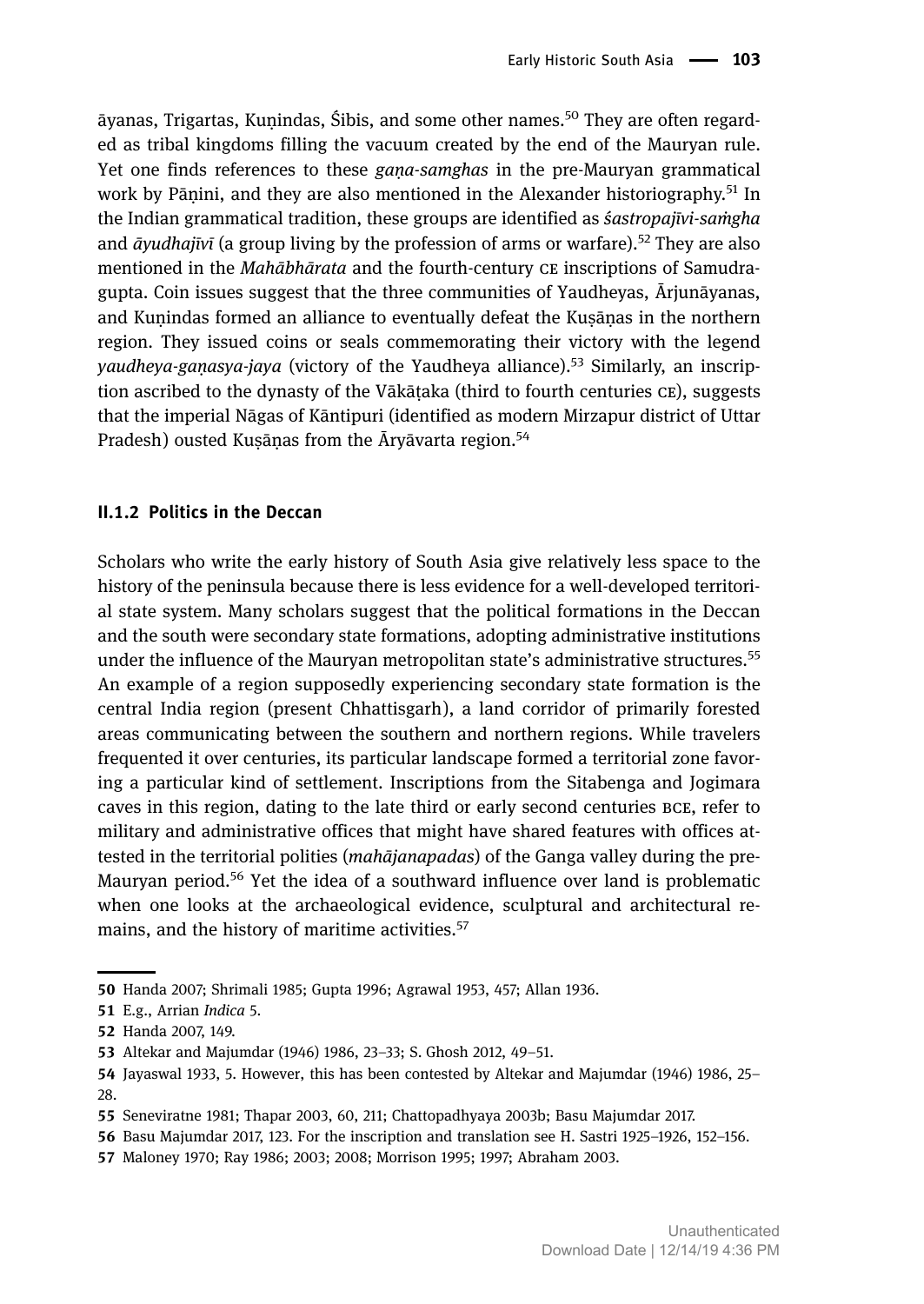The upland areas of peninsular India were home to iron-using megalithic communities in the first millennium BCE. Iron Age megalithic sites span the centuries from 1200 BCE to 300 CE and extend across all regions of peninsular India with the exception of the western Deccan (modern Maharashtra). Of the thousands of sites discovered so far, more than 65 percent are in Karnataka and Tamil Nadu.<sup>58</sup>

The larger megalithic sites were not only found at the locations of Aśokan inscriptions, but also distributed along major routes of communication. These routes are known to have continued in the subsequent post-Mauryan periods. Perhaps the most interesting is the stretch extending from the Palghat (Palakkad) Gap and Coimbatore to the Kaveri delta.<sup>59</sup> An analysis of site dimensions indicates that there were at least 26 large settlements, each capable of supporting a population of approximately 1,000 residents. 14 of these were concentrated in the Coimbatore-Madurai uplands.<sup>60</sup> One especially significant site is Kodumanal on the northern bank of the river Noyyal, a tributary of the Kaveri. The site straddles the ancient route running eastward along the Kaveri from the Palghat Gap to Karur and Uraiyur. The site dates from the late Iron Age to the early historical periods (ca. third century BCE to third century  $CE$ ) and has provided evidence of early writing dated to the pre-Mauryan period.<sup>61</sup>

The Āndhras in the west and the Kalingas in the east rose to power after the decline of the Mauryas in the late third century BCE. Khāravela was the most recognized ruler of Kalinga. He assumed the title of *Kalingādhipati* ('king of Kalinga') and *Kalinga-cakravartin* ('unchallenged ruler of the Kalinga').<sup>62</sup> There are no clear references to clashes between Khāravela and the Āndhras, although a eulogistic inscription praising Khāravela refers to expeditions against the Bhojakas and the Raṭṭhikas (Rāṣṭṛikas).<sup>63</sup> He apparently aimed at expanding his rule over *Bhāratavarṣa*, successfully pushed a *yavana* king out of Rājagṛiha, made the ruler of Magadha bow to him and broke the formidable conglomeration of the southern states.<sup>64</sup>

The Āndhras are mentioned in Aśoka's RE XIII as one of the followers of *dhamma* (Buddhist teachings). In the early historical context, Āndhra refers to the Sātavā-

<sup>58</sup> Moorti had studied more than 1,900 megalithic sites (1994, 4-5). Recently the number of known sites has increased to 3,000 (Menon 2018).

<sup>59</sup> Moorti 1994; also Ray 1994a, ch. 2.

<sup>60</sup> Ray 1994a, tab. 2.6.

Apart from Kodumanal, the discovery of sherds with Tamil-Brāhmī inscriptions (dated to the fifth century BCE) has also been reported at Adichanallur (Tamil Nadu) and Anuradhapura (Sri Lanka) (Rajan 2015; Allchin 2006).

<sup>62</sup> Sastri and Srinivasachari 1970, 148.

<sup>63</sup> Jayaswal and Banerji 1929. The Bhojakas and Raṭṭhikas are considered to be the ancestors of the Mahābhojas and the Mahārathis, who had marital alliances with the Sātavāhanas (Raychaudhuri [1923] 1972, 259; Ray 1986, 165).

<sup>64</sup> Rājagriha and Magadha are mentioned separately in the inscription and it is possible that the latter is to be identified with Pāṭaliputra, which had become the capital of Magadha under Ajātaśatru of the Haryanka dynasty in the fifth century BCE.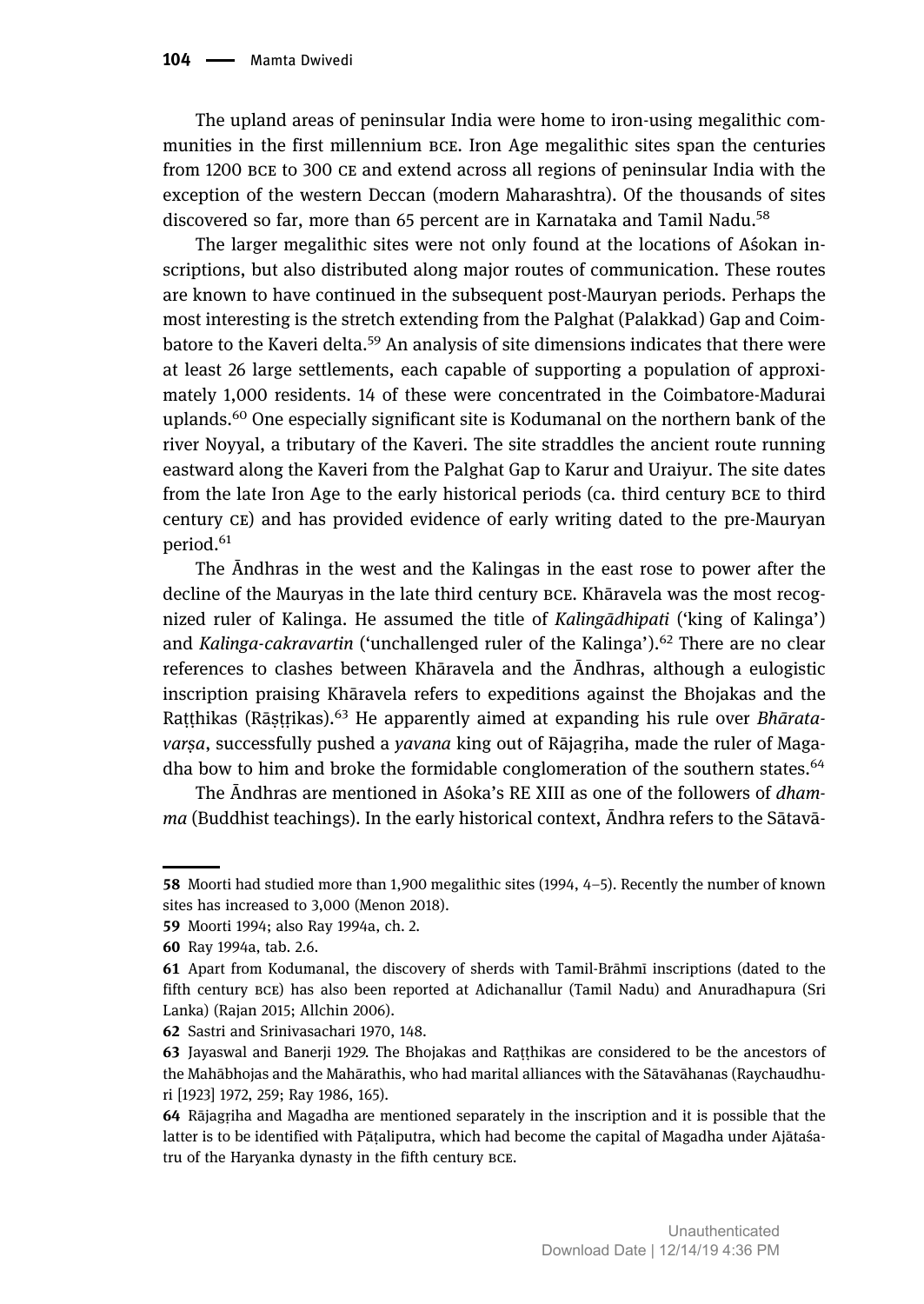hanas in the Deccan, an identification that is based on the Purāṇic texts mentioning the Sātavāhanas as Āndhras and Āndhrabhṛtyas. However, the Sātavāhanas do not mention the  $\bar{A}$ ndhra connection in their inscriptions.<sup>65</sup> The dynasty was probably founded by Simuka, though the date is not clear. Scholars variously ascribe his accession as occurring between 230 and 100  $\texttt{BCE.}^{66}$  By the third ruler, identified as Śrī Sātkarni in the first century BCE, the dynasty had emerged as a political power. It is probably under his rule that the Sātavāhanas defeated the Śungas in 75 and the Kāṇvas in 30 BCE.<sup>67</sup> The Nanaghat cave inscription issued by Sātkarṇi's queen Nāganikā (?) praises him as the lord of the *Dakṣiṇāpatha* ('route to the south' or the Deccan) whose *cakra* (chariot wheels or army) were unstoppable.<sup>68</sup>

The epigraphic and numismatic evidence reveal political clashes of the Sātavāhanas with both Indo-Scythians and Western Ksatrapas.<sup>69</sup> Toward the end of the second century CE, the Sātavāhanas had extended their domination of western India to the Krishna delta in the south. From the mid-third century, there were various political units that appear in the sources. The upper Deccan was taken by the Vākaṭakas, whose dynasty appears in many later sources as contemporary to the early Guptas, and the lower Deccan saw the emergence of the Kālacuri-Cedi dynasty. Further south to the Krishna valley, another dynasty, the Ikṣvākus, appears prominently in the third and fourth century.<sup>70</sup>

#### **II.. The 'Tamilakam' of the** *Sangam* **Period**

Sources that refer to the southern polities are RE II and XIII, found in Siddhapura and Brahmagiri (Maski and Teragudi). These mention the Cola, the Pāṇḍya, the Satiyaputra (Kośars of Tulanādu), the Keralaputra (Ceras), and the Tambapanni (Skt. Tamraparṇī, i.e., Sri Lanka) as southern neighbors. Of these, the polities of the Cola, Ceras, and Pāṇḍyas were most influential, and their dynastic monarchies are regarded as kingdoms or secondary states.<sup>71</sup> For understanding the political situation in the far south, the *Sangam* literature has also been identified as an important source. This is a corpus of literature written in the Tamil language and dated to the

Dhavalikar 1996, 135–136.

71 Chakravarti 2017.

<sup>65</sup> Ray 1986, 173.

The date is based on the date of death of Aśoka, as other polities only rise after the collapse of the Mauryas. However, the discontinued settlement pattern in the archaeological assemblage shows Sātavāhanas could not be contemporaneous with the Mauryas. See further, N. K. A. Sastri (1955) 1995, 93–94; Ray 1986.

"… *apratihatacakrasya dakśināpathapate*." Inscription no. 82 in Sircar 1965, 186–190. See also below for the *Dakṣiṇāpatha*.

<sup>69</sup> Cribb 2000.

<sup>70</sup> Subbarayalu 2014.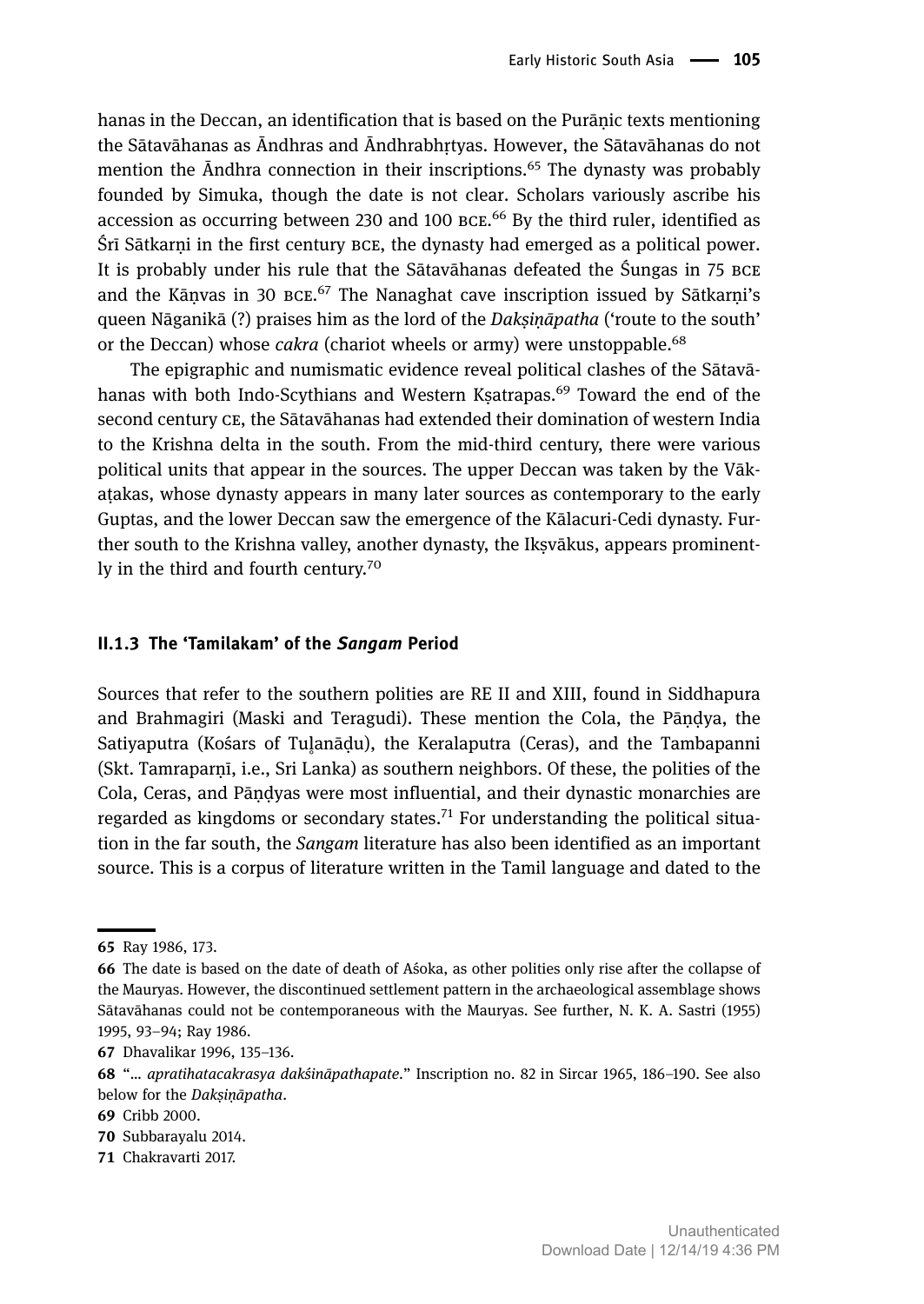second and third centuries  $CE.^{72}$  Its geographical scope is the ancient Tamilakam (the modern states of Tamil Nadu, Kerala, and parts of Andhra Pradesh and Karnataka).

The Colas were situated in the lower Kaveri valley, and their residential city was at Uraiyur. Their origin is traced back to a mythical ruler whose name is not recorded. Karikāla (190 ce) might have been one of their most powerful and expansionist kings. He gained many victories in different regions, but the idea that his conquests extended up to the Himalayas in the north is probably exaggerated.<sup>73</sup>

The Ceras had their seat at Karuvur or Vanji and controlled the western part of the Kaveri valley as well as the southern part of the western coast. There is also a reference to the Elimalai kingdom, headed by a ruler named Nannan, situated in the Konkanam region on the west coast near Tulunāḍ. <sup>74</sup> After his death, this region is said to have merged with the Cera kingdom.<sup>75</sup> His son, Nedun, assuming the title of *imayavaramban*, is connected with victories over several rulers as well as a naval victory along the Malabar Coast in which he captured *yavanas* (western or Greekspeaking people).<sup>76</sup> Another king, Senguttuvan, is credited with some exploits in the sea, but no further details are known.<sup>77</sup>

The Pāṇḍyas, with their capital at Maturai (Madurai), controlled the Thamirabarani-Vaigai valley. They were well known to Greek geographers and historians mainly for their connection with sea pearls.<sup>78</sup> Not surprisingly, the Vaigai River delta was called the greatest emporium of trade in India.<sup>79</sup> The Pāndyas are also often ascribed a northern origin and are associated with the Pāṇḍavas of the *itihāsa-kāvya* tradition, which is part of the *Mahābhārata* epos. Based on the *Mahābhārata* tradition, the Pāṇḍyas are ascribed a pre-Mauryan origin, having traveled from the northwest of the subcontinent to the south via the sea.<sup>80</sup>

The nature of these various polities is debated. The *Sangam* texts refer to battles in their praise of victory and death, and refer to the Colas, Ceras, and Pāṇḍyas as the three most prominent kingdoms. Their rulers are called the three crowned kings (*ventar*/*vendar*) among many more chieftains.<sup>81</sup> Yet lacking tributary structures, the

<sup>72</sup> Dwivedi ch. 10.A, this volume.

N. K. A Sastri (1955) 1995, 124.

Girija 1976.

Girija 1976, 57.

N. K. A Sastri (1955) 1995, 118; see also below for the term *yavana*.

N. K. A Sastri (1955) 1995, 118.

*Periplus Maris Erythraei* (*PME*) 59; Ptolemy *Geographia* (Ptol. *Geog*.) 7. 1. 10–11; 1. 13. 1; Pliny *Naturalis historia* (Plin. *HN*) 6. 17. 23; Aelian *De natura animalium*, 15. 9. See also Maloney 1970, 604.

<sup>79</sup> Maloney 1970, 604.

<sup>80</sup> Maloney 1970, 603-604.

Champakalakshmi (1996, 26–28) translates the terms *ventar*/*vendar* as 'chiefs' rather than 'kings' because to her the *Sangam* period is characterized by pre-state polities and the *vendars* are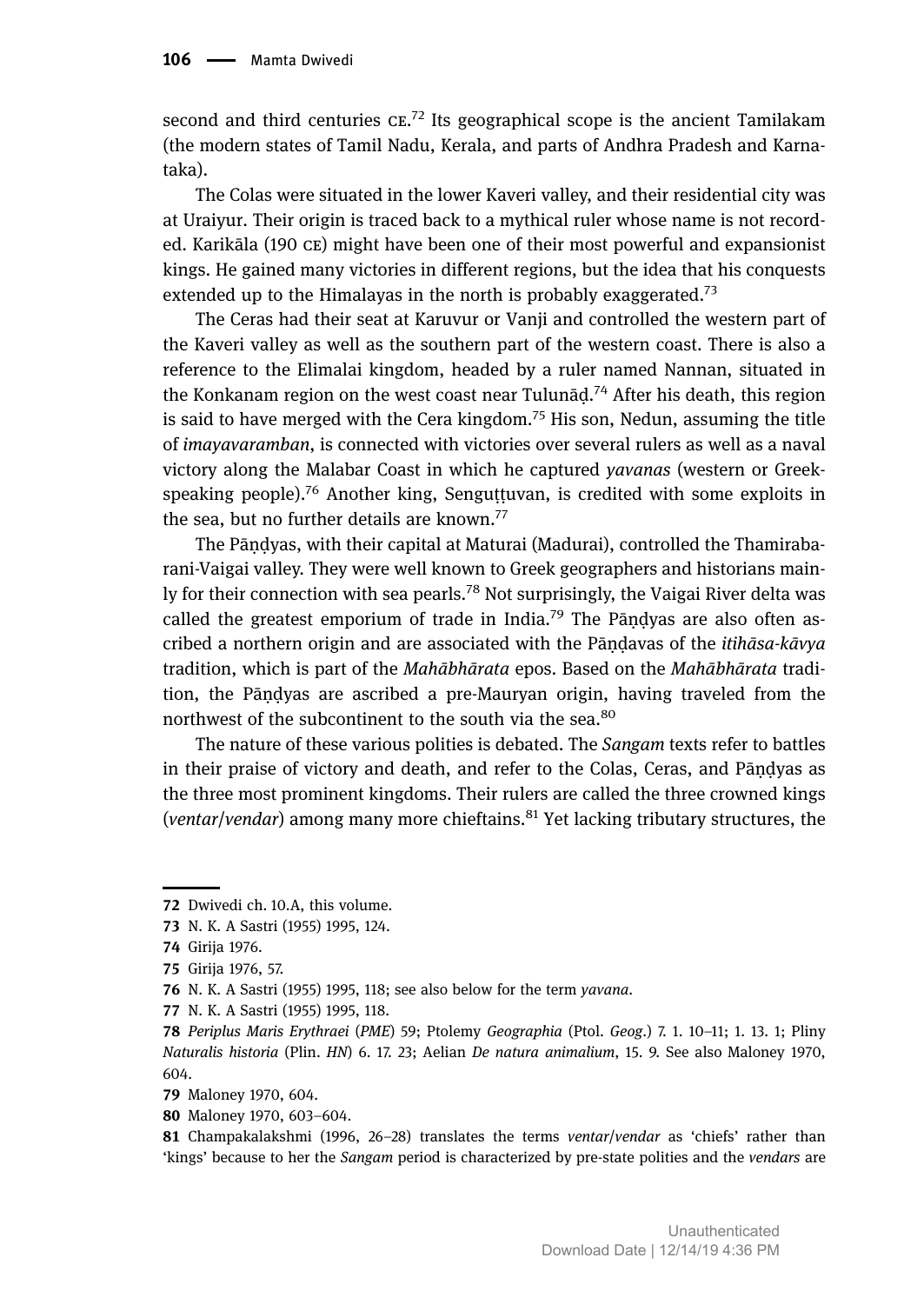*Sangam* polities are often considered to be tribal. On the other hand, based on the fact that the texts do refer to capital cities with fortified settlements, guarded posts, and standing armies with a commander (*enādi*), they can also be called kingdoms. There are references to victories over seven such crowned kings with the result of the conqueror taking the title of overlord (*adhirāja*). Yet kingship and kingdoms as developed political concepts should be taken more as rhetoric in the epic tradition than as developed political concepts. The *Sangam* polities appear as a conglomeration of the Cola, Cera, and Pāṇḍyas rather than individual monarchies. The Hathigumpha inscription of the Kalinga king Khāravela refers to a league of Tamil states lasting for more than a century and posing a threat to Kalinga.<sup>82</sup> This was possible, as the *Sangam* kings were constantly at war with each other.<sup>83</sup> Yet alliances, periodic exactions, patronage of agriculturists, and intensification of production do not require state structures. They can equally be regarded as features of a pre-state society.<sup>84</sup> The peninsula thus exhibits a varied socio-political character that requires us to understand its complexity and diversity without dividing it into fixed evolutionary structures. It should rather be seen in contextualized situations of continuous interactions.<sup>85</sup>

### **II.. Sri Lanka**

In the early historiographical tradition, Sri Lanka is identified as Tamraparnī or Tambapanni and Sinhala.<sup>86</sup> The history of settlement and the establishment of kingdoms was derived mainly from the fourth- to fifth-century CE Buddhist chronicles of the Pali *Theravāda* tradition, also referred to as the Sinhalese tradition. These texts provide a chronology of rulers up to the third century  $\mathrm{c}\mathrm{e}^\mathrm{s}$ . They ascribe the establishment of monarchy in Sri Lanka to King Vijāya, who came with an influx of migrants from the north and established a base at Anuradhapura in the sixth or fifth centuries BCE. Other detailed accounts identify the historical rulers Devānampiya Tissa (250–210 BCE) and Duṭṭhagāmani (161–137 BCE).<sup>88</sup> An inscription from Mihintale records another ruler, identified as King Uttiya (207–197 BCE), the successor

found in the fertile agricultural tracts of the *Marudam tinai*. N. K. A. Sastri, however, takes the term *ventar*/*vendar* to refer to monarchies ([1955] 1995, 117).

<sup>82</sup> Jayaswal and Banerji 1929.

<sup>83</sup> For *Sangam* warfare, see Chakravarti 1986, 106.

<sup>84</sup> Gurukkal 1993, 11.

Gurukkal 1995, 239–240; Abraham 2008, 67–73. See also Bauer 2015 for a study of political complexity in megalithic societies.

The fifth-century Chinese Buddhist pilgrim Faxian refers to the region as Sinhala in his accounts (Peeble 2006, 19).

<sup>87</sup> Peebles 2006, 13.

<sup>88</sup> Peebles 2006, 14.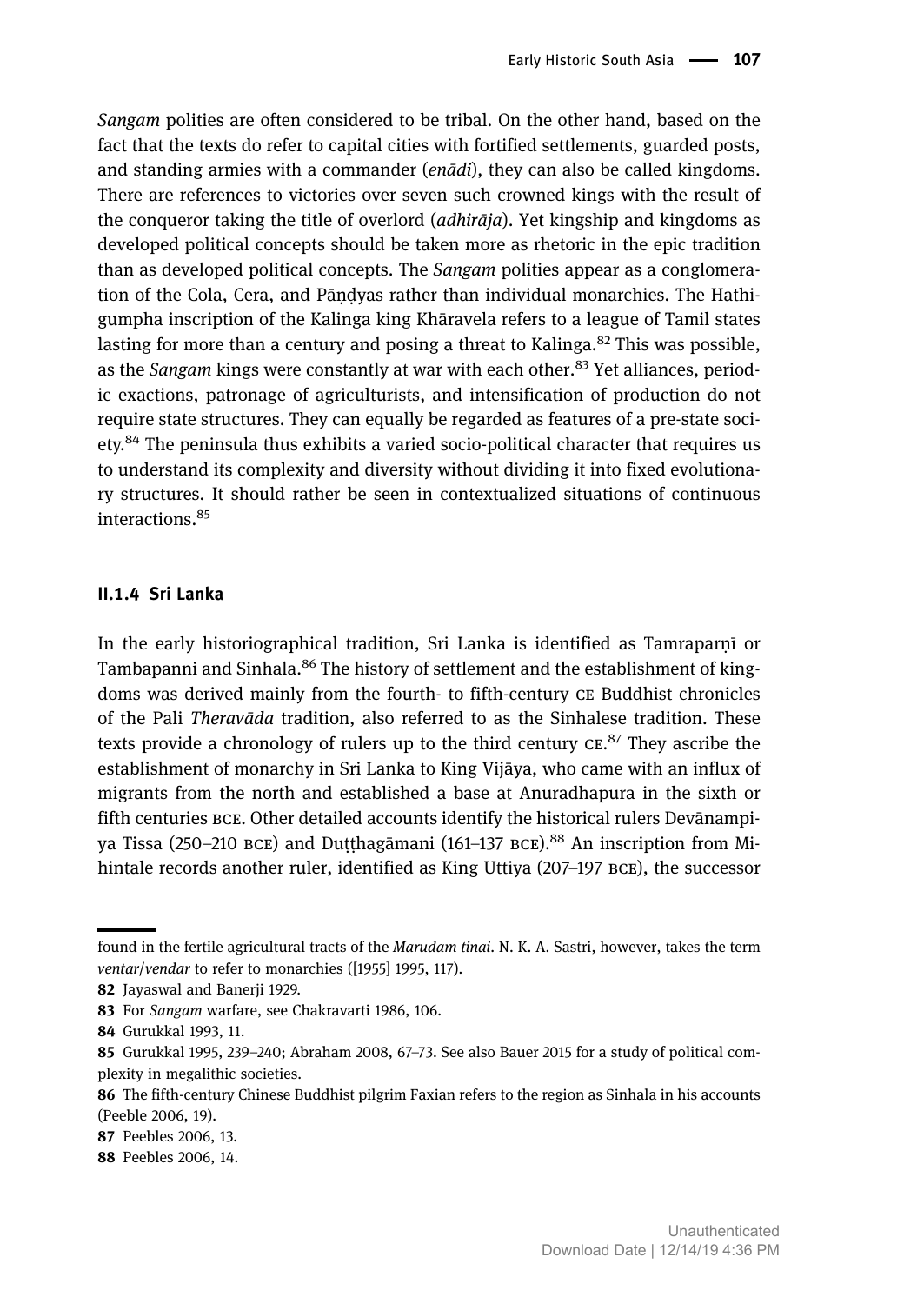of Devānampiya Tissa, a contemporary of Aśoka.<sup>89</sup> The adoption of the title *devānampiya* ('beloved of gods') has been interpreted as an attempt to imitate Aśoka, who also adopted this title. However, as Ray has pointed out, in Sri Lanka it appears in conjunction with the title *mahārāja*, which is not typical for the subcontinent. The Minvila inscription of king Kutakanna Tissa, moreover, refers to this king as belonging to the Devānampiya *kula*, or family of Devānampiya, indicating the dynastic aspect of the title.<sup>90</sup>

Again, there is much debate over whether the Sri Lankan rulers mentioned in the Buddhist chronicles represented monarchical state formation processes, and accordingly, whether they were ethnically and politically linked to peninsular and northern India. Brāhmī inscriptions, such as the one discovered at Mihintale near Anuradhapura, provide significant evidence running contrary to the idea of monarchical state structures, as well as peninsular influences.<sup>91</sup> They mention kinship titles, royal titles, and titles of functionaries that diverge significantly from those in north and peninsular India. They attest a variety of local chieftains and administrative officers (superintendent of horses, superintendent of roads, superintendent of storehouses at sea ports, accountants, cavalry officers, and so on) that suggest a rather differentiated and articulate structure of authority. Scholars have also argued that the emergence of a more centralized polity in the late third and early second centuries BCE should not be viewed as a response to Mauryan influence, but as an indigenous development. Buddhism was introduced in Sri Lanka in a climate of political fragmentation, but it helped to unify the different chiefdoms and eventually led to the emergence of the kingdom of Anuradhapura in the second century under king Duṭṭhagāmani. The disappearance of inscriptions of smaller chiefdoms after the first century BCE is indicative of the expanding power and authority of Anuradhapura over the island, but also reveals them as signs of local diversity before this period.<sup>92</sup>

### **II. Ideas of Kingship, Administration, and Warfare**

Ideas of kingship are represented variably in the literary sources. The *Kauṭilīya Arthaśāstra* (*KA*) is one of the most elaborate treatises of economic and political administration.<sup>93</sup> It is difficult to ascribe it to one single period or kingdom, but it certainly can be used as evidence for a highly developed idea of administration and political organization. The *KA* represents the state or political organization as an organic entity with seven parts (*saptānga*): *svāmī* ('king'), *amātya* ('ministers'), *ja-*

<sup>89</sup> Ray 2003, 147.

<sup>90</sup> Ray 2003, 147.

<sup>91</sup> Ray 2003, 147.

<sup>92</sup> Ray 2003, 148-149.

<sup>93</sup> Dwivedi, ch. 10.A, this volume.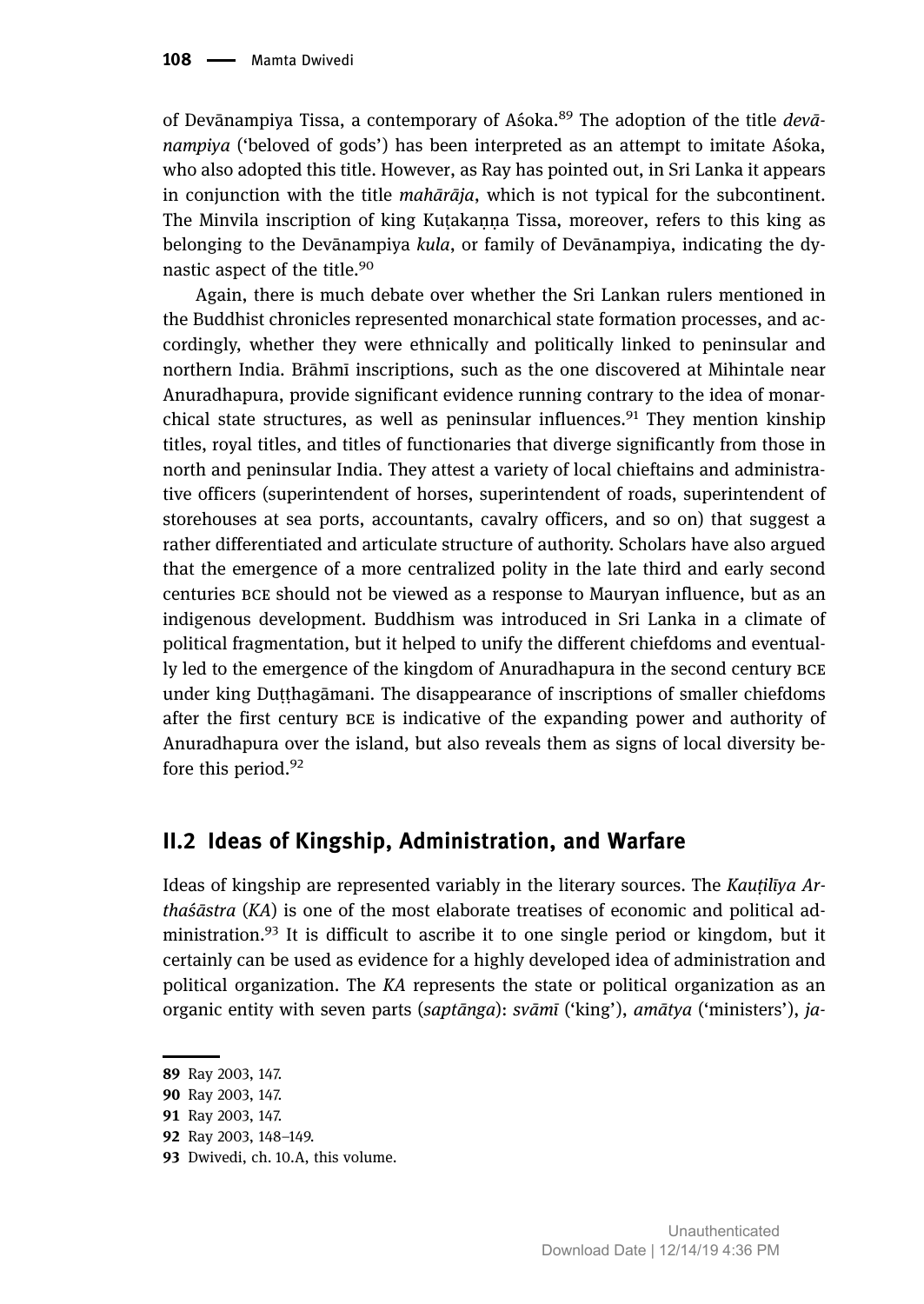*napada* ('countryside/subjects'), *durga* ('fort/city'), *kośa* ('treasury'), *daṇḍa* ('army/ police'), and *mitra* ('ally').<sup>94</sup> The state is not only supposed to regulate and gather wealth and resources from within its territory, but also to expand its arable land into new areas and into neighboring kingdoms. Expansion may be achieved through alliances with neighboring states or through warfare and other strategies. The rule or administration of the king is to be based on *daṇḍa*, which can be variously interpreted as literally the imperial rod, but also army, punishment, or state apparatus of enforcement.

The *KA*'s idea of a ruler is that of a *vijigīsu* (the 'would-be controller'),<sup>95</sup> who must instill within himself an expansionist nature, as the acquisition of land (*prithvyā lābhe*) is one of the most important parts of administration.<sup>96</sup> Expansionist kings are of three types, the righteous, greedy, or "demonical" conqueror.  $97$  The righteous conqueror (*dharmavijayin*) is satisfied with submission by his subjects, the greedy king (*lobhavijayin*) with seizures of land and goods, while the demonical conqueror (*asuravijayin*) also takes sons, wives, and lives.<sup>98</sup>

Buddhist texts, too, talk about important qualities of a king. The *Tesakuṇa Jātaka* refers to five strengths (*balāni*) that make a successful king: physical strength, wealth, ministers, high birth, and intellect.<sup>99</sup> The territory of a state should comprise a capital, towns, villages, countryside, and border areas.<sup>100</sup> The definition of power is also similar to Kauṭiliya's, referring to an army and treasure as powers of might, as well as the power of knowledge and the power of valor.<sup>101</sup>

According to the *KA*, the appointment of the king was to end the confusion arising out of anarchy (*arājaka*) in which the stronger exploits the weaker.<sup>102</sup> The title of *devānampiya* ('beloved of god') is found not only in relation to Aśoka and the Sri Lankan king Tissa, but also in the Nagarjuni hill cave inscription in relation to his grandson Daśaratha.<sup>103</sup> Similar titles are seen in the inscriptions of the Kuṣāṇa kings, such as *mahārāja* ('great king'), *rājatirāja* ('King of Kings'), and *devaputra* ('son of god'). These rulers followed the practice of assuming grand titles from previous Indo-Greeks, who themselves borrowed it from the Achaemenid rulers.<sup>104</sup>

*Kauṭilīya Arthaśāstra* (*KA*) 6. 1. A similar definition is found in the *Tirukural* (381), where six limbs of the king are mentioned and refer to army, subjects, wealth, ministers, ally, and fort. The dating of the *Tirukural* has been difficult and the suggested dates vary from the early Common Era to as late as the ninth century (Kennedy 1976, 2).

*KA* 6. 2. 13.

*KA* 1. 1. 1.

*KA* 11. 1. 10.

*KA* 11. 1. 11–16.

<sup>99</sup> Gokhale 1966, 17.

<sup>100</sup> Gokhale 1966, 17.

*KA* 6. 2. 33.

*KA* 1. 13. 5; *MS* 7. 20.

<sup>103</sup> Thapar (1961) 2013, 348-349.

<sup>104</sup> See Falk 2010; Morris, ch. 2, this volume.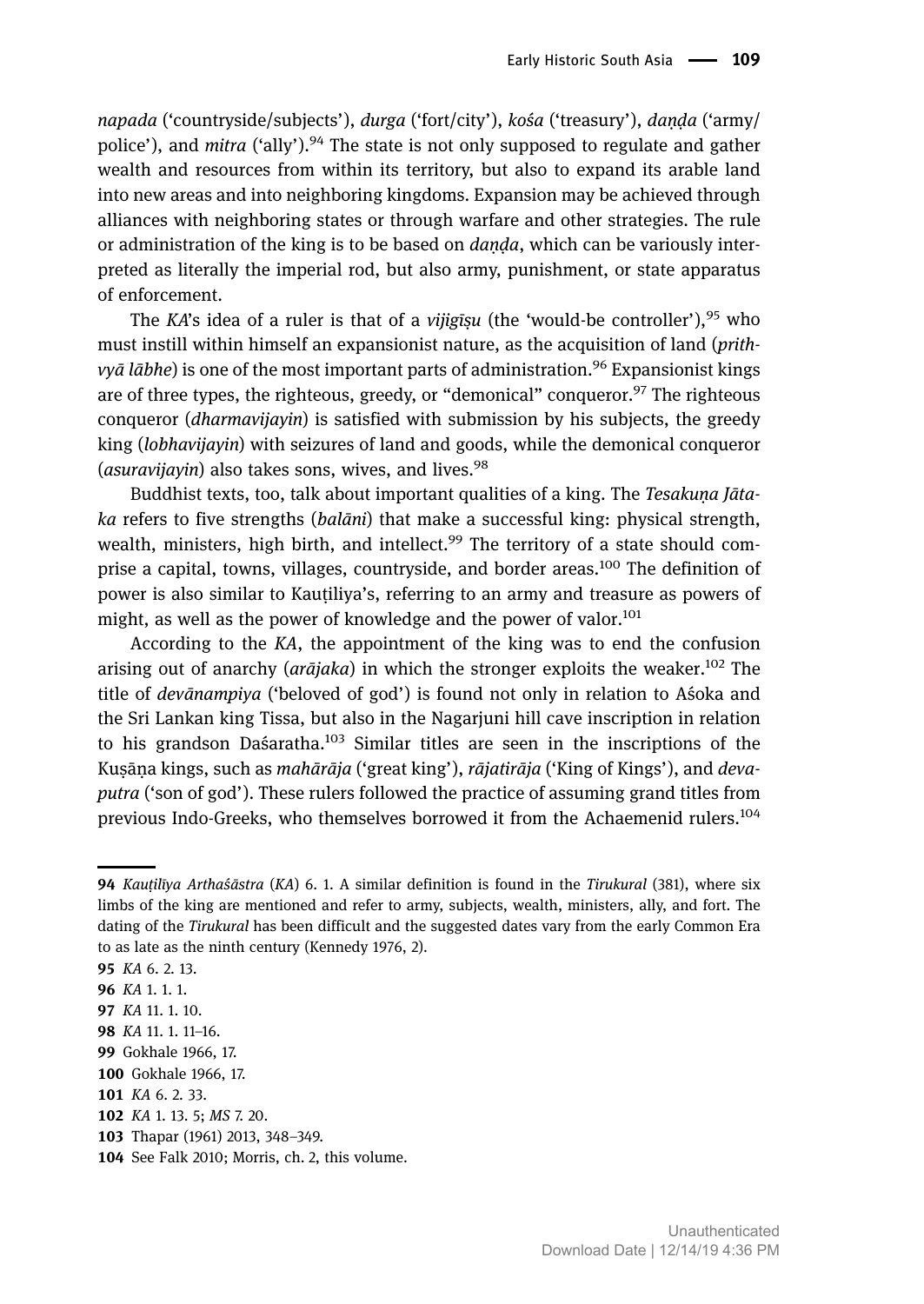However, emphasis on divinity of the king is also found in the Indic literary tradition. One of the earliest references comes from the *Manusmṛti* (*MS*),<sup>105</sup> one of the earliest *dharmaśāstras* dated between the second and third centuries CE.<sup>106</sup> In the *Sangam* literature, we find a reference to the king as the center and embodiment of administration, encapsulated in the titles *ko*, *mannan*, *vendan*, and *iraivan*. *Ko* is also suggested to have meant god or 'god incarnate.'<sup>107</sup>

The idea of royal paternalism is also attested in various sources.<sup>108</sup> *Rājadharma* ('duties of the king') are found in early Hindu political and economic treatises, the *KA* and the *MS*. The *KA* refers to the king's happiness (*sukham*), but his welfare  $(hita)$  lies in the happiness and welfare of the people.<sup>109</sup> Like a father, the king helps initial settlers with various exemptions and grants favors.<sup>110</sup> A reckless king, by contrast, can lose his position as a result of his people's anger and revolt (*janapadakopa*).<sup>111</sup> Buddhism also has the concept of political society as a family presided over by a morally elevated father figure.<sup>112</sup> The Buddhist universal monarch, the *cakkavatti* (*cakravarti*), is considered the beloved of the subjects.<sup>113</sup> The statement of the Aśokan edict at Dhauli that "all men are my children" goes in the same direction, though in the imperial historiographical tradition this statement has been mistaken as some kind of paternal despotism.<sup>114</sup>

Standing armies are frequently mentioned in the sources, and the military campaigns in northern India are well known. The *KA* gives a detailed account of methods and tactics of warfare and siege, various ranks and their duties, training, army organization, salaries, camping, transport of armies, and the duties of the army commander.<sup>115</sup> The army traditionally was fourfold, comprised of foot soldiers, horsemen, chariots, and elephant forces. Apart from the standing army, the king could deploy additional "hereditary troops, hired troops, corporate troops, troops supplied by the ally, troops supplied by the enemy, and tribal troops."<sup>116</sup> The pur-

*Manusmṛti* (*MS*) 7. 4. The king is further equated with the gods Fire, Wind, Sun, Moon, Yama, Kubera, and Indra (*MS* 7. 7). Apart from association with Kubera, the deity of wealth, the king is also elevated to a higher socio-ritual position, and in his "benevolence lies Padmā, the goddess of prosperity" (*MS* 7. 11). A verse very similar to that in *MS* 7. 4 is also cited in *MS* 5. 96, where the king is mentioned as the embodiment of the 'eight guardians' (*asṭ ānām lokapāla ̣* ) and thus is considered pure at all times (Jayaswal 1924, 55).

<sup>106</sup> Olivelle 2005, 25.

<sup>107</sup> Subramanian 1966, 40.

<sup>108</sup> Bandopadhyaya 1927, 64. See also Thapar (1961) 2013, 121.

*KA* 1. 19. 34.

*KA* 2. 1. 17–18.

*KA* 1. 13. 20.

Gokhale (1966, 21) in reference to *Majjhima Nikāya* 3. 176.

<sup>113</sup> Gokhale 1966, 21.

<sup>114</sup> Thapar (1961) 2013, 121.

*KA* 2. 33. 6–10.

*KA* 9. 2. 1, trans. Olivelle 2013, 352.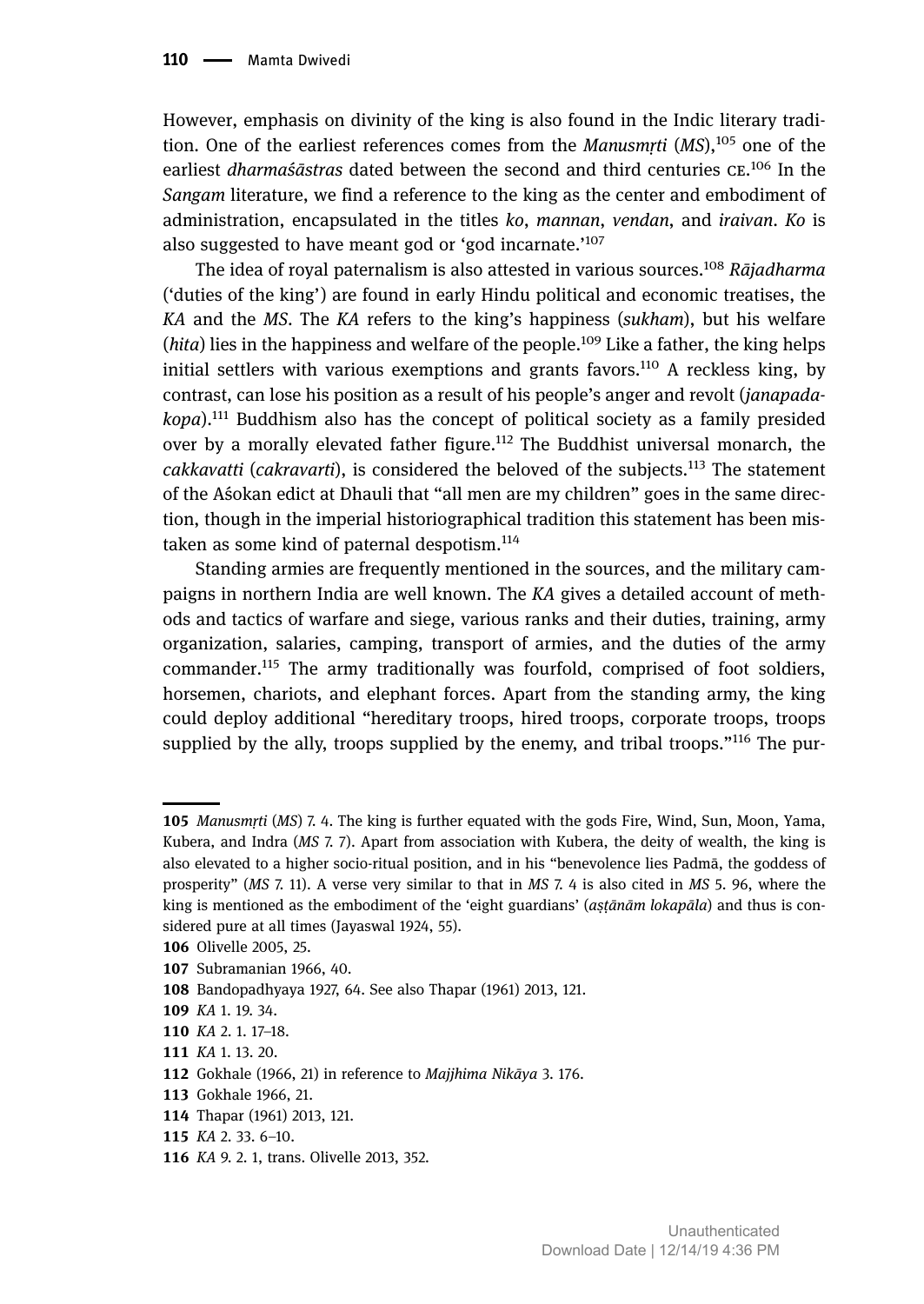pose and conditions for the recruitment of these groups are also explained.<sup>117</sup> The arms were to be returned to the royal armory, the horses and elephants to the royal stables.<sup>118</sup> The elephants had three mounted archers and a mahout. Greeks showed a great interest in the use of elephants in the army, and there are references to the importance of elephants in the indigenous military.<sup>119</sup> The *KA* refers to officers of horses, elephants, chariots, and infantry (*aśvādhyakṣa*, *hastyadhyakṣa*, *rathādhyakṣa*, and *pattyadhyakṣa*).<sup>120</sup> The Buddhist text *Dīgha Nikāya* refers to the wheeltreasure, the elephant-treasure, and the horse-treasure as parts of the seven jewels of an empire.<sup>121</sup> It is believed that it was because of this form of military machine that it was possible for the Mauryas to subdue most of the northern region.<sup>122</sup>

Even in various works of Greek Indography, the military strength of Indian rulers is praised. Plutarch mentions that Candragupta Maurya subdued India with an army of 80,000 horses, 200,000 foot soldiers, 8,000 chariots, and 6,000 elephants.<sup>123</sup> Pliny mentions walled towns of the eastern Deccan, and that the rulers of the powerful tribe Andarae (probably referring to the Āndhras/Sātavāhanas)<sup>124</sup> maintained an army of 100,000 infantry, 2,000 cavalry, and 1,000 elephants.<sup>125</sup> In the southern context, a similar picture has been suggested, with a fourfold army – ox-drawn chariots, elephants, cavalry, and infantry.<sup>126</sup>

War drums were symbols of sovereignty and an important part of warfare. Each ruler and chieftain had a war drum among his insignia.<sup>127</sup> The symbolism of war drums is clearly attested in a reference to the change in Aśoka's policy toward conquest and expansion. His expansionist policy is referred to as *bherighoṣa*, literally meaning the 'sound of the war drums,' i.e., declaration of war.<sup>128</sup> In the *Sangam* texts, there are also references to capturing the war drums of different groups as a sign of control over them.

N. K. A. Sastri (1955) 1995, 133.

*KA* 9. 2. 13–20.

<sup>118</sup> Trautmann 2009, 233.

<sup>119</sup> Trautmann 2009.

*KA* 2. 30. 1–2. 33. 11.

Ghoshal (1959) 1995, 77.

<sup>122</sup> Trautmann 2009, 233.

Plutarch *Life of Alexander* 62. 3; Majumdar 1960, 192–193, 198; see also Chakravarti 1986, 48.

Aiyangar 1941, 46.

Plin. *HN* 6. 22. 67; see von Reden, ch. 10.B, this volume.

<sup>127</sup> U. Singh 2008, 385.

In RE IV, Aśoka claims the replacement of *bherighoṣa* with *dhammaghoṣa* ('call of *dhamma*'). It is understood as a change in policy that is from aggressive conquest to *dhamma*. The term *dhamma* in this context is understood by some scholars as the spread of Buddhism, while others understand it as moral governance, righteousness, and social ethics. See V. A. Smith (1901) 1920, 29–31; Raychaudhuri (1923) 1972, 170–178; Basham 1986, 56–58; Thapar 2003, 200–204.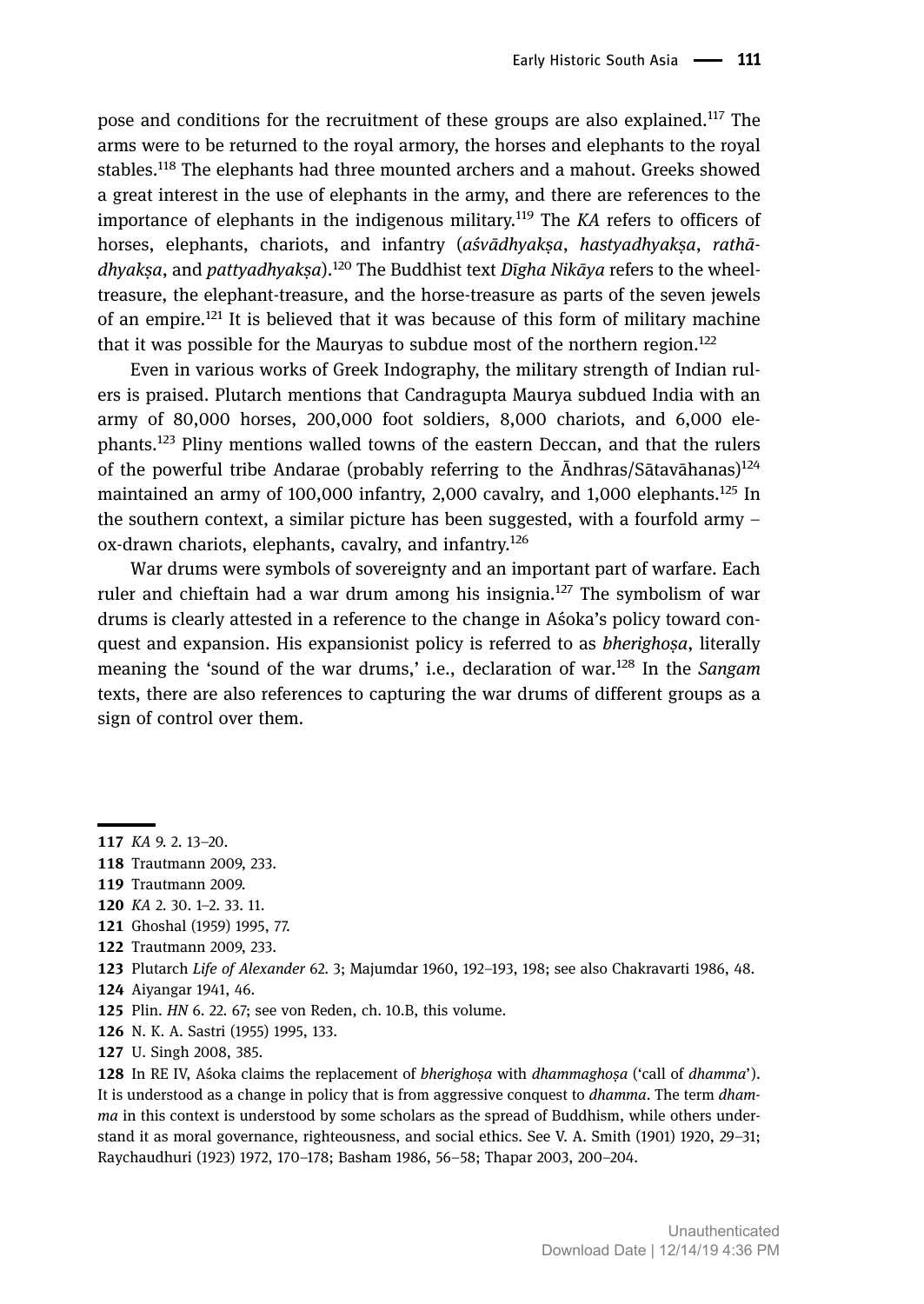### **II. Regions, Networks, and Connectivity**

The Sanskrit textual sources refer to the northern region as the *Āryāvarta*, the abode of the noble, expanding from the Himalayas in the north to Vindhyas in the south.<sup>129</sup> Within this the Ganga-Yamuna region is considered the *Madhyadeśa* ('Middle Country'), expanding toward the river Sarasvati in the west.<sup>130</sup> Within the period of our concern, epigraphic sources also refer to the subcontinent as *Jambudvīpa* (literally 'the island of rose apple') <sup>131</sup> and *Bhāratavarṣa* ('land of the descendants of King Bharat').<sup>132</sup> The region south from the Vindhya Ranges to the river Krishna was known as the *Drāviḍadeśa*, which in the Graeco-Roman *Periplus Maris Erythraei* (*PME*) and Ptolemy's *Geographia* is frequently referred to as *Dachinabades* and *Limyrike* (*Dimirike*), the hinterland of Barygaza (Bharuch).<sup>133</sup> The southernmost region of present Tamil Nadu and Kerala are identified as the Tamilakam, which is a linguistic rather than a geopolitical entity. $134$ 

Literary sources do not only identify geographical regions, but also networks and corridors. Such corridors of travel and communication appear in texts from the sixth to fifth centuries BCE onward.<sup>135</sup> Of interest here are the *Uttarāpatha* ('northward route') and the *Dakṣiṇāpatha* ('southward route'). The term *Uttarāpatha* is found in one of the earliest surviving Sanskrit grammatical texts, Pāṇini's *Aṣṭādhyā*yī, dated between the fifth and fourth centuries BCE.<sup>136</sup> The route certainly facilitated long-distance journeys through networks of roads toward northerly regions with multiple functions and associations depending on geographical contexts.<sup>137</sup> The networking routes are said to have filled important roles for administrative purposes. They were hubs, semiautonomous regional centers, and clusters of cultic activi-

Here the Sanskrit/traditional textual sources include a wide array of normative texts (the *śāstras*, pertaining to general livelihood, morality, legality, and administrative matters), grammatical texts, and the *itihāsa-kāvya* tradition commonly considered related to the epic tradition.

*MS* 2. 21–22. The river Sarasvatī has not been located, and it is mostly understood as part of a mythical geography. See also, Chattopadhyaya 2015, 23.

<sup>131</sup> RE I from Maski refers to the subcontinent as *Jambudvipa*. Sircar points out that this could have been a reference to the Aśokan Empire, which in Dhauli RE V is called *prithvi* ('the entire earth'). This may be an exaggeration, however. The concept of *Jambudvīpa* is also seen in Buddhist *Visuddhimagga*, *Vinaya* texts, and the *Purāṇas*, which identify *Jambudvīpa* as the region between the Himalayas and the southern sea (Law 1955, 8–9; Sircar [1979] 2000, 62, 66–68, 84; Thapar [1961] 2013, 26).

<sup>132</sup> Jayaswal and Banerji 1929; Bhattacharyya 2009, 21-22.

*PME* 51; Ptol. *Geog*. 7. 1. 8; 1. 7. 6; 7. 1. 85; Casson 1989, 213; Chakravarti 2016, 187.

Abraham 2003, 207–208, 212; 2008, 53.

<sup>135</sup> Chandra 1953, 45-68.

For the commodities procured along the northern route, *Auttarapathika*, see Agrawal 1953, 244.

<sup>137</sup> Neelis 2013, 14.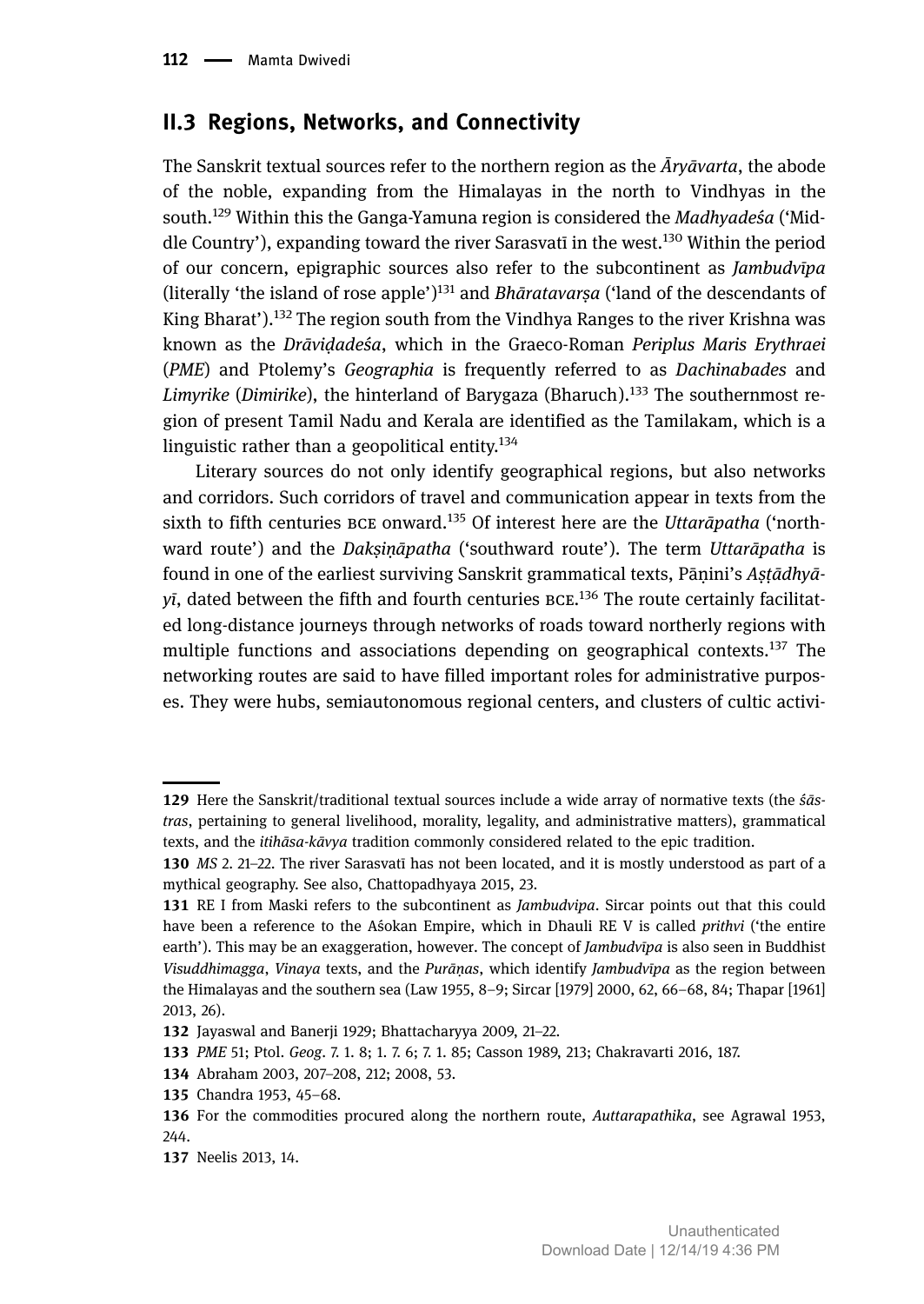ties.<sup>138</sup> It is also suggested that the network was used by both regional and foreign political units for expansion into northern India.<sup>139</sup> This interpretation is based on an understanding of the routes as part of an imperial communication network, described by Megasthenes as royal roads with pillars to mark distances, extending from Susa in Iran to Palibothra (Pataliputra, modern Patna in Bihar) under the Mauryas.<sup>140</sup> The two Aramaic edicts of Aśoka from Laghman mention the term KRPTY (*karapathi*), which is considered to mean 'royal roads.' 141

The *KA* explains "the east and the west trade routes" further by talking about "the route to the Himavat" (possibly a reference to the *Uttarāpatha*) and the route to the south (the *Dakṣiṇāpatha*).<sup>142</sup> The reference is made within a debate about which trade route is better. The *KA* emphasizes the benefits of trade to the south. The author expresses a clear preference for land routes, and here in particular wheel tracks rather than footpaths.<sup>143</sup> Among different kinds of water paths, he prefers coastal and riverine routes over the open sea. The influence of topography on the routes is most prominent in peninsular India. Because of the varied terrain and smaller stretches of alluvial soil, the agricultural tracts were relatively smaller in comparison to those of the northern plains. Yet the uneven distribution of the rich mineral resources in the peninsular region necessitated an internal exchange system. The *KA* explicitly refers to the profitable trade in minerals in the Deccan.<sup>144</sup> Sanskrit Buddhist texts divide India into three parts, *Madhyadeśa*, *Uttarāpatha*, and *Dakṣiṇāpatha*, where the two latter terms are not seen as routes but as regions.<sup>145</sup>

The interaction of different ecological zones stands out clearly in the *Sangam* literature. The texts are strongly aware of the geographical and ecological divisions of the southern Indian region. Central to this perception is the notion of *tinai*. 146 The five *tinais* are first mentioned in *Tolkappiyam*, the earliest extant Tamil text, where they form zones characterized by particular landscapes and occupations: the *Kurinji* (areas with hilly terrain), *Mullai* (pastures and woodlands), *Palai* (arid stretches), *Neidal* (littorals), and *Marudam* (agrarian tracts). *Tinais* also had their

Thapar 2003, 196; Fussman 1987–1988, 66–68; Neelis 2013, 14.

<sup>139</sup> Neelis 2013, 14.

Megasthenes *ad* Strabo 15. 1. 11; 15. 1. 50; see also Neelis 2013; von Reden, ch. 10.B, this volume.

<sup>141</sup> Chakravarti 2017, 309. For the inscriptions, see Mukherjee 1984.

*KA* 7. 12. 22–26. The route to the Himavat, or the *Haimavatapatha*, in Kautiliya's *Arthaśāstra* (*KA*) has been identified as the route from Balk to Taxila based on the items that are said to have been traded in the region, such as horses, woolen cloths, hides, and furs (Chandra 1977, 5, 78, 79). For the Skt. text and translation of the *KA,* see Kangle (1960–65) 2014, vols. 1 and 2 respectively *KA* 7. 12. 13–26.

*KA* 7. 12. 13–26.

Law 1955, 14. Based on the *PME*, De Romanis (2012) also discusses the possible evolution of the term *Dakṣiṇāpatha* from a hodonym (name of a road) to a choronym (name of a region). 146 For discussion on *Sangam* literature, see Dwivedi, ch. 10.A, this volume.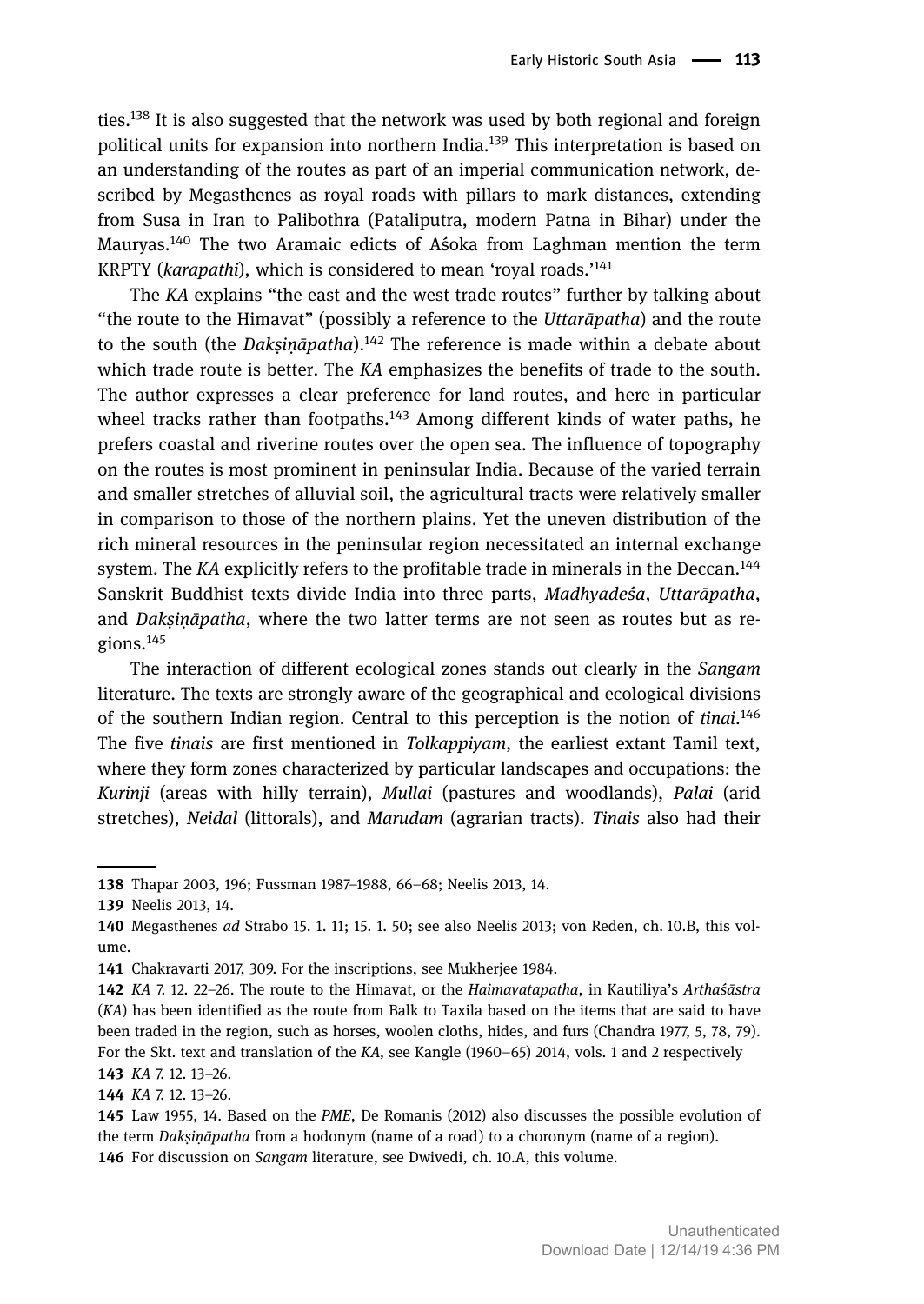own heroes and deities, and thus formed some kind of identity group.<sup>147</sup> Yet the precise meaning of the term *tinai* can only be conjectured, as the semantic field of the term ranges from 'space,' 'land,' and 'abode,' to 'genre,' 'genealogy,' and 'situation.'<sup>148</sup> Thus, some scholars take them as ecological zones that harbored differentiated economic activities. The littoral zone was associated with fishery and pearl diving, while agricultural groups that were always under the threat of attack by raiders from the *Palai* areas occupied the fertile *Marudam*. In this approach, the fertile agricultural tracts of *Marudam* created a prerequisite for state-like political formations, as particular ecological pockets had access to urban centers and the inland capitals of chieftains.<sup>149</sup> Other scholars regard them as just mythopoeic categories, or semiotic tools for organizing a lyrical landscape with no background in a real world.<sup>150</sup> However, regardless of whether the *tinais* are considered as real ecological zones in southern India or as mere mythopoetic concepts, *Sangam* poetry provides us with an insight into how early writers conceptualized and represented regions, occupations, and polities in ecological terms.

The knowledge of geography or place names of the southern region in northern Sanskrit texts does not indicate a gradually increasing awareness of southern geography in the post-Mauryan period. Rather, the Indo-Sri Lankan coast was already well known in pre-Mauryan times.<sup>151</sup> If we believe the Roman geographer Strabo, Sri Lanka (Taprobane in Greek) was known to Alexander's pilot Onesikritos when the Macedonian army was stationed near the river Indus.<sup>152</sup> It is also remarkable that early sources refer to Sri Lanka as Tamraparṇī.<sup>153</sup> The Tamraparṇī River (now Thamirabarani) near the coast of the southern peninsula may represent a close connection between the riverine and maritime routes to Sri Lanka, connecting coastal ports with inland riverine ports.<sup>154</sup>

The early historical donative records, found throughout the subcontinent, are also an interesting source for understanding social, economic, and ecological connectivity. Donative texts on stone were not the result of any "royal decree but constructed through the generosity of the common man, by a process of collective do-

<sup>147</sup> Gurukkal 1993, 7.

Champakalakshmi 1996; Chakravarti 2016; Devadevan 2006, 200.

Champakalakshmi 1996, 28–32; Gurukkal 1995.

<sup>150</sup> Devadevan 2006; Selby 2008.

Maloney 1970, 606; Ray 2003; 2008; Abraham 2003; 2008.

<sup>152</sup> Strabo 15. 1. 14–15; Maloney 1970, 606. Sri Lanka was also known to Arrian (second century ). On the knowledge of Sri Lankan natural phenomena by Arrian, see Ray 2003, 168–172.

Aśokan RE II and XIII, as discussed above, and the *KA* 2. 11. 1–2.

<sup>154</sup> The similarity of archaeological assemblage even in the megalithic phase between South Indian and Sri Lankan sites, such as Adichanallur and Pomparippu, has often been suggested (Kennedy 1974, 24). Further, there have been studies about the cosmopolitan nature of Anuradhapura from the fourth century onward. It is situated in the North-Central province of the island and transformed from an Iron Age village into a metropolis due to extensive development of irrigation facilities (Coningham, Manuel, and Shoebridge 2017).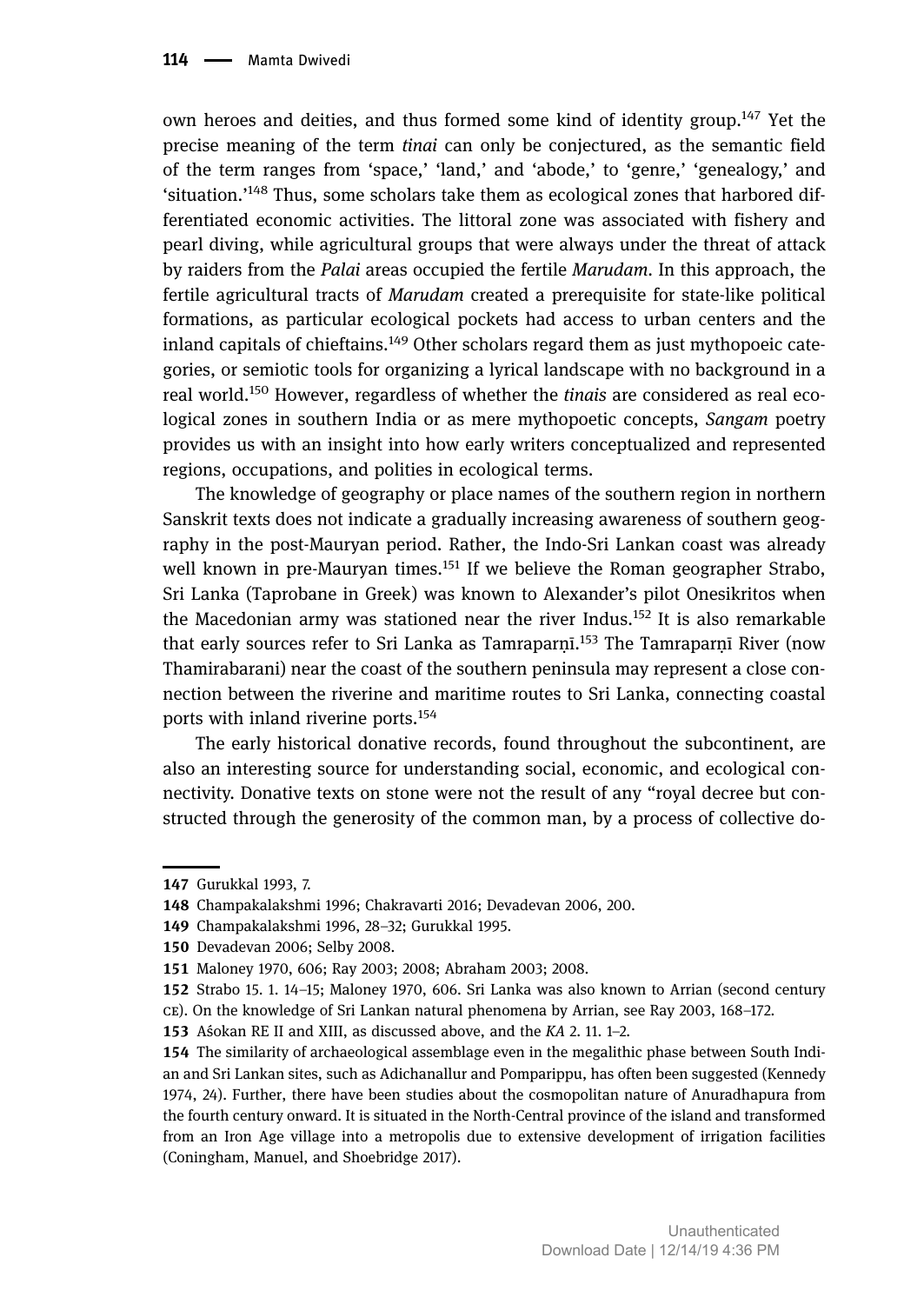nation that is attested by the masses." <sup>155</sup> The donations or gifts, referred to as *dāna*, include anything from single railing pillars, cross bars, sculptures, and stone to images of the Buddha, Bodhisattvas, Jain Tīrthankaras, and Hindu deities. The donors often identified themselves with their and their ancestors' names, references to their home city or region, and their occupations. It is interesting that most of the donors were monks, nuns, and laypersons.<sup>156</sup> Donative records from Mathura mostly refer to the occupations of the donors, such as perfume merchants, courtesans, blacksmiths, goldsmiths, ivory workers, performers, rich merchants, travelling merchants, and others.<sup>157</sup> Studies of the donative inscriptions from the Sanchi *stūpa* have been used to identify kinship relations. The references to kinship ties of the donors along with references to their occupation and places of origin have been used to understand the complexity of identities as a characteristic of urban societies. Individuals occupied many roles, vis-à-vis their religious, economic, political, and regional affiliations.<sup>158</sup> Similarly, donative inscriptions from areas near Anuradhapura have been used to understand the limited role of kings in patronage of religious structures, water body management, and administration. Like in other parts of the subcontinent, Anuradhapura also demonstrates the importance of social dynamics as opposed to state-driven developments.<sup>159</sup>

#### **II.. Foreigners in Local Texts**

References to outsiders are commonly found in Indic texts and are often identified with the term *yavana*. References to rulers like Antiochos of Syria, Ptolemy of Egypt, Antigonos of Macedonia, Megas of Cyrene, and Alexander of Epiros as *yona-lāja* in RE II and XIII have been mentioned above. In RE V, Aśoka includes *yavanas* among his subjects at the northwestern border.<sup>160</sup> RE XIII refers to kingdoms situated along his borders and includes the country of the *yavanas*. <sup>161</sup> The presence of *yavanas* in the northwest is also associated with the presence of the bilingual Aśokan edict at Kandahar in Greek and Aramaic.<sup>162</sup> Another piece of epigraphic evidence comes from Khāravela's Hathigumpha inscription dated to the second century BCE. Here, the king is eulogized for having defeated and pushed back a certain *yavana-rāja*

<sup>155</sup> Dehejia 1992, 35.

<sup>156</sup> U. Singh 1996.

V. L. Singh 2005; Bhattacharya 2008, 495–500. For the inscriptions from Mathura, see, Lüders 1912.

<sup>158</sup> Basant 2009; U. Singh 1996.

<sup>159</sup> Coningham 1995.

Sircar (1979) 2000, 15; 22–23; 31–33.

<sup>161</sup> Ray 1988, 312.

<sup>162</sup> Sircar (1979) 2000, 113.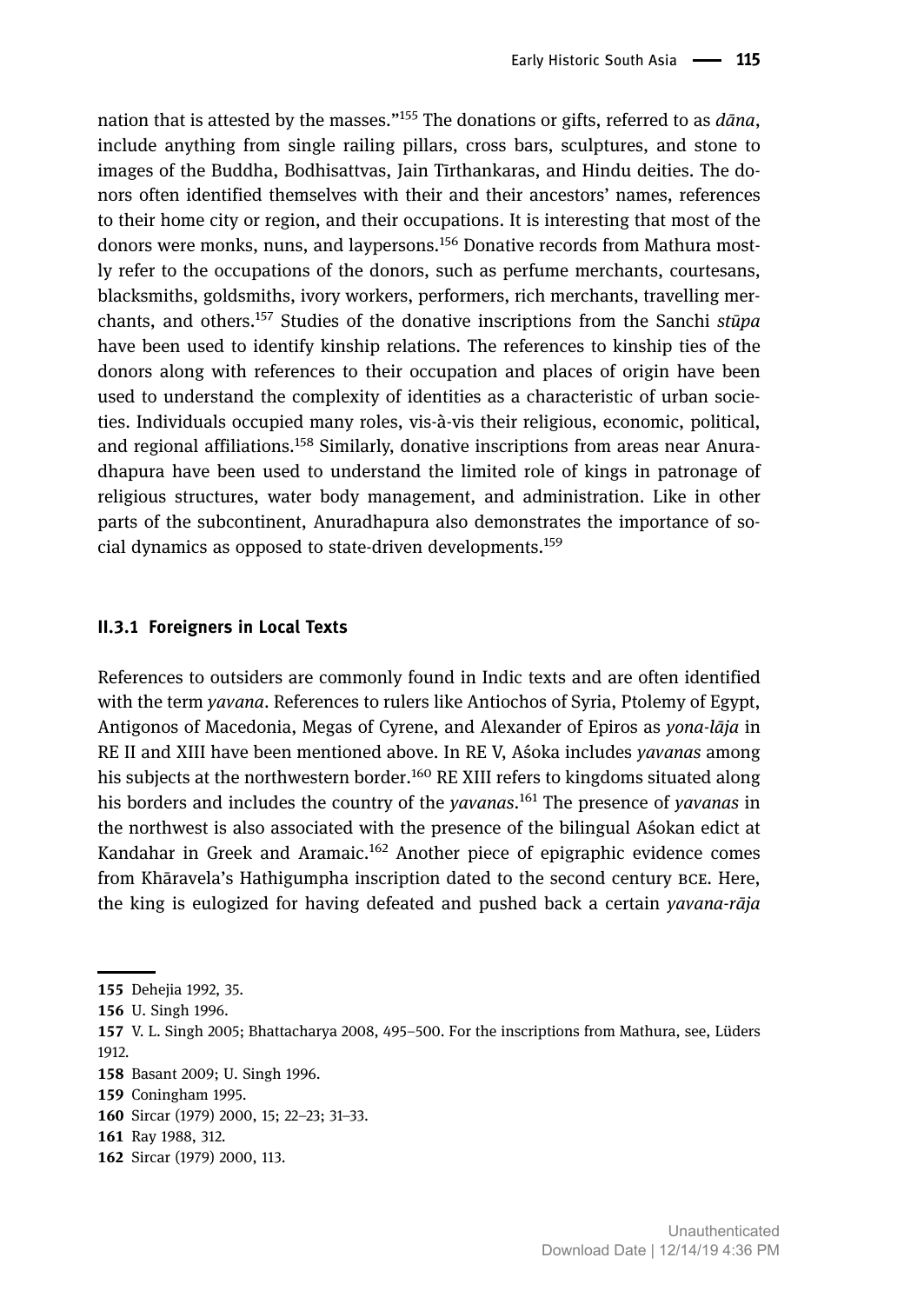out of Rājagrha to Mathura.<sup>163</sup> There are, furthermore, records of donations made by *yavanas* in central and western India, for example, the records of a gift at Sanchi by a *yona* living in Setapatha, of gifts at Karle by *yavanas* living in Dhenukākata, by the Vītasamgata from the unidentified place Umehanakata, and at Junnar by a *yavana* from Gata.<sup>164</sup>

While most of the epigraphic records are post-Aśokan, references to *yavanas* are also found in pre-Aśokan Sanskrit grammatical works.<sup>165</sup> From around 500 BCE onward, *yavanas* appear to have been included in the category of people who spoke a *mlecchas bhāṣā*. <sup>166</sup> The areas where these people lived were designated as *mleccha deśa* and included frontier zones such as the countries where the *yavanas* and *kāmbojas* lived. Subsequently, rich mythologies emerged, giving the *yavanas* a local northern Indian origin.<sup>167</sup>

In Tamil texts, references to Graeco-Roman outsiders or strangers are attested rather late. The term *yavanar* seems to have been triply imported. It is the Tamilized form of *yavana* deriving from the Sanskritized version of 'Ionian,' in turn entering Sanskrit/Prakrit through the Old Persian term *Yauna* denoting Ionian Greeks, who were conquered by Cyrus in the sixth century BCE.<sup>168</sup> Originally denoting Greeks or Romans, the word came to refer to any unfamiliar being, foreigner, or stranger. In the context of Tamil literature it occurs for the first time in the *Puranānūru* (ca. 350 ) where the *yavanars* are described as wine merchants coming in boats. It is interesting that while Greek and Roman trade is attested in earlier texts, the term *yavanar* enters Tamil literature much later, though with no conspicuous description. It comes "very much in passing and almost offhand, as if the 'Greeks' were a part of the ordinary daily existence."<sup>169</sup>

### **II.. Inland Networks**

Indic connections to the north and beyond the Himalayas are clear in the material and architectural remains. This is often studied in connection to the Gandhāran material culture and spread of Buddhism. The expansion of Indic traditions beyond the Indus is associated with the legendary account of colonization of Khotan by Kunāla, a son of Aśoka. By the fourth century CE Khotan had become a center for

<sup>163</sup> Jayaswal and Banerji 1929.

<sup>164</sup> Ray 1988, 314-315.

<sup>165</sup> Karttunen 2015, 42.

The term *mleccha* refers to 'non-Vedic,' 'barbaric,' 'non-*ārya*,' an outcast, or a foreigner. *Mleccha bhāṣā* means the language of the *mlecchas*.

<sup>167</sup> Ray 1988, 321-322.

<sup>168</sup> Ray 1988, 312; Selby 2008, 82.

<sup>169</sup> Selby 2008, 83.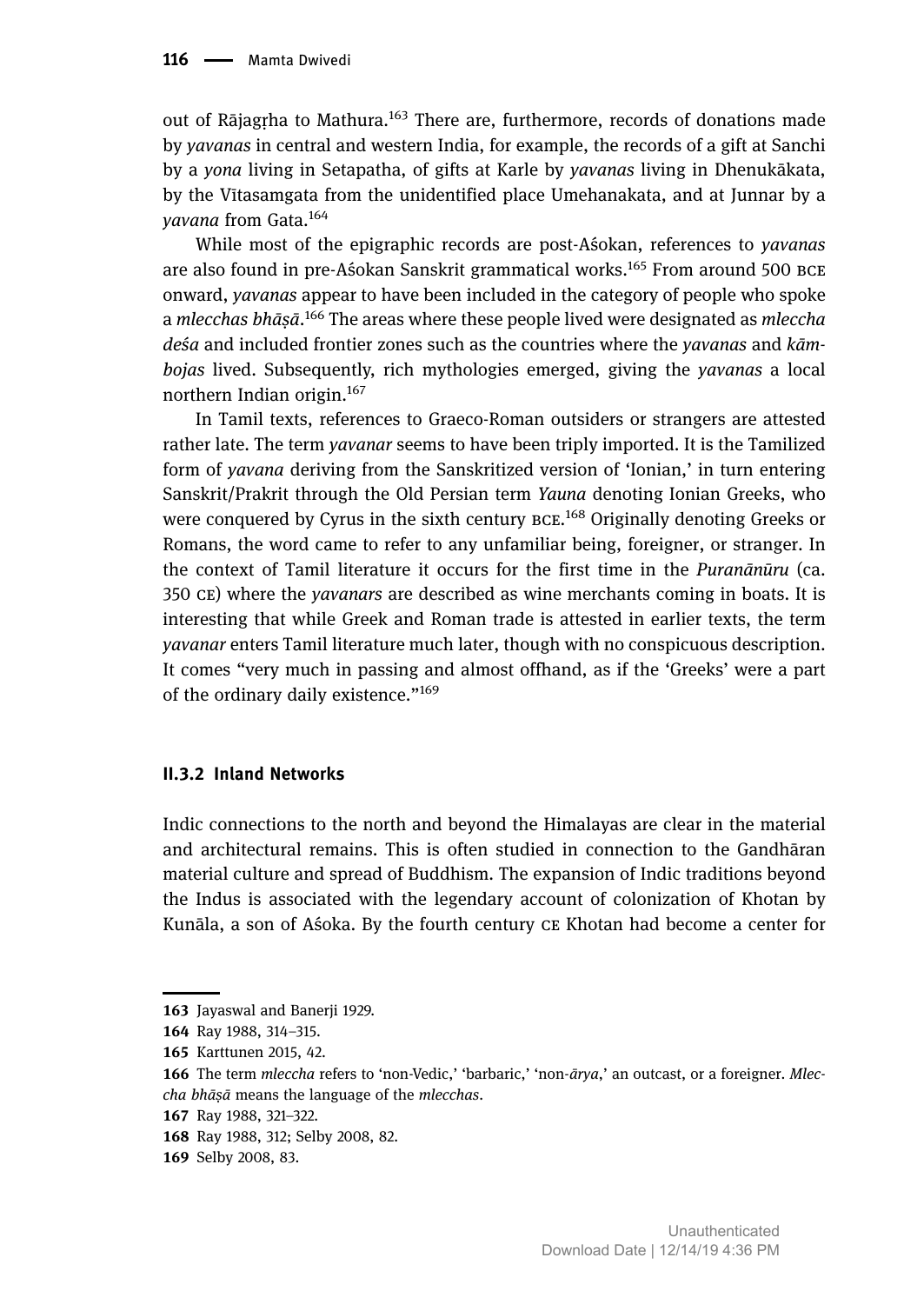the diffusion of northwestern Prakrit.<sup>170</sup> The accounts of a Chinese Buddhist monk, Faxian (fourth to fifth century CE) refers to the Gomatīvihāra of Khotan, famous for housing 3,000 monks, where Sanskrit manuscripts of medical knowledge and other types of texts were reproduced and translated.<sup>171</sup> The Kharosthī documents from Niya also refer to a monetary denomination of *masa* (Skt. *māṣaka*) and other Sanskritized names in the context of Buddhist *vihāras* that point to a prolonged connection with Indic traditions.<sup>172</sup>

Routes through the Swat valley are considered the most common and conventional connections between the Indian subcontinent and Central Asia. This region is considered as a corridor toward the Indus and then into the mainland for contact and invasions. Other than this corridor, scholars point to another overland route along the Karakorum highway connecting Kashmir with Kashgar, including the sites of Gilgit, Chilas, Skardu, etc., based on the rock engravings and epigraphic material.<sup>173</sup> This route is identified as the Jibin (Kashmir) route in the Chinese sources of the Han period. It was suggested this route would be a shorter way to directly connect Kashgar to the subcontinent in comparison to the route from Kashgar to Kabul and then to the Peshawar-Taxila region.<sup>174</sup>

Material remains in archaeological contexts have also been used as evidence for interregional connections within mainland India. Raw materials as well as finished products of agate, steatite, carnelian, ivory, gold, copper, and iron have been used to chart inland communication between northern and southern regions.<sup>175</sup> Archaeological assemblages of various megalithic sites contain material remains that have been used to identify connectivity between inland and coastal areas, so much so that recent studies have questioned the concept of 'hinterland' and 'foreland.' 176 The distribution of Buddhist sites and their contextualization in their respective geographic settings has also allowed the identification of different passes and arterial routes (map  $1$ ).<sup>177</sup>

<sup>170</sup> Sastri and Srinivasachari 1970, 229.

<sup>171</sup> Sastri and Srinivasachari 1970, 229.

<sup>172</sup> Hansen 2017, 83-93.

<sup>173</sup> Inscriptions in Kharosthī, Brāhmī, Chinese and Sogdian have been reported along with rock engravings of *stupa* worship and horses brought for trade (Jettmar 1989; Neelis 2000; Chakravarti 2017, 311–314).

<sup>174</sup> Chakravarti 2017, 313. For a discussion on problems of identification of such toponyms as modern regions, see Morris, ch. 9, sec. II.3, this volume.

<sup>175</sup> Lahiri (1992) has illustrated the distribution of various raw materials in different parts of the subcontinent. She explains the possible distributive networks from the Bronze age up to 200 BCE. Chakrabarti and Lahiri (1996) charted out the distribution of copper sources as well as their find spots in the subcontinent, which allows one to identify channels of communication. 176 Bauer 2016.

<sup>177</sup> Ray 1994a; 1994b; Chakrabarti 2005; 2010b; Neelis 2011.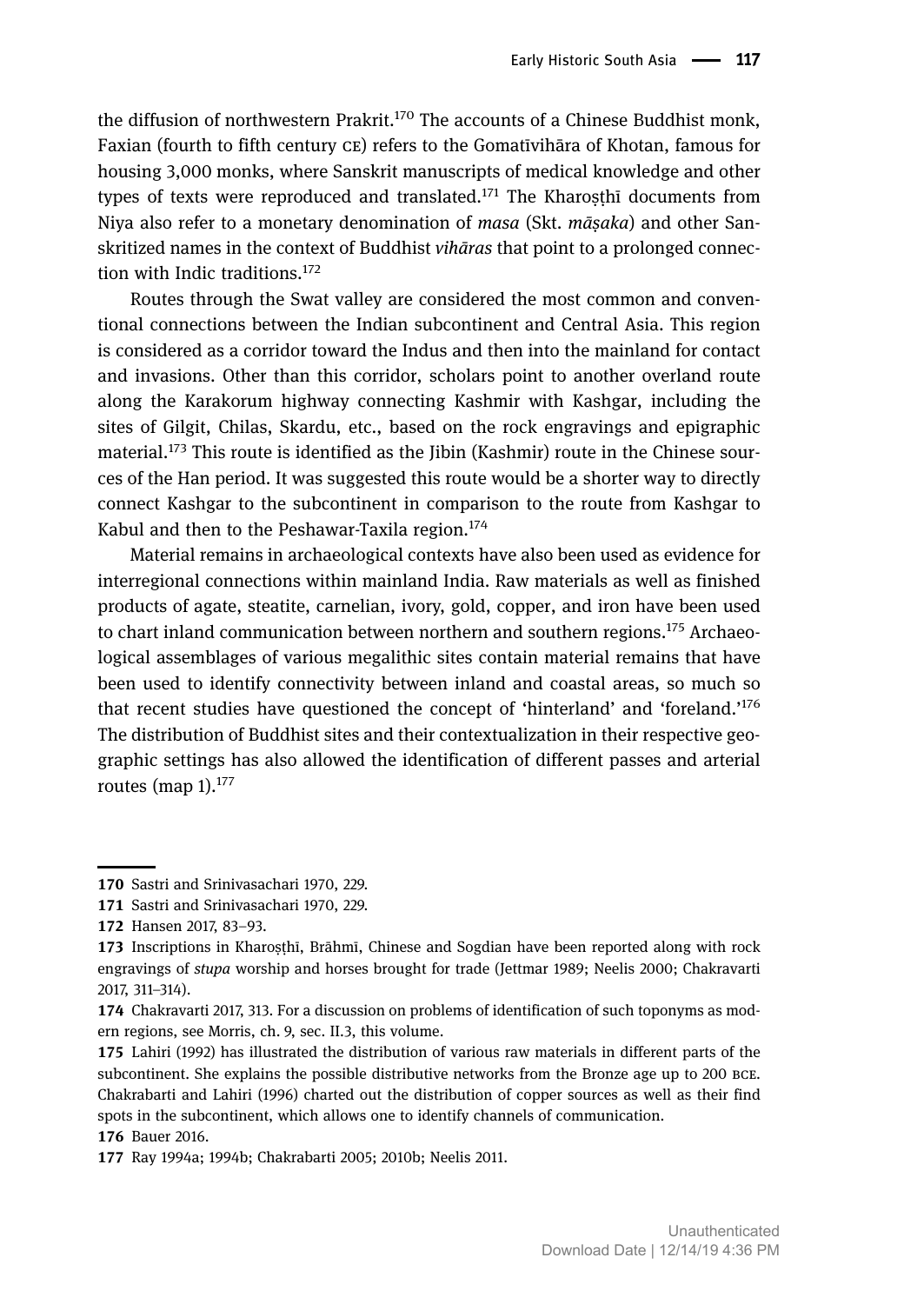#### **II.. Maritime Networks**

South Asia has a long history of maritime connections to both western and eastern regions of the Indian Ocean.<sup>178</sup> The transmission of flora and fauna from the African continent and Southeast Asia dates back to the second and first millennia BCE.<sup>179</sup> Maritime networks involving coastal centers in Gujarat (western India) date back to the third millennium BCE, while Tamil maritime connections can be traced to the first millennium BCE. A third region of maritime activity was that of the Bay of Bengal, although it contrasts with the other two as having more extensive inland and riverine connections.<sup>180</sup> Here, the location of coastal ports may not have responded to maritime trade, but rather to the location of resources in the hinterland.<sup>181</sup> The connection of regional coastal routes with the hinterland via river is confirmed by the distribution of rouletted ware  $(RW)$  in Bangladesh and West Bengal.<sup>182</sup>

In the Indian context, trade and exchange are often part of the ritual and social roles of communities and not the consequence of settled agricultural life associated with surplus production and state formation.<sup>183</sup> Trading activity, including seafaring in the Indian Ocean and Arabian Sea, must be dissociated from the question of state formation and the great empires as prime movers of trade.<sup>184</sup> If one considers that the vast majority of produce shipped between and through Indian ports consisted of local subsistence products rather than luxuries, the role of small-scale entrepreneurs in multitude comes into view.<sup>185</sup> The vast majority of pottery found in coastal sites along the Indian littoral is now identified as being of local origin, although many varieties of coarse ware are still difficult to place precisely.<sup>186</sup>

South Asia's role in the maritime networks of the western Indian Ocean is usually studied in connection with trade in the Arabian Sea, Persian Gulf, and the Red Sea.<sup>187</sup> The *Periplus Maris Erythraei* (mid-first century CE), with its extensive record of travel and navigation through ancient ports, is one of the most commonly used

<sup>178</sup> Among the large amount of literature devoted to Indian Ocean trade, see the most recent volumes by De Romanis and Maiuro (2015); Mathew (2017); Cobb 2018.

<sup>179</sup> Fuller et al. 2011.

<sup>180</sup> Ray 2003, 20.

<sup>181</sup> Most of the early western sources refer to the already existing ports. There is hardly any indication that the activities of the traders either established or enhanced the trading stations (Ray 2003, 23–24).

<sup>182</sup> Schenk 2006; Tomber 2008, 45-46.

<sup>183</sup> For discussion see, A. Ghosh 1973; Ray 1994a.

<sup>184</sup> For a discussion on internal and external impetuses for the development of trade in India and urbanization and secondary state formation, see Chakravarti 2017, 333–338.

<sup>185</sup> Ray 2003 82–125; Fuller et al. 2011. The non-luxury items may include food stuffs, inexpensive textiles, spices, medicines, and ritual commodities (Seland 2014, 386).

<sup>186</sup> On the misattribution of conical amphorae and rouletted ware in particular, see Tomber 2008, 44–45. See Dwivedi, ch. 10.A, this volume for the history of rouletted ware.

<sup>187</sup> Mathew 2017; De Romanis and Maiuro 2015; Seland 2014, 368.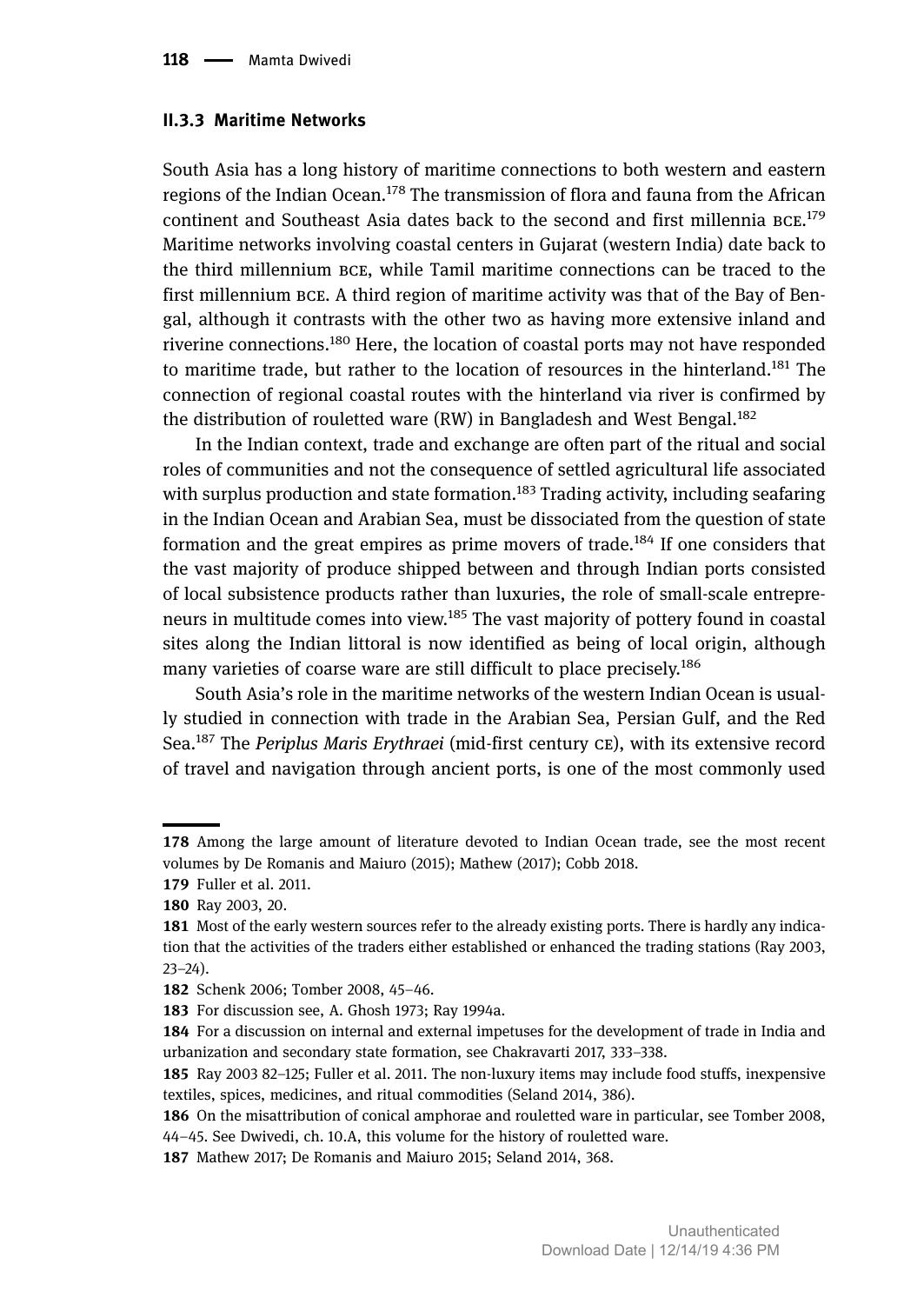sources for the study of maritime activity in this region.<sup>188</sup> As a result, port sites on the western coast of the mainland and in Sri Lanka have been studied through the lens of Roman trade with India, most prominently at the sites of Arikamedu and Pattanam (alleged Muziris). More recently, Roman and Indian traders have been considered as just two players active along the long-established routes of trade and exchange from East Africa to Sri Lanka via Arabia, southern Iran, and the Indian subcontinent.<sup>189</sup> Recent archaeology focuses more carefully on the identification and analysis of South Asian artifacts at sites across the Arabian Sea. One example is the discovery of Indian pottery dating back to centuries long before the Common Era from sites in southern Arabia (Khor Rori), the Arabian Gulf (Mleiha), and the Red Sea (Berenike and Myos Hormos).<sup>190</sup> Finds of grain from Mleiha and ed-Durr in Umm al Qaiwain, early Indian coins of Ujjain and and the Sātavāhanas, and inscriptions in Tamil-Brāhmī script are also important markers of connectivity.<sup>191</sup> Indian pottery found in the port towns on the Red Sea coast are now considered as relating to Indian communities settling there, rather than as representing Roman imports of ceramics or their contents.<sup>192</sup> This is particularly true for rouletted and other fine wares that are represented in small numbers (ca. 20 vessels) in Myos Hormos and Berenike.<sup>193</sup>

Southeast Asian connections with South Asia based on the similarity of religiopolitical concepts has been a topic of discussion since the colonial period. The 'Indianization' or 'Indicization' of Southeast Asia, including the spread of Buddhism, was considered a form of colonization undertaken by the South Asian empires and states, especially during the first millennium CE.<sup>194</sup> However, archaeological, epigraphical, and socio-anthropological research has pointed to maritime connections with Southeast Asia as early as the second millennium BCE. Furthermore, shared seafaring technology, suggesting that the development of boat-building techniques in India were influenced by Southeast Asian practices, indicates transfers of knowledge.<sup>195</sup> Another type of shared knowledge was that of metallurgy. Bimetallic artifacts of bronze and iron from sites in South Asia, east Java, and Vietnam date back to the first millennium BCE, and are still evident in the beginning of the Common Era. Glass, pottery, and carnelian beads also appear as common remains linking South and Southeast Asia over long periods of time.<sup>196</sup>

<sup>188</sup> Ray 2011; Seland 2014.

<sup>189</sup> Fitzpatrick 2011, 30.

<sup>190</sup> Reddy 2016, 55-68.

<sup>191</sup> Reddy 2016, 71-72; Haerinck 1998, 293-296.

<sup>192</sup> Tomber 2008, 74; Thomas 2012, 180.

<sup>193</sup> Tomber 2008,74.

For an overview of the argument and criticisms, see Mabbet 1977; M. Smith 1999; Winzeler

<sup>1981, 459</sup>–466; Ray 1996, 422–431.

<sup>195</sup> Fuller et al. 2011, 551-553.

<sup>196</sup> Ray 2003, 120-123.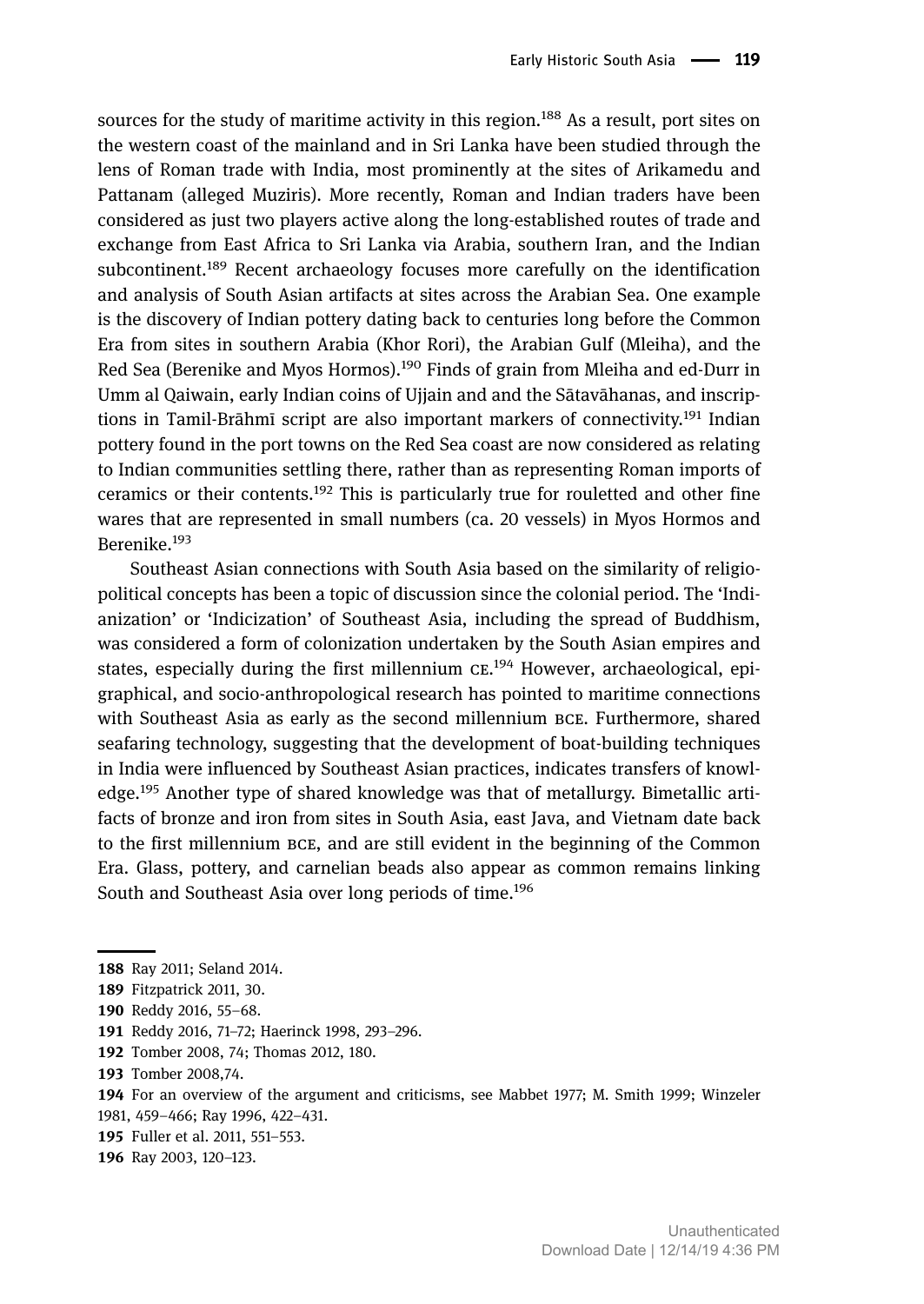Knowledge of a place called Suvarṇabhūmi (literally 'the land of gold') in Southeast Asia, including its location, is another issue in the debate on Indian maritime contacts and networks.<sup>197</sup> Buddhist *Jātakas*, some of which date to the third century BCE, refer to overseas voyages toward the seaports of Suvarnabhūmi.<sup>198</sup> The KA also refers to an incense from a region named Svarṇabhūmī.<sup>199</sup> Further, the prevalence of Brāhmī inscriptions of the South Indian variety in Borneo, Myanmar, Java, and Malaysia makes the connectivity obvious. Also, Sanskrit inscriptions and political structures based (it has been suggested) on the principles of the *dharmaśāstras* and the *KA* are considered to be the result of cultural and economic influences.<sup>200</sup>

The attribution of Suvarnabhūmi to a geo-political entity was an important factor in debates surrounding the spread of Buddhism in nineteenth- and twentiethcentury scholarship. However, extensive gold mines in the Philippines, Borneo, western Burma, western Sumatra, the Malaysian and Thai peninsulas, central Vietnam, Cambodia, and Laos confirm the reputation of Suvarṇabhūmi as a 'land of gold.' <sup>201</sup> High-value artifacts of South Asian provenance used in a ritual context, moreover, have been discovered in sites of peninsular and central Thailand and coastal Vietnam. Rouletted ware and beads found in coastal sites in Myanmar, Thailand, Vietnam, Malaysia, and Indonesia show that maritime trade between these regions and South Asia was established by the third century BCE.<sup>202</sup> The presence of merchants is evident from merchant seals found at U Thong and Chansen. Small stone seals from Palembang are inscribed in Sanskrit with the verse: "This successful journey is for the welfare and happiness for all human beings."<sup>203</sup>

# **III Conclusion**

Understanding the political development and chronology of early India is a complex matter due to a scarcity of dated texts and a complicated archaeological situation. Discrepancies and contradictions between literary and archaeological evidence exacerbate the problems.<sup>204</sup> While the northwestern region is understood by many scholars as primarily Buddhist and its polities inspired by the *gaṇa-samgha* (repub-

<sup>197</sup> For this and the following, see Ray and Mishra 2018.

<sup>198</sup> Ray and Mishra 2018, 1-4.

*KA* 2. 11. 96.

<sup>200</sup> Sastri and Srinivasachari 1970, 230-231.

<sup>201</sup> Bennet 2009; Ray and Mishra 2018, 4-6.

<sup>202</sup> Jahan 2010, 5.

<sup>203</sup> Guy 2014, 8, quoted in Ray and Mishra 2018, 9.

<sup>204</sup> The inherent contradiction lies in the different ways in which each field is used: archaeological data are commonly used to corroborate theories derived from literary sources. The role of archaeology in history writing and the problems associated with it have been discussed in several essays in Ray and Sinopoli 2004.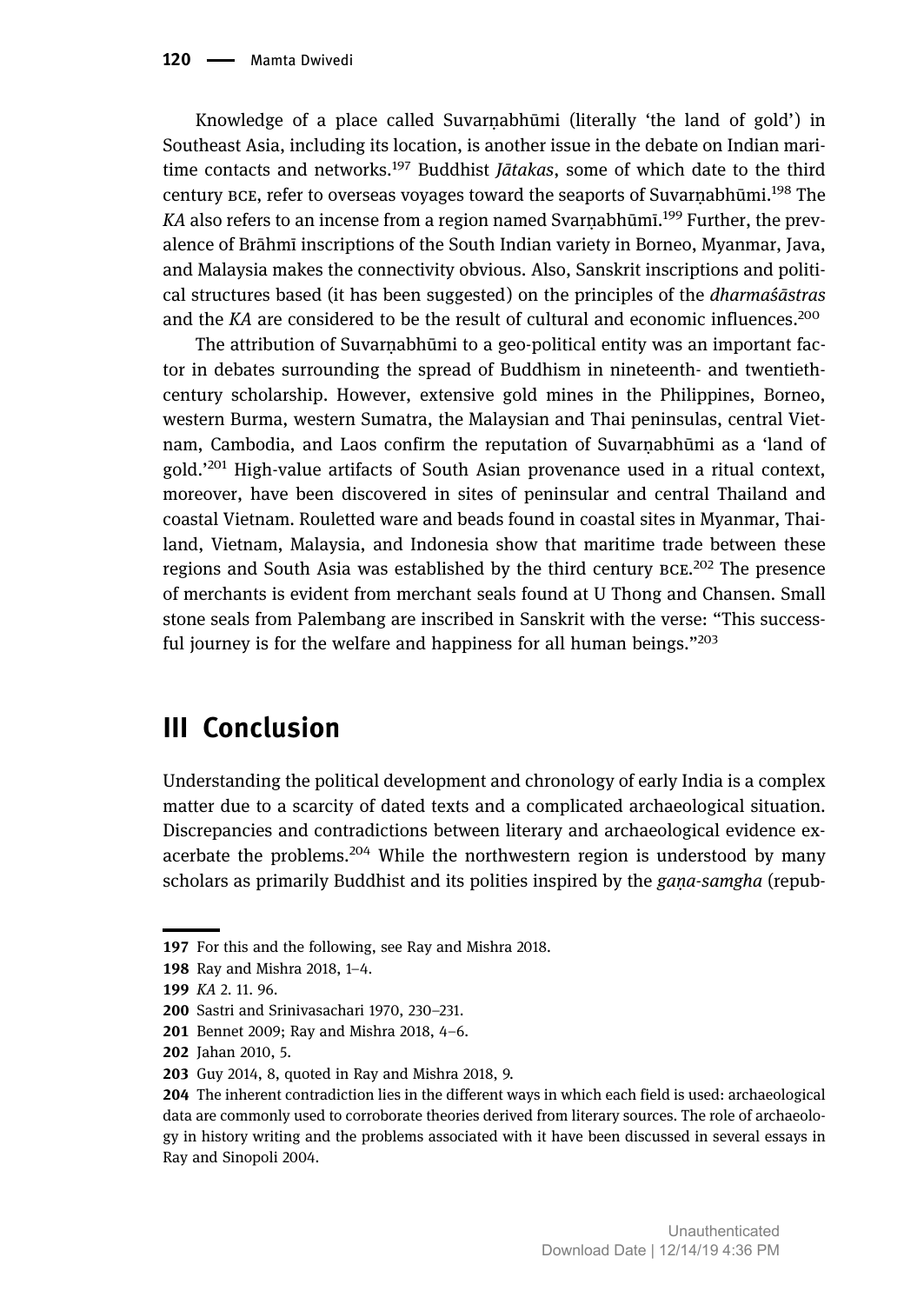lican-style polities), archaeological and architectural remains run contrary to this perspective.

Early historic South Asia exhibits a variety of political formations. There were polities with tendencies toward monarchical rule, elaborate administrative structures, and expansionist military apparatuses. There were also political conglomerations and lineage-based polities coexisting with the kingdoms and often outliving the monarchical structures. The dynamics of subjugation, coexistence, and alliance do not allow one to chart fixed political developments in a cohesive unity spanning the Indian subcontinent and Sri Lanka. Nevertheless, the idea of dynamic unity has resulted in scholars understanding the political scenario of South Asia differently. While one group of scholars regards the degree of ecological diversity as an adequate condition for one region (the Ganga-Yamuna valley) to emerge as a nucleus region with a level of surplus production and resource concentration that enabled the control of other regions, the alternate view sees the diversity and complexity of ecologies and social structures as hindering the formation of empire-like structures. However, if empire is to be understood as more than a central state, military apparatus, and dominant political and religious influence, other, perhaps more helpful, aspects come into perspective. If we define empires more flexibly as a political context of connectivity and interaction (of ideological, religious, cultural, and economic forms), the history of the South Asian region appears as a dynamic entity with connections and interactions both within the region and with the wider world. South Asia provides an example of an interesting relationship between ritual, economic, and social aspects of society in which polities, monuments, and institutions developed through factors other than either the purely political or the purely economic.

# **References**

- Abraham, S. A. 2003. "Chera, Chola, Pandya: Using archaeological evidence to identify the Tamil kingdoms of the early historic South India." *Asian Perspectives* 42.2, 207–223.
- –. 2008. "Inland capitals, external trade: The socio-political landscape of Late Iron Age/Early Historic Tamil South India." In G. R. Parker and C. M. Sinopoli (eds.), *Ancient India in its wider world*, 52–78. Ann Arbor, MI: University of Michigan.
- Agrawal, V. S. 1953. *India as known to Pāṇini: A study of the cultural material in the Ashṭādhyāyī*. Lucknow: University of Lucknow.
- Aiyangar, S. K. 1941. *Ancient India and South Indian history and culture*. Vol. 1, *Ancient India*. Poona: Oriental Book Agency.
- Allan, J. 1936. *Catalogue of coins of ancient India in the British Museum*. London: British Museum.
- Allchin, F. R. 1995. "The Mauryan state and empire." In F. R. Allchin (ed.), *The archaeology of early historic South Asia: The emergence of cities and states*, 187–221. Cambridge: Cambridge University Press.
- –. 2006. "The inscriptions and graffiti." In R. A. E. Coningham (ed.), *Anuradhapura: The British-Sri Lankan excavations at Anurādhapura Salgaha Watta 2*. Vol. 2, 431–455. Oxford: Archaeopress.

Altekar, A. S., and R. C. Majumdar. 1986. *The Vākāṭaka-Gupta age*. Delhi: Motilal Banarsidass.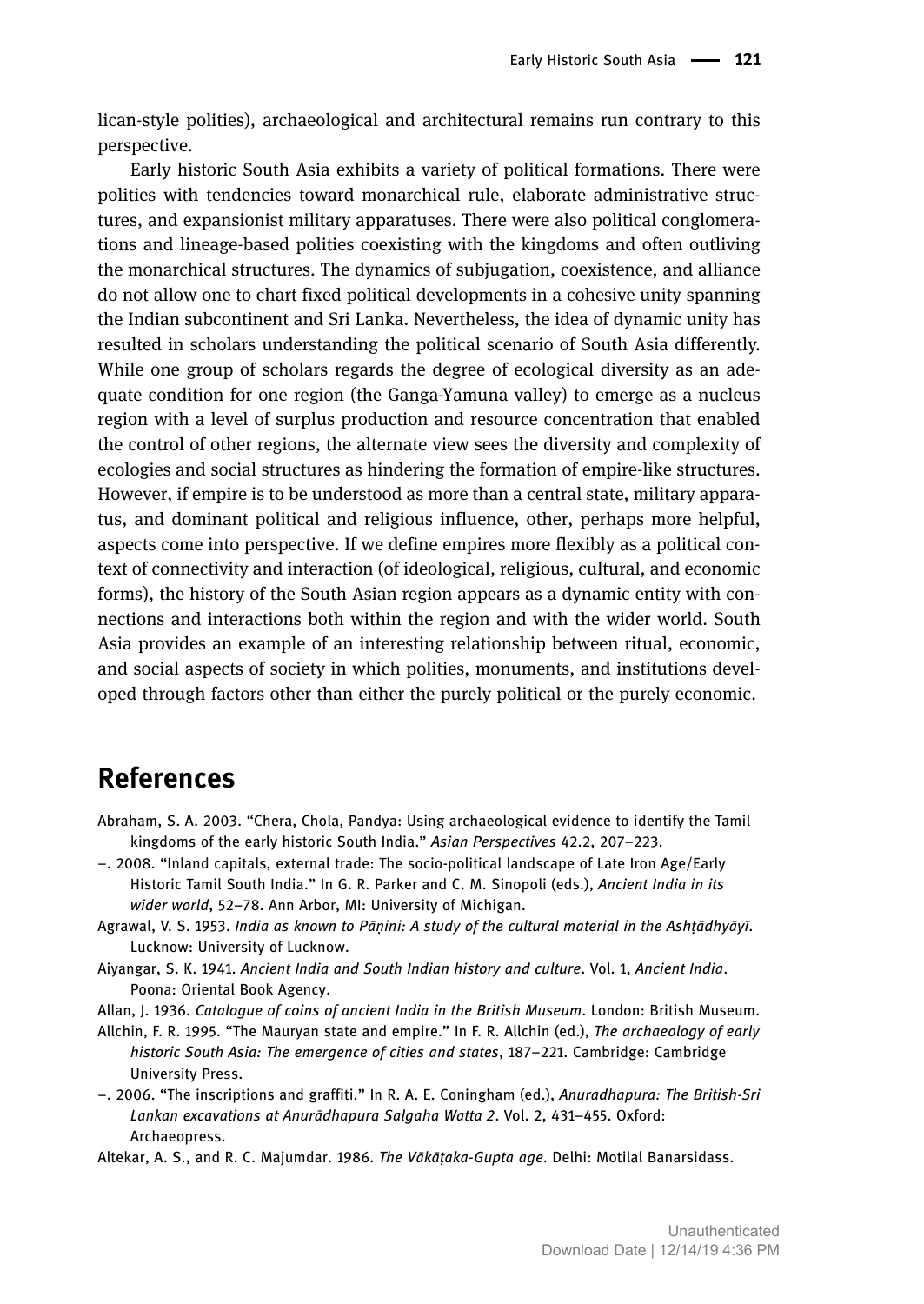- Bandopadhyaya, N. C. 1927. *Kautilya: Or an exposition of his social ideals and political theory*. Calcutta: Cambray.
- Basant, P. K. 2009. "Urbanism and society in early India." In B. D. Chattopadhyaya (ed.), *History of science, philosophy and culture in Indian civilization*. Vol. 2.5, 73–92. Delhi: Pearson Longman.
- Basham, A. L. (1954) 1986. *The wonder that was India: A survey of the history and culture of the Indian sub-continent before the coming of the Muslims*. 2nd ed. Calcutta: Rupa.
- Basu Majumdar, S. 2017. "State formation and religious processes of Chhattisgarh (from first century BC to eighth century AD." *Studies in People's History* 4.2, 119–129.
- Bauer, A. M. 2015. *Before Vijayanagara: Prehistoric landscapes and politics in the Tungabhadra basin*. New Delhi: Manohar.
- –. 2016. "Provincializing the littoral in Indian Ocean heritage: Coastal connections and interior contexts of the southern Deccan." In H. P. Ray (ed.), *Bridging the Gulf: Maritime cultural heritage of the western Indian Ocean*, 101–119. New Delhi: Manohar.
- Bennett, A. T. N. 2009. "Gold in early Southeast Asia." *ArcheoSciences* 33, 99–107.
- Bhandare, S. 2006. "Numismatics and history: The Maurya-Gupta interlude in the Gangetic plain." In P. Olivelle (ed.), *Between the empires: Society in India 300 BCE to 400 CE*, 67-111. Oxford: Oxford University Press.
- Bhattacharya, G. 2008. "Who were the donors of early Mathura sculptures? What was their social status?" In G. Sengupta and S. Chakraborty (eds.), *Archaeology of early historic South Asia*, 495–502. New Delhi: Pragati.
- Bhattacharyya, N. N. 2009. "India: Its regions and peoples." In B. D. Chattopadhyaya (ed.), *History of science, philosophy and culture in Indian civilization.* Vol 2.5, 21–28. Delhi: Pearson Longman.
- Casson, L. 1989. *The Periplus Maris Erythraei: Text with introduction, translation and commentary*. Princeton, NJ: Princeton University Press.
- Chakrabarti, D. K. 2005. *The archaeology of the Deccan routes: The routes which linked Ganga plain with the Deccan*. Delhi: Munshiram Manoharlal.
- –. 2010a. *The geopolitical orbits of ancient India: The geographical frames of the ancient Indian dynasties*. New Delhi: Oxford University Press.
- –. 2010b. *The ancient routes of the Deccan and the southern peninsula*. New Delhi: Aryan Books International.
- Chakrabarti, D. K., and N. Lahiri. 1996. *Copper and its alloys in ancient India*. Delhi: Munshiram Manoharlal.
- Chakravarti, R. 1986. *Warfare and wealth: early Indian perspective*. Calcutta: Firma KLM.
- –. 2012. "Pentapotamia and the crossroads of Asia: Politics, state society and linkages (c. second century BCE-300 CE). Presidential address (ancient section)." In B. K. Bhatti (ed.), *Punjab History Conference, 43rd session, March 12–14, 2011: Proceedings*, 11–29. Patiala: Publication Bureau, Punjabi University.
- –. 2016. *Exploring early India: Up to c. AD 1300*. 3rd ed. New Delhi: Primus.
- –. 2017. "Examining the hinterland and foreland of the port of Muziris in the wider perspective of the subcontinent's long-distance networks." In Mathew (2017), 307–338.
- Champakalakshmi, R. 1996. *Trade, ideology and urbanization: South India 300 BC to AD 1300*. Delhi: Oxford University Press.
- Chandra, M. 1953. *Sārthavāha*. Patna: Rashtrabhasha Parishad.
- –. 1977. *Trade and trade routes in ancient India*. New Delhi: Abhinav.
- Chattopadhyaya, B. D. 2003a. "'Autonomous spaces' and the authority of state: The contradiction and its resolution in theory and practice in early India." In *Studying early India: Archaeology texts and historical issues*, 135–152. New Delhi: Permanent Black.
- –. 2003b. "Transition into early historic in the Deccan: A note." In *Studying early India: Archaeology texts and historical issues*, 29–47. New Delhi: Permanent Black.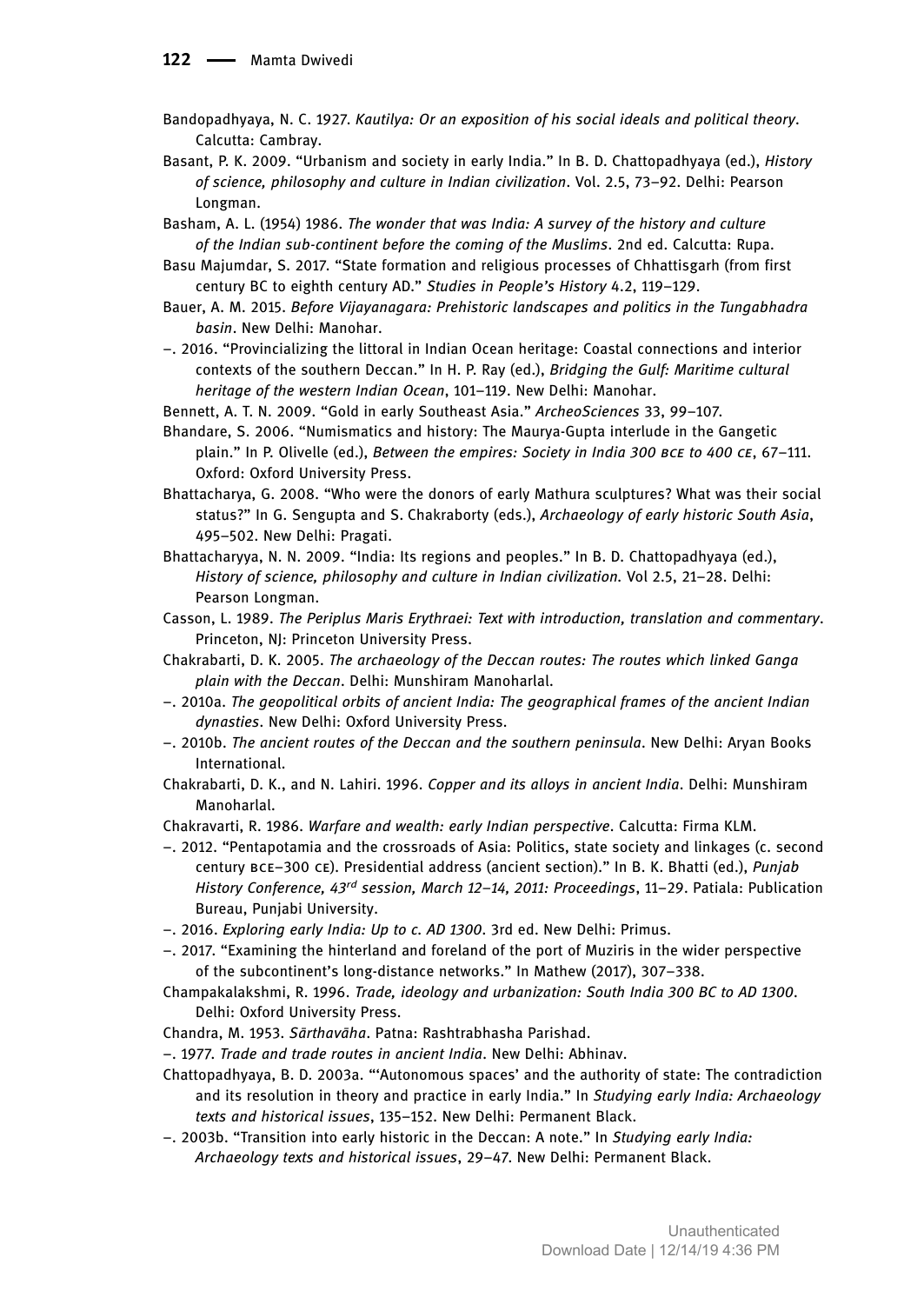- –. 2015. "'Unity in diversity': Voices from the India's ancient texts." *Social Scientist* 43.9–10, 3–28.
- Cobb, M. A., ed. 2018. *The Indian Ocean trade in antiquity: Political, cultural, and economic impacts*. London: Routledge.
- Coningham, R. A. E. 1995. "Monks, caves and kings: A reassessment of the nature of early Buddhism in Sri Lanka." *Buddhist Archaeology* 27.2, 222–242.
- Coningham, R. A. E., M. Manuel, and J. Shoebridge. 2017. "Reconstructing networks of trade and exchange in the Indian Ocean during the early historic period: Case studies from Anuradhapura (Sri Lanka)." In Mathew (2017), 31–51.
- Cribb, J. 2000. "Early Indian history." In M. D. Willis (ed.), *Buddhist reliquaries from ancient India*, 39–54. London: British Museum.
- Dash, S. K. 2005. "Monsoons and monsoon climate." In J. E. Oliver (ed.), *Encyclopedia of world climatology*, 509–515. New York, NY: Springer.

De Romanis, F. 2012. "On *Dachinabades* and *Limyrike* in the *Periplus Maris Erythraei*." *Topoi* 11, 329–340.

- De Romanis, F., and M. Maiuro, eds. 2015. *Across the ocean: Nine essays on Indo-Mediterranean trade.* Leiden: Brill.
- Dehejia, V. 1992. "The collective and popular basis of early Buddhist patronage: Sacred monuments, 100 BC–AD 250." In B. S. Miller (ed.), *The powers of art: Patronage in Indian culture*, 35–45. Delhi: Oxford University Press.
- Devadevan, M. V. 2006. "Lying on the edge of the burning ground: Rethinking Tinais." *Journal of the Economic and Social History of the Orient* 49.2, 199–218.
- Dhavalikar, M. K. 1996. "Sātavāhana chronology: A re-examination." *Annals of the Bhandarkar Oriental Research Institute* 77.1/4, 133–140.
- Dwivedi, M. 2015. "Colonial imagination and identity attribution: Numismatic cues for defining space." In H. P. Ray (ed.), *Negotiating cultural identity: Landscapes in early medieval South Asian history*, 206–238. New Delhi: Routledge.
- Falk, H. 2010. "Names and titles from Kuṣāṇa times to the Hūṇas: The Indian material." In M. Pfisterer, M. Alram, M. Inaba, and D. Klimburg-Salter (eds.), *Coins, art and chronology*. Vol. 2, 73–89. Vienna: Österreichische Akademie der Wissenschaften.
- Fitzpatrick, M. P. 2011. "Provincializing Rome: The Indian Ocean trade network and Roman imperialism." *Journal of World History* 22.1, 27–54.
- Fuller, D. Q., N. Boivin, R. Allaby, and T. Hoogervorst. 2011. "Across the Indian Ocean: The prehistoric movement of plants and animals." *Antiquity* 85, 544–558.
- Fussman, G. 1987–1988. "Central and provincial administration in India: The problem of the Mauryan Empire." *Indian Historical Review* 14.1/2, 43–72.
- Ghosh, A. 1973. *The city in early historical India*. Simla: Indian Institute of Advanced Study.
- Ghosh, S. 2012. "Migration of the gana-samgha of Punjab." *Journal of the Asiatic Society* 54.1, 45–54.
- Ghoshal, U. N. (1959) 1995. *A history of Indian political ideas: The ancient period and the period of transition to the Middle Ages*. Delhi: Oxford University Press.
- Girija, C. 1976. "Elimalai in Sangam polity." *Proceedings of the Indian History Congress* 37, 55–61.
- Gokhale, B. G. 1966. "Early Buddhist kingship." *Journal of Asian Studies* 26.1, 15–22.
- Gupta, P. L. 1996. *Coins*. Delhi: National Book Trust.
- Guruge, A. W. P. 1994. "Emperor Aśoka and Buddhism: Unresolved discrepancies between Buddhist tradition and Aśokan inscriptions." In A. Seneviratna (ed.), *King Aśoka and Buddhism: Historical and literary studies*, 37–91. Kandy: Buddhist Publication Society.
- Gurukkal, R. 1993. "Towards the voice of dissent: Trajectory of ideological transformation in early South India." *Social Scientist* 21.1/2, 2–22.
- –. 1995. "The beginnings of the historic period: The Tamil south." In R. Thapar (ed.), *Recent perspectives of early Indian history*, 237–265. Bombay: Popular Prakashan.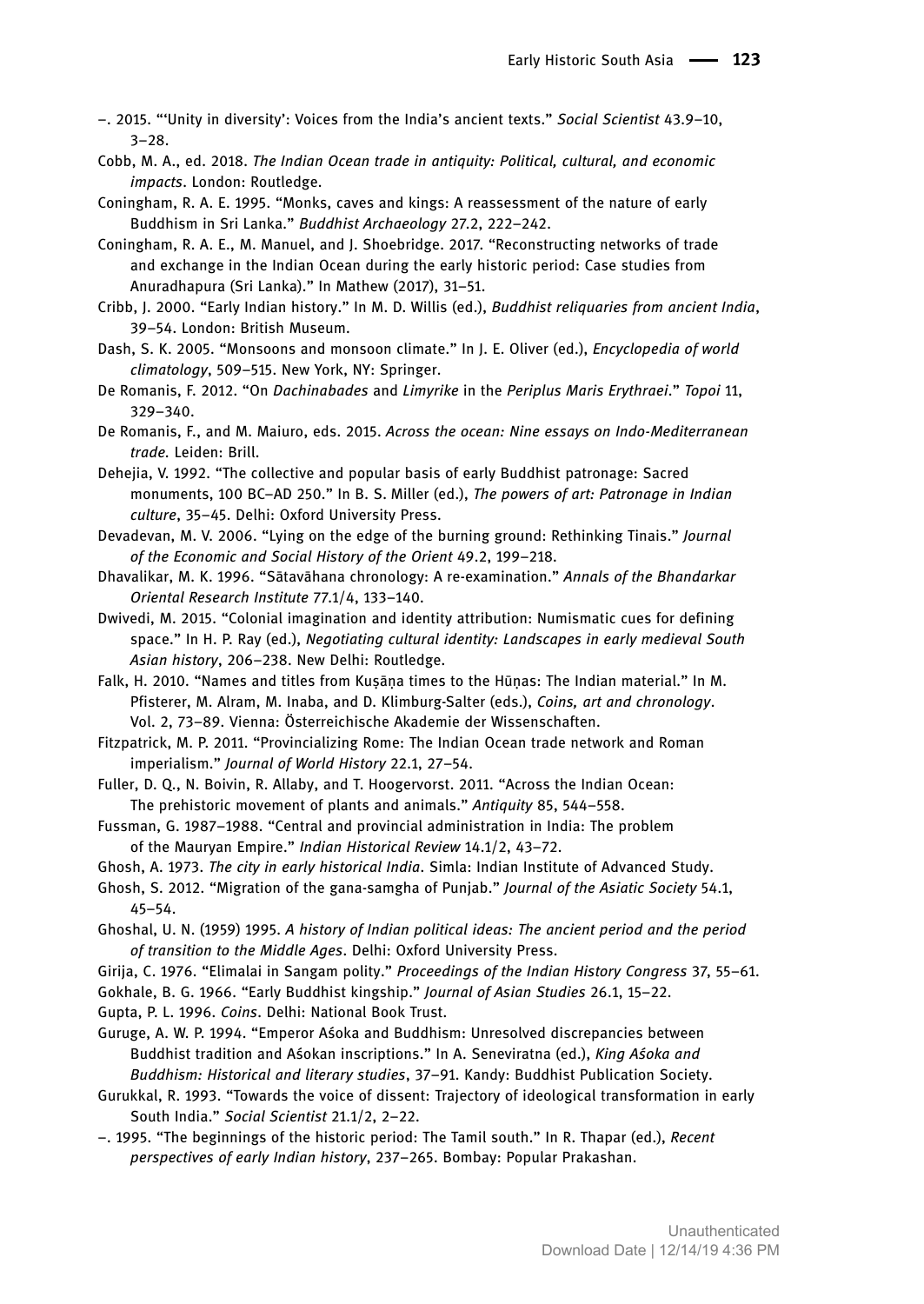- –. 2008. "The Kosambi effect: A hermeneutic turn that shook Indian historiography." *Economic and Political Weekly* 43.30, 89–96.
- Guy, J., ed. 2014. *Lost kingdoms: Hindu-Buddhist sculptures of early Southeast Asia*. New York, NY: Metropolitan Museum of Art.
- Haerinck, E. 1998. "International contacts in the southern Persian Gulf in the late 1st century BC/ 1st century AD: Numismatic evidence from ed-Dur (Emirate of Umm al-Qaiwain, U.A.E.)." *Iranica Antiqua* 33, 273–302.
- Handa, D. 2007. *Tribal coins of ancient India*. Delhi: Aryan Books International.
- Hansen, V. 2017. *The Silk Road: A new history*. Oxford: Oxford University Press.
- Henige, D. 1986. "Comparative chronology and the ancient Near East: A case for symbiosis." *Bulletin of the American Schools of Oriental Research* 261, 57–68.
- Jahan, S. H. 2010. "Rouletted ware links South and Southeast Asia through maritime trade." *SPAFA Journal* 20.3, 5–18.
- Jayaswal, K. P. 1924. *Hindu polity: A constitutional history of India in Hindu times*. Vol. 2, Calcutta: Butterworth and Co.

–. 1933. *History of India, 150 AD to 350 AD.* Lahore: Motilal Banarsidass.

Jayaswal, K. P., and R. D. Banerji. 1929. "The Hathigumpha inscription of Kharavela." *Epigraphia Indica* 20, 71–89.

- Jettmar, K., ed. 1989. *Antiquities of northern Pakistan: Reports and studies*. Vol. 1, *Rock inscriptions in the Indus valley: Text*. Mainz: Philipp von Zabern.
- Kangle, R. P. (1960–1965) 2014. *The Kauṭiliya Arthaśāstra*. 3 vols. Delhi: Motilal Banarasidass.

Karttunen, K. 2015. *Yonas and Yavanas in Indian literature*. Helsinki: Finnish Oriental Society.

- Kennedy, R. 1976. "The king in early South India, as chieftain and emperor." *Indian Historical Review* 3.1, 1–15.
- Kosambi, D. D. 1956. *An introduction to the study of Indian history*. Bombay: Popular Book Depot.

Lahiri, N. 1992. *The archaeology of Indian trade routes up to c. 200 BC: Resource use, resource access and lines of communication*. Delhi: Oxford University Press.

- –. 2015. *Ashoka in ancient India*. Cambridge, MA: Harvard University Press.
- Law, B. C. 1955. *Historical geography of ancient India*. Paris: Société asiatique de Paris.
- Lüders, H. 1912. "A list of Brahmi inscriptions from the earliest times to about AD 400 with the exception of those of Asoka." *Appendix to Epigraphia Indica* 10.
- Mabbet, I. W. 1977. "The 'Indianization' of Southeast Asia: Reflections on the historical sources." *Journal of Southeast Asian Studies* 8.2, 143–161.
- Majumdar, R. C. 1960. *The classical accounts of India*. Calcutta: Firma KLM.
- Maloney, C. 1970. "The beginnings of civilization in South India." *Journal of Asian Studies* 29.3, 603–616.
- Mathew, K. S., ed. 2017. *Imperial Rome, Indian Ocean regions and Muziris: New perspectives on maritime trade*. London: Routledge.
- McColl, R. W., ed. 2014. *Encyclopedia of world geography*. Vol. 1, New York, NY: Facts On File.
- Menon, S. M. 2018. "Megaliths: New perspectives for future studies." In R. Korisettar (ed.), *Beyond stones and more stones: Defining Indian prehistoric archaeology*. Vol. 2, 208–256. Bangalore: Mythic Society.
- Moorti, U. S. 1994. *Megalithic culture of south India: Socio-economic perspectives*. Varanasi: Ganga Kaveri Publishing House.
- Morrison, K. D. 1995. "Trade, urbanism, and agricultural expansion: Buddhist monastic institutions and the state in the early historic western Deccan." *World Archaeology* 27.2, 203–21.
- –. 1997. "Commerce and culture in South Asia: Perspectives from archaeology and history." *Annual Review of Anthropology* 26, 87–108.
- Mukherjee, B. N. 1984. *Studies in Aramaic edicts of Aśoka*. Calcutta: Indian Museum.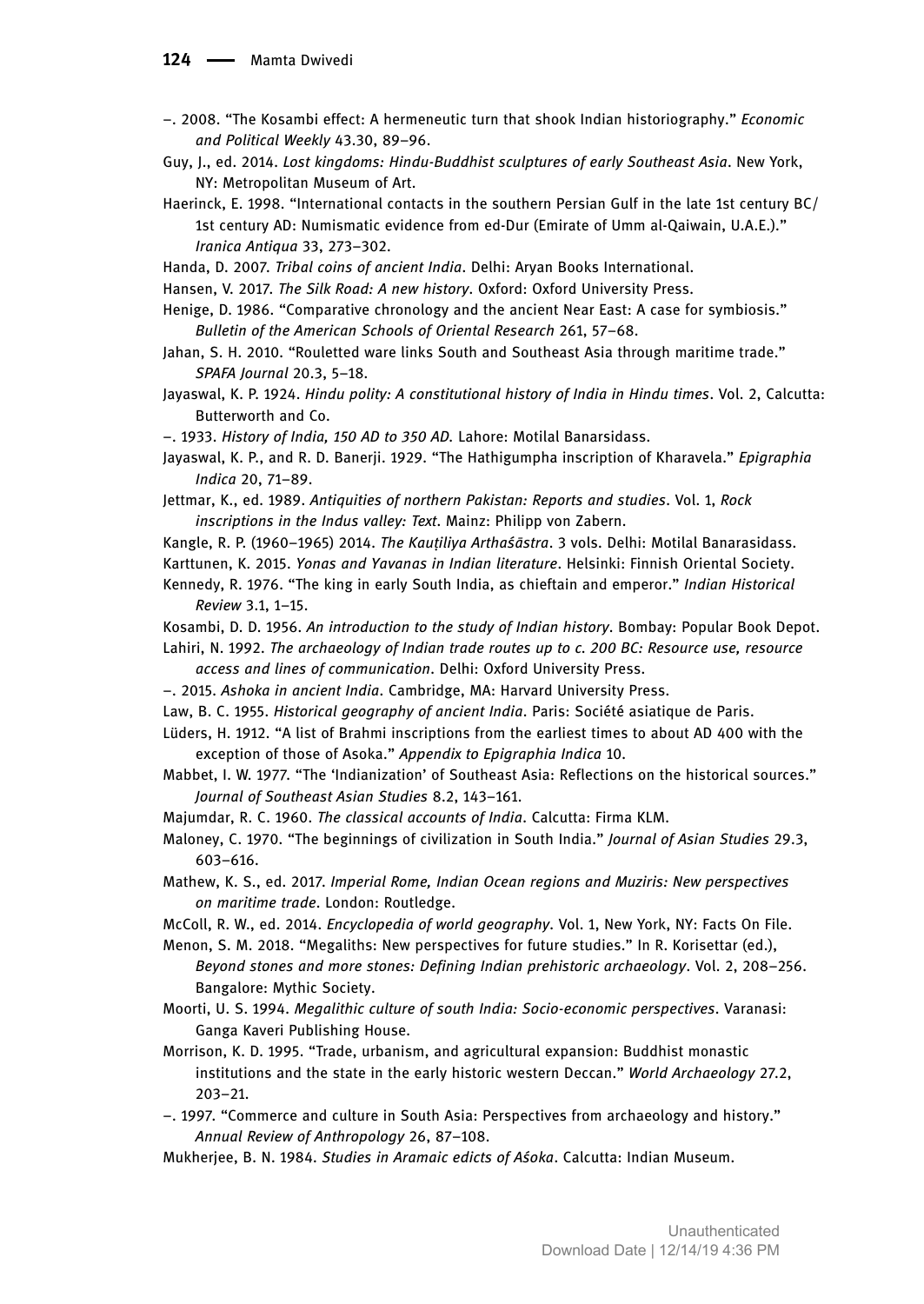- Murphy, C., and D. Q. Fuller. 2017. "The agriculture of early India." *Oxford Research Encyclopedia of Environmental Science*. http://doi.org/10.1093/acrefore/9780199389414.013.169.
- Nayak, G. N., and P. T. Hanamgond. 2010. "India." In E. C. F. Bird (ed.), *Encyclopedia of the world's coastal landforms*. Vol. 1, 1065–1070. New York, NY: Springer.
- Neelis, I. 2000. "Kharosthī and Brāhmī inscriptions from Hunza-Haldeikish: Sources for the study of long-distance trade and transmission of Buddhism." In M. Taddei and G. De Marco (eds.), *South Asian Archaeology 1997: Proceedings of the fourteenth international conference of the European Association of South Asian Archaeologists, held in the Istituto italiano per l'Africa e l'Oriente, Palazzo Brancaccio, Rome, 7–14 July 1997*. Vol. 2, 903–923. Roma: Istituto italiano per l'Africa e l'Oriente.
- –. 2011. *Early Buddhist transmission and trade networks: Mobility and exchange within and beyond the northwestern borderlands of South Asia*. Leiden: Brill.
- –. 2013. "Polyvalent perceptions of the Uttarāpatha in history: Archaeological evidence, epigraphic references and literary demarcations." In S. Ghosh, S. Ray Bandopadhyaya, S. Basu Majumdar, and S. Pal (eds.), *Revisiting early India: Essays in honour of D. C. Sircar*, 13–25. Kolkata: R. N. Bhattacharya.
- Olivelle, P. 2005. *Manu's code of law: A critical edition and translation of Mānava-Dharmaśāstra*. Oxford: Oxford University Press.
- –. 2013. *King, governance, and law in ancient India: Kauṭilya's Arthaśāstra: A new annotated translation.* Oxford: Oxford University Press.
- Peebles, P. 2006. *The history of Sri Lanka*. Santa Barbara, CA: Greenwood.
- Petrie, C. A., and J. Bates. 2017. "'Multi-cropping,' intercropping and adaptation to variable environments in Indus South Asia." *Journal of World Prehistory* 30, 81–130.
- Prakash, B. 1964. *Political and social movements in ancient Punjab*. Delhi: Motilal Banarasidass. –. 1971. *Evolution of heroic tradition in ancient Punjab*. Patiala: Punjabi University.
- Prinsep, J. 1838. "On the edicts of Piyadasi, or Asoka, the Buddhist monarch of India, preserved on the Girnar rock in the Gujerat peninsula and on the Dhauli rock in Cuttack: With the discovery of Ptolemy's name therein." *Journal of the Asiatic Society of Bengal* 7.1, 219–82.
- –. 1858. *Essays on Indian antiquities, historic, numismatic and palaeographic, of the late James Prinsep, to which are added his useful tables, illustrative of Indian history, chronology, modern coinages, weights, measures etc*. E. Thomas (ed.). London: John Murray.
- Rajan, K. 2015. *Early writing system: A journey from graffiti to Brāhmī*. Madurai: Pandya Nadu Centre for Historical Research.
- Randhawa, M. S. 1980. *A history of agriculture in India*. Vol. 1, *Beginning to 12th century*. New Delhi: Indian Council of Agricultural Research.
- Ray, H. P. 1986. *Monastery and guild: Commerce under the Sātavāhanas*. Delhi: Oxford University Press.
- –. 1988. "Yavana presence in ancient India." *Journal of the Economic and Social History of the Orient* 31.3, 311–325.
- –. 1994a. *The winds of change: Buddhism and the maritime links of early South Asia*. Delhi: Oxford University Press.
- –. 1994b. "Kanheri: The archaeology of an early Buddhist pilgrimage centre in western India." *World Archaeology* 26.1, 35–46.
- –. 1996. "Seafaring and maritime contacts: An agenda for historical analysis." *Journal of the Economic and Social History of the Orient* 39.4, 422–431.
- –. 2003. *The archaeology of seafaring in ancient South Asia*. Cambridge: Cambridge University Press.
- –. 2008. "Interpreting the Mauryan Empire: Centralized state or multiple centers of control." In G. R. Parker and C. M. Sinopoli (eds.), *Ancient India in its wider world*, 13–51. Ann Arbor, MI: University of Michigan.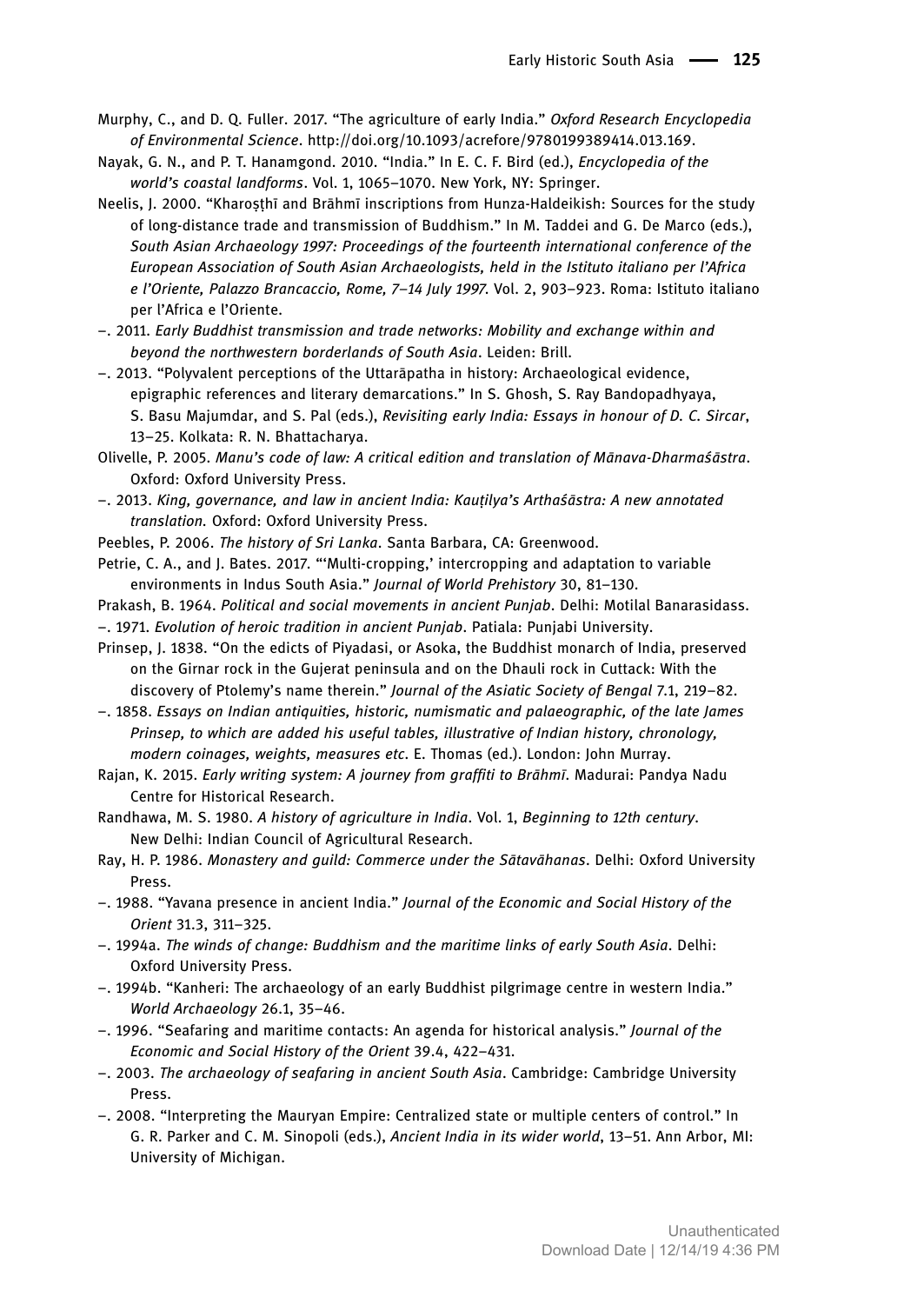- –. 2011. "Writings on the maritime history of ancient India." In S. Bhattacharya (ed.), *Approaches to history: Essays in Indian historiography*, 27–54. Delhi: Primus.
- Ray, H. P., and S. Mishra. 2018. "Introduction." In *Bibliography on Sailing to Suvarnabhumi*. AIC-RIS. http://ris.org.in/aic/bibliography.
- Ray, H. P., and D. T. Potts, eds. 2007. *Memory as history: The legacy of Alexander in Asia*. New Delhi: Aryan Books International.
- Ray, H. P., and C. M. Sinopoli, eds. 2004. *Archaeology as history in early South Asia.* New Delhi: Aryan Books International.
- Raychaudhuri, H. (1923) 1972. *Political history of ancient India: From the accession of Parikshit to the extinction of the Gupta dynasty*. 7th ed. Calcutta: University of Calcutta.
- Raychaudhuri, S. P., and M. Roy. 1993. *Agriculture in ancient India: A report*. New Delhi: Indian Council of Agricultural Research.
- Reddy, A. L. 2016. "Archaeology of Indo-Gulf relations in the early historic period: The ceramic evidence." In H. P. Ray (ed.), *Bridging the Gulf: Maritime cultural heritage of the western Indian Ocean*, 53–78. New Delhi: Manohar.
- Sahu, B. P. 2001. "Brahmanical ideology, regional identities and the construction of early India." *Social Scientist* 29.7/8, 3–18.
- Sastri, H. 1925–1926. "Brahmi inscription on a wooden pillar from Kirari." *Epigraphia Indica* 18, 152–157.
- Sastri, N. K. A. (1955) 1995. *A history of South India: From prehistoric times to the fall of Vijayanagara*. 4th ed. Delhi: Oxford University Press.
- Sastri, N. K. A., and G. Srinivasachari. 1970. *Advanced history of India*. Bombay: Allied Publishers.
- Schenk, H. 2006. "The dating and historical value of rouletted ware." *Zeitschrift für Archäologie außereuropäische Kulturen* 1, 59–90.
- Seland, E. H. 2014. "Archaeology of trade in the western Indian Ocean, 300 BC–AD 700." *Journal of Archaeological Research* 22.2, 367–402.
- Selby, M. A. 2008. "Representations of the foreign in classical Tamil literature." In G. R. Parker and C. M. Sinopoli (eds.), *Ancient India in its wider world*, 79–90. Ann Arbor, MI: University of Michigan.
- Seneviratne, S. 1981. "Kalinga and Andhra: The process of secondary state formation in early India." In H. J. M. Claessen and P. Skalnik (eds.), *The study of the state*, 317–338. The Hague: Mouton.
- Shrimali, K. M. 1985. *History of the Pañcāla*. Vol. 1, *A study*. New Delhi: Munshiram Manoharlal.
- Sims-Williams, N., and J. Cribb. 1995. "A new Bactrian inscription of Kanishka the Great." *Silk Road Art and Archaeology* 4, 76–142.
- Singh, U. 1996. "Sanchi: The history of the patronage of an ancient Buddhist establishment." *Indian Economic and Social History Review* 33.1, 1–35.
- –. 2008. *A history of ancient and early medieval India: From the stone age to the 12th century*. Delhi: Pearson Longman.
- Singh, V. L. 2005. *Mathurā: The settlement pattern and cultural profile of an early historical city*. New Delhi: Sundeep Prakashan.
- Singhvi, A. K., and R. Krishnan. 2014. "Past and the present climate of India." In V. S. Kale (ed.), *Landscapes and landforms of India*, 15–23. New York, NY: Springer.
- Sircar, D. C. 1965. *Select inscriptions bearing on Indian history and civilization*. Vol. 1, *From the 6th century BC to the 6th century AD.* 2nd ed. Delhi: Motilal Banarsidass.
- –. (1979) 2000. *Aśokan studies*. Calcutta: Indian Museum.
- Smith, M. 1999. "'Indianization' from the Indian point of view: Trade and cultural contacts with Southeast Asia in the early first millennium CE." Journal of the Economic and Social History *of the Orient* 42.1, 1–26.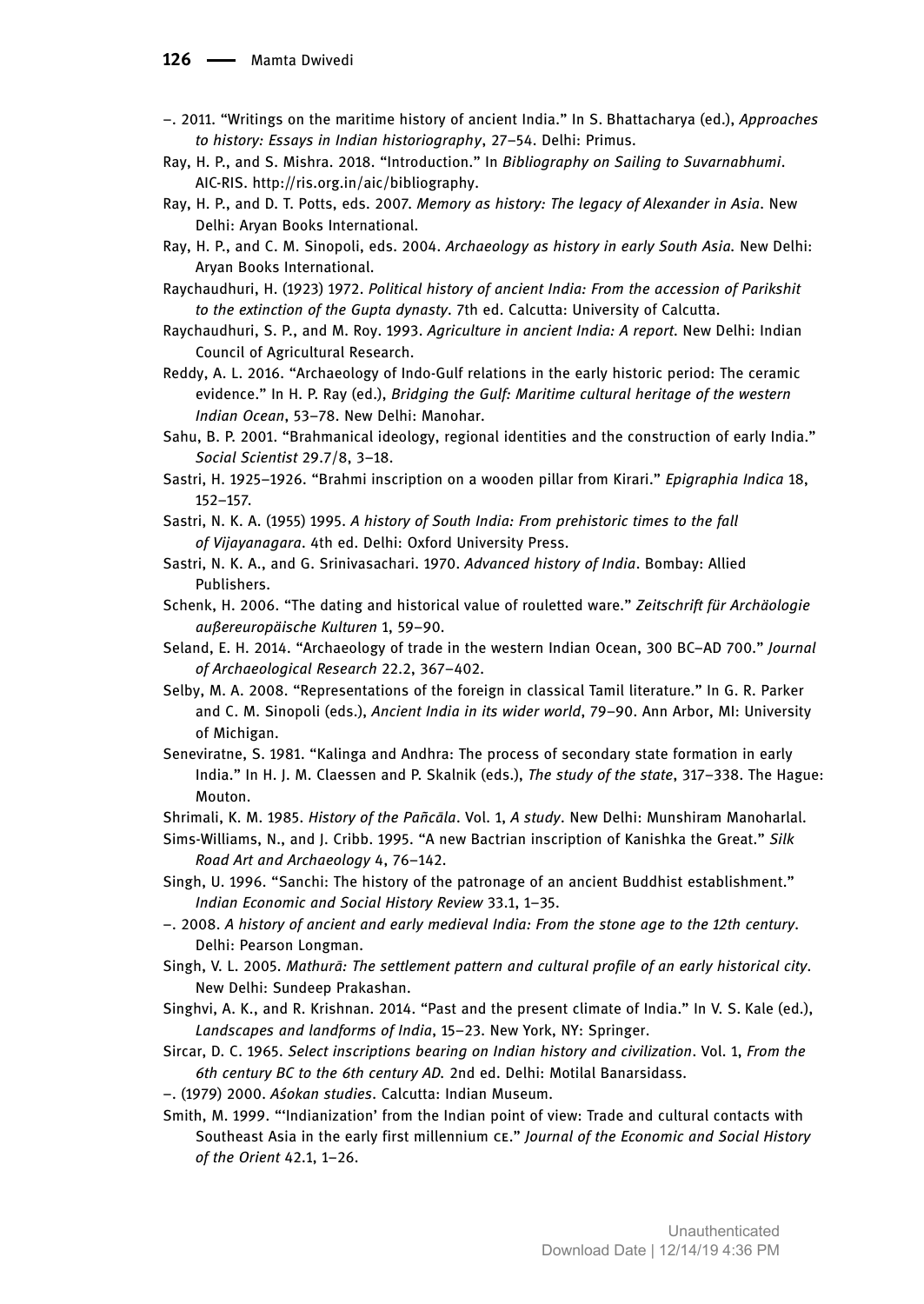- –. 2005. "Networks, territories, and the cartography of ancient states." *Annals of the Association of American Geographers* 95.4, 832–849.
- Smith, V. A. (1901) 1920. *Asoka: The Buddhist emperor of India*. 3rd ed. Oxford: Clarendon.
- Snead, R. E. 2010a. "Bangladesh." In E. C. F. Bird (ed.), *Encyclopedia of the world's coastal landforms*. Vol. 1, 1077–1080. New York, NY: Springer.
- –. 2010b. "Pakistan." In E. C. F. Bird (ed.), *Encyclopedia of the world's coastal landforms*. Vol. 1, 1059–1064. New York, NY: Springer.
- Spate, O. H. K., and A. T. A. Learmonth. (1954) 2017. *India and Pakistan: A general and regional geography*. London: Routledge.
- Srinivasan, T. M. 2016. "Agricultural practices as gleaned from the Tamil literature of the Sangam age." *Indian Journal of History of Science* 51.2, 167–189.
- Subbarayalu, Y. 2014. "Post-Satavahana and post-Sangam polities." In N. Karashima (ed.), *A concise history of South India: Issues and interpretations*, 55–63. New Delhi: Oxford University Press.
- Subramanian, N. 1966. *Sangam polity: The administration and social life of the Sangam Tamils*. Bombay: Asia Publishing House.
- Swan, B. 2010. "Sri Lanka." In E. C. F. Bird (ed.), *Encyclopedia of the world's coastal landforms*. Vol. 1, 1071–1075. New York, NY: Springer.
- Tandon, S. K., P. P. Chakraborty, V. Singh, and V. S. Kale. 2014. "Geographical and tectonic framework of India: Providing context to geomorphologic development." In *Landscapes and landforms of India*, 3–14. New York, NY: Springer.
- Thapar, R. 1978. "The scope and significance of regional history." In R. Thapar (ed.), *Ancient Indian social history: Some interpretation*, 361–376. New Delhi: Orient Longman.
- –. 2003. *The Penguin history of Early India: From the origins to AD 1300*. London: Penguin.
- –. 2006. "The Mauryan Empire in early India." *Historical Research* 79.205, 287–305.
- –. (1961) 2013. *Aśoka and the decline of the Mauryas*. 3rd ed. London: Oxford University Press.
- Thomas, R. 2012. "Port communities and Erythraean sea trade." *British Museum Studies in Ancient Egypt and Sudan* 18, 169–199.
- Tomber, R. 2008. *Indo-Roman trade: From pots to pepper*. London: Duckworth.
- Trautmann, T. R. 2009. "Elephants and the Mauryas." In *The clash of chronologies: Ancient India in the modern world*, 229–254. Delhi: Yoda Press.
- Winzeler, R. L. 1981. "The study of the Southeast Asian state." In H. J. M. Claessen and P. Skalnik (eds.), *The study of the state*, 455–467. The Hague: Mouton.
- Xue, Y., and M. Yanai. 2005. "Asia, climate of south." In J. E. Oliver (ed.) *Encyclopedia of world climatology*, 115–120. New York, NY: Springer.